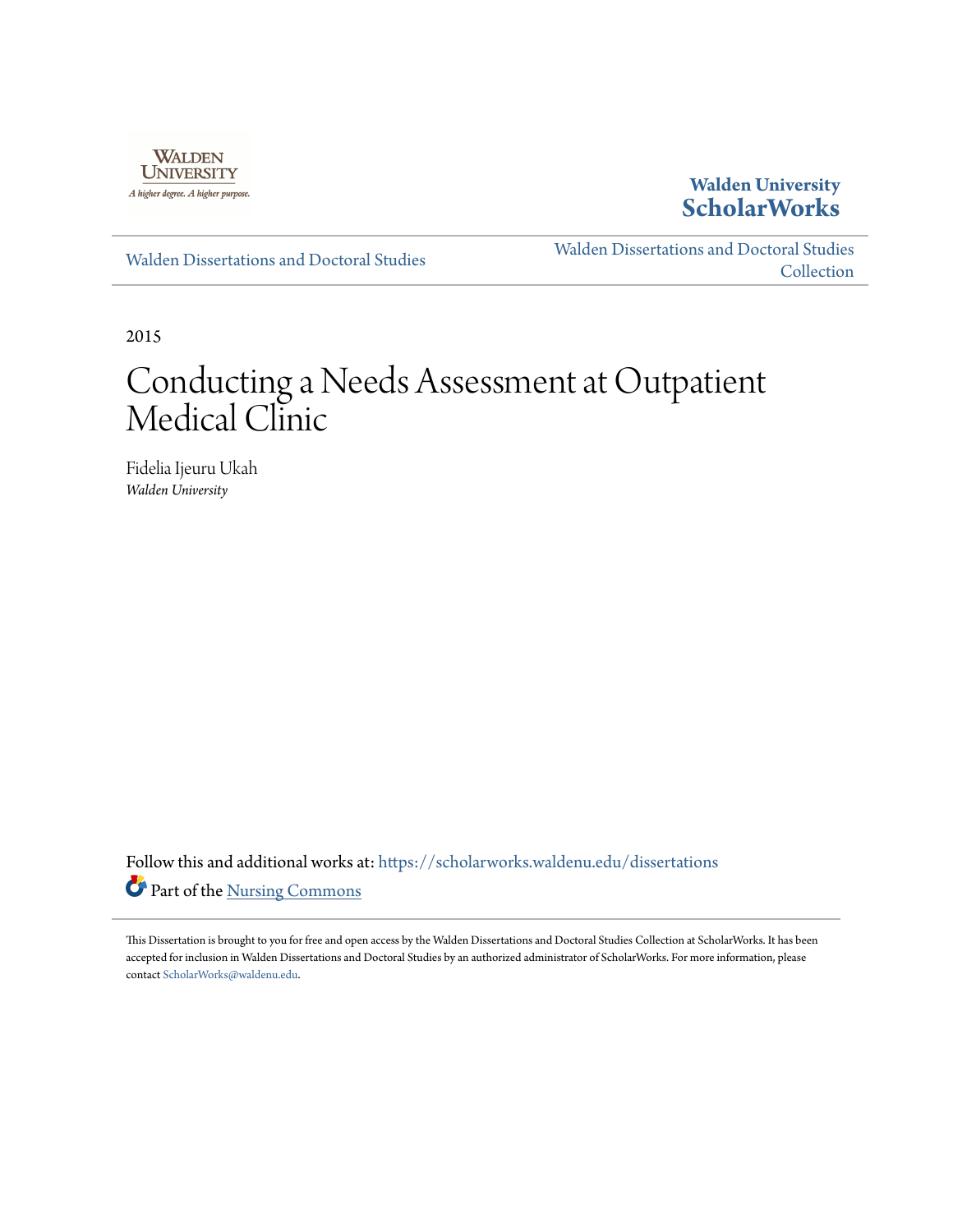# **Walden University**

College of Health Sciences

This is to certify that the doctoral study by

Fidelia Ukah

has been found to be complete and satisfactory in all respects, and that any and all revisions required by the review committee have been made.

Review Committee Dr. Eileen Fowles, Committee Chairperson, Health Services Faculty Dr. Cheryl Reilly, Committee Member, Health Services Faculty Dr. Jonas Nguh, University Reviewer, Health Services Faculty

> Chief Academic Officer Eric Riedel, Ph.D.

> > Walden University 2015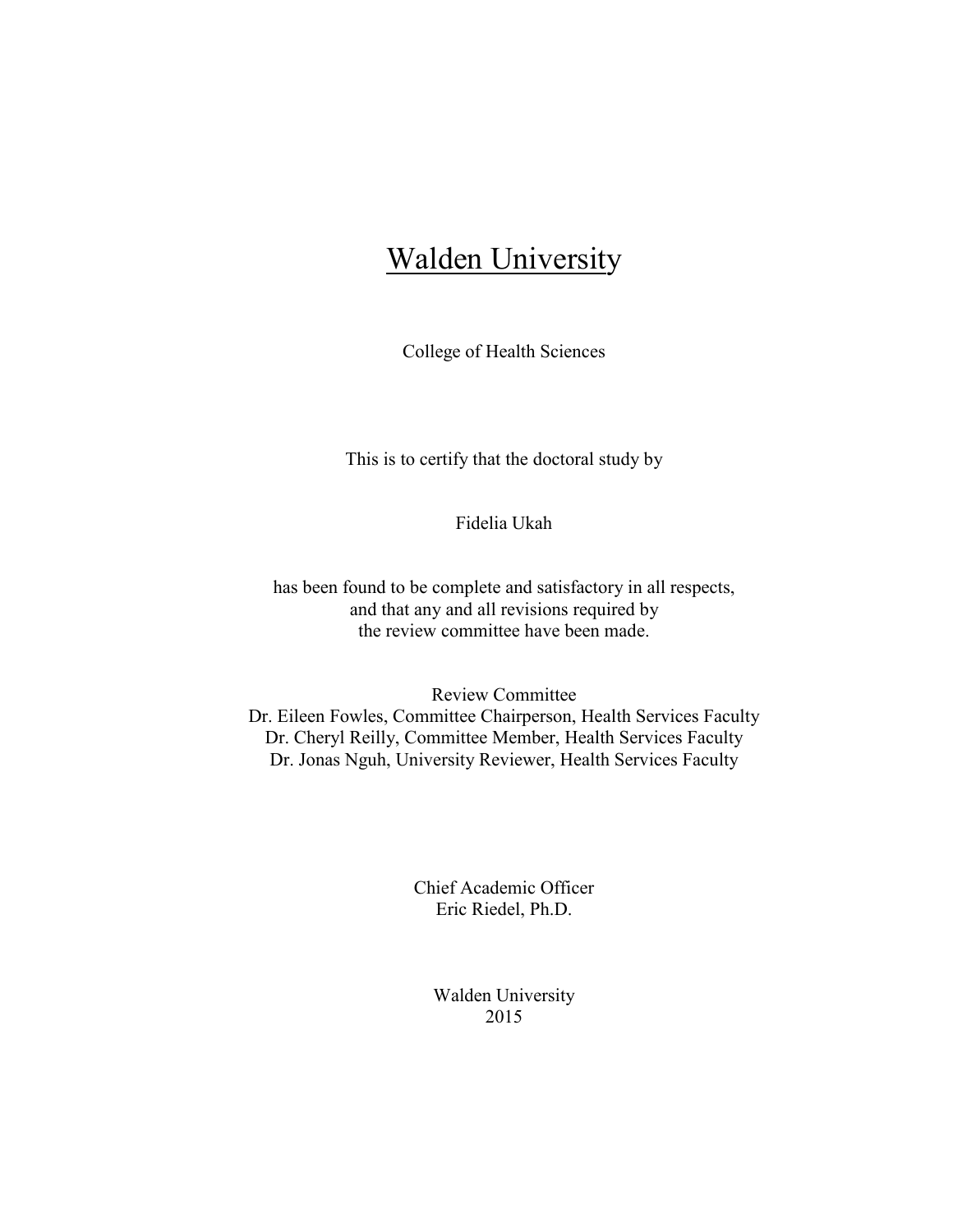Abstract

Conducting a Needs Assessment at Outpatient Medical Clinic

by

Fidelia Ukah, FNP-BC

MS, Texas Woman's University, 2004

BS, Texas Woman's University, 2000

Project Paper Submitted in Partial Fulfillment

of the Requirements for the Degree of

Doctor of Nursing Practice

Walden University

November, 2015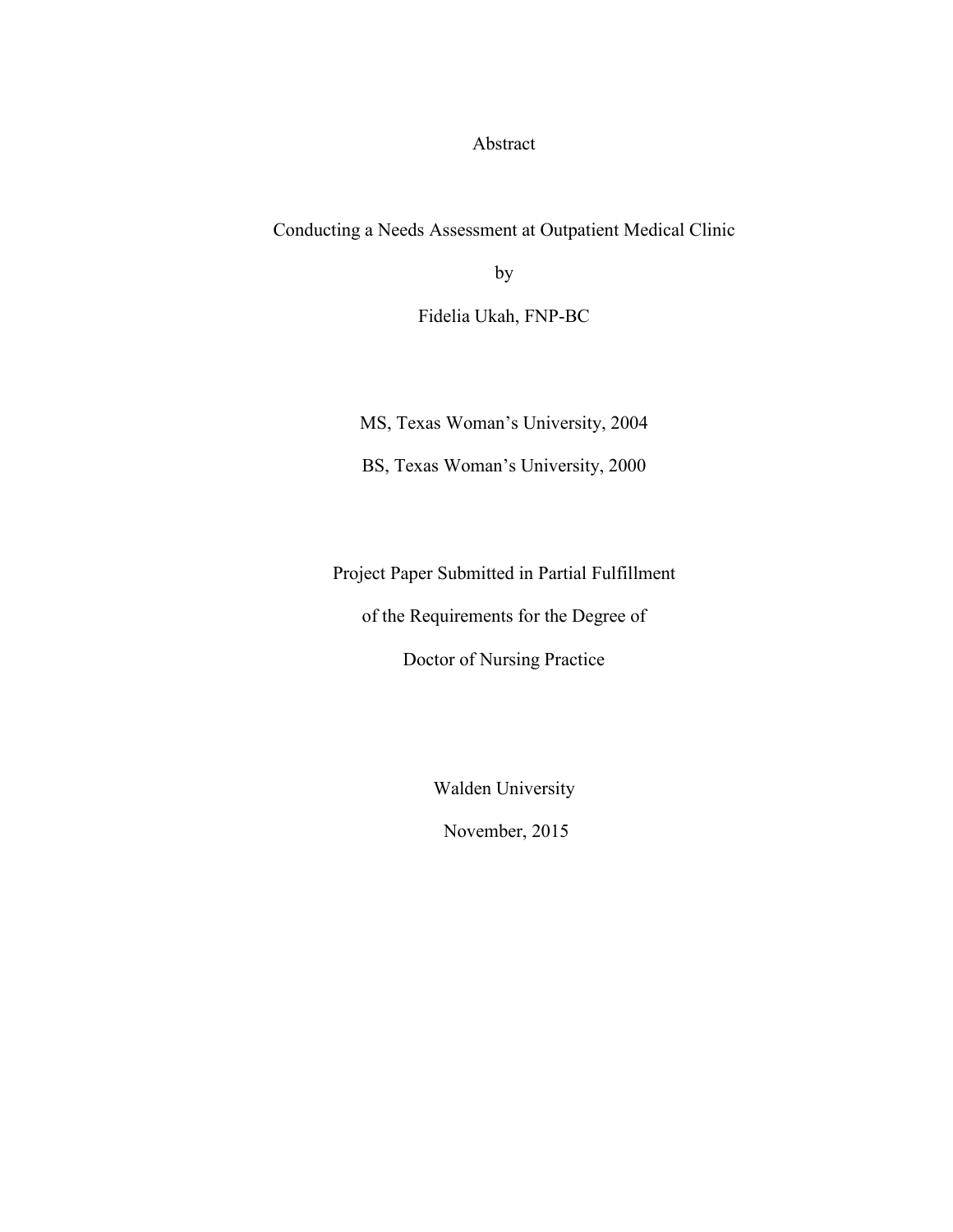#### Abstract

Colorectal cancer is one of the most common cancers in the United States and confronting its challenges has remained a problem to the United States health sector, especially among outpatient clinics. Guided by health belief model, the purpose of this needs assessment was to identify patients age 50 and older in outpatient clinic located in a large metropolitan city in Texas who should receive information on the need for colorectal cancer screening based on their risk for developing colorectal cancer as outlined by American Cancer Society. A sample of 70 charts of patients age 50-75 years was randomly selected and audited using descriptive statistics. Among the patients aged 50-75 years attending the outpatient clinic, 25.7% were African Americans, 71.4% were Hispanic, and 2.9% were Caucasians; 42.9% were male and 57.1% were female. The rate of colorectal cancer screening was 12.9%, a rate that is lower than the rate for all Texans, which was 54.1% - 59.2%. CRC screening was ordered for 62.9% of all patients; 24.2% of clinic patients were identified as being at high risk for colorectal cancer. The low rate of screening may hamper early detection of colorectal cancer in outpatient clinics setting. It is recommended that the outpatient clinic develop intensive campaign to increase patient awareness about the need for and benefits of colorectal cancer screening, especially for those at high risk for developing colorectal cancer. The findings of this study may raise awareness on the chasm in quality of health care availability and provide insight on colorectal cancer and its prevention.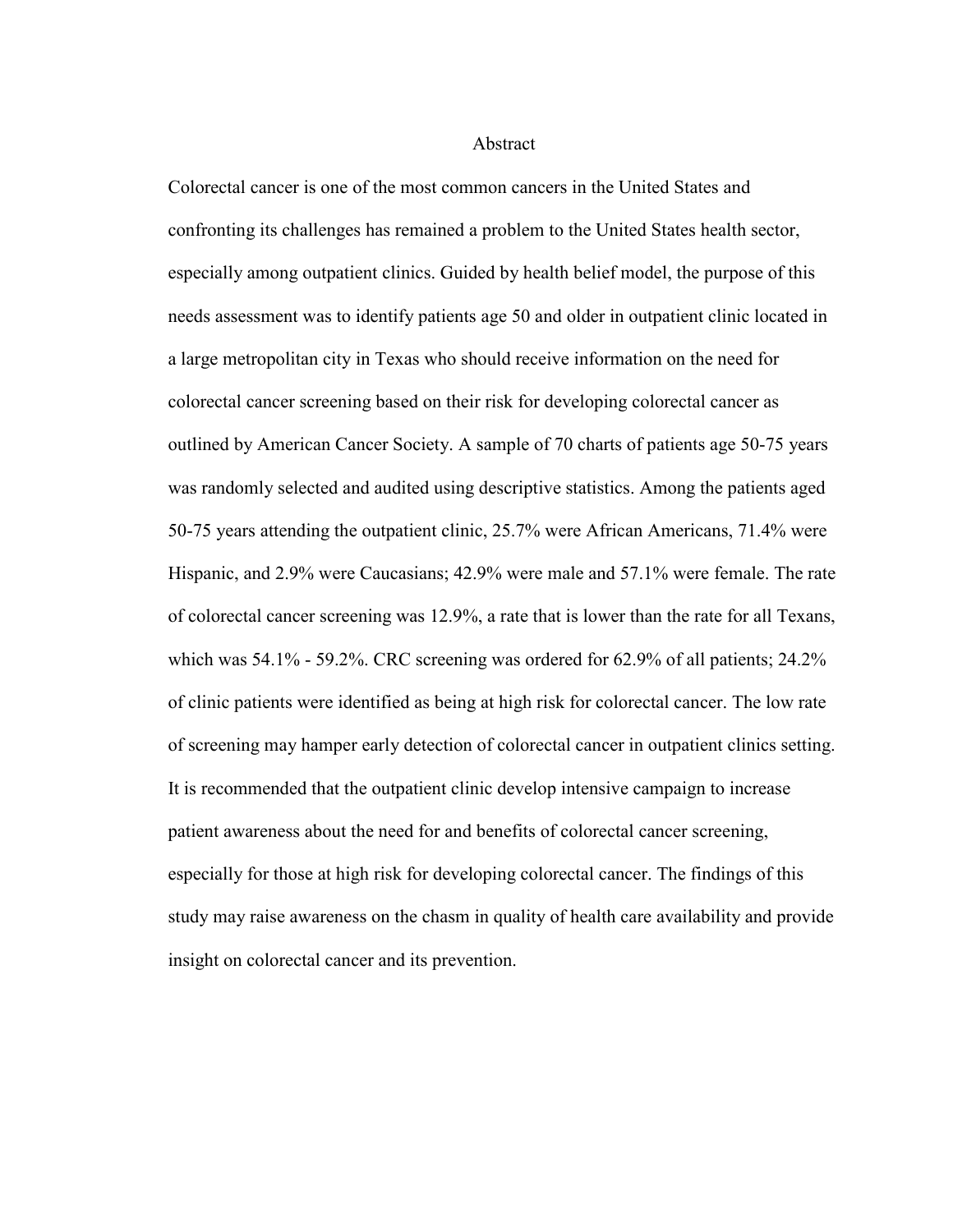Conducting a Needs Assessment at Outpatient Medical Clinic

by

Fidelia Ukah, FNP-BC

MS, Texas Woman's University, 2004

BS, Texas Woman's University, 2000

Project Paper Submitted in Partial Fulfillment

of the Requirements for the Degree of

Doctor of Nursing Practice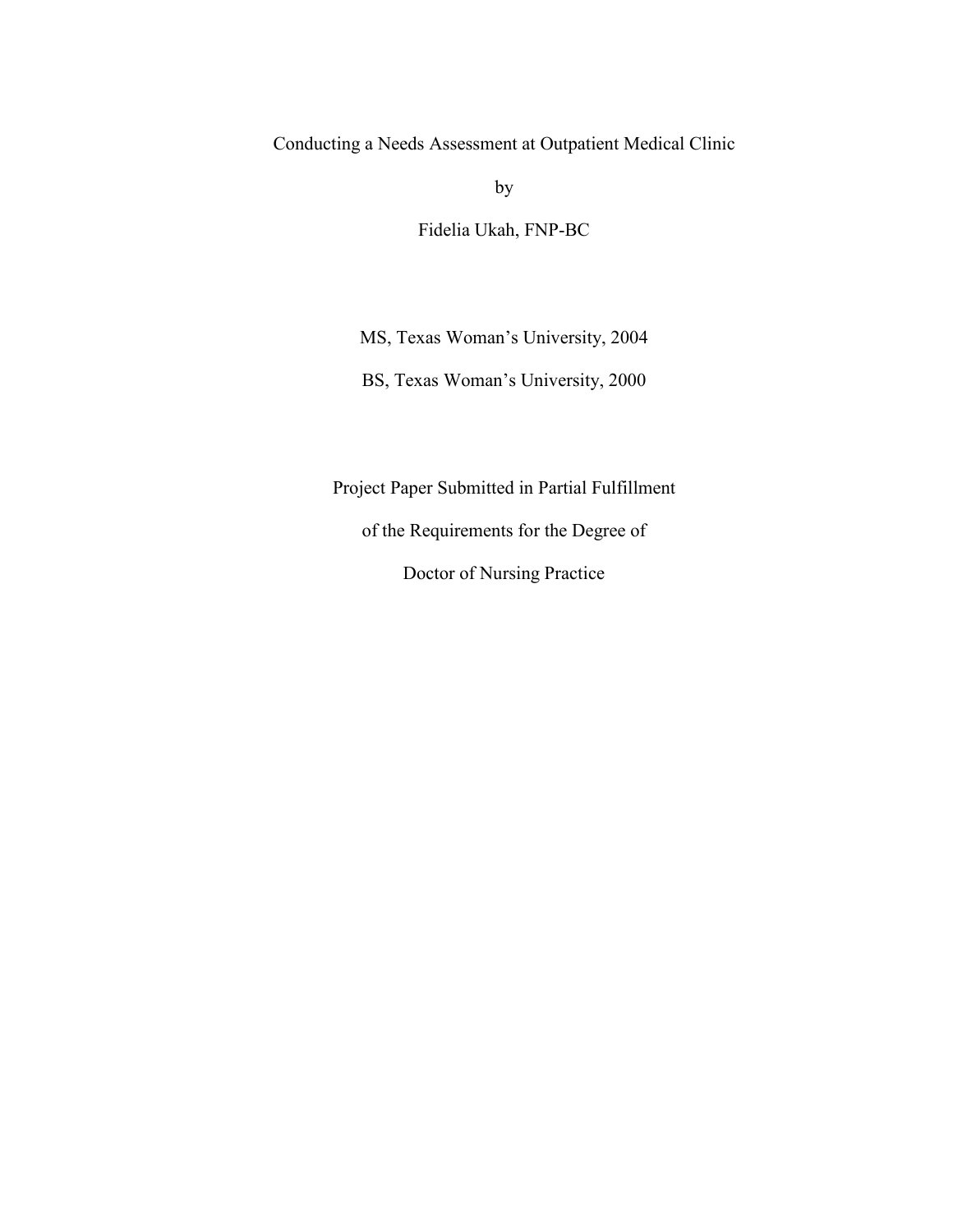### Dedication

This research study is dedicated to the Almighty God the healer of the sick

and

To those who died or are battling with Colorectal Cancer and other kinds of Cancer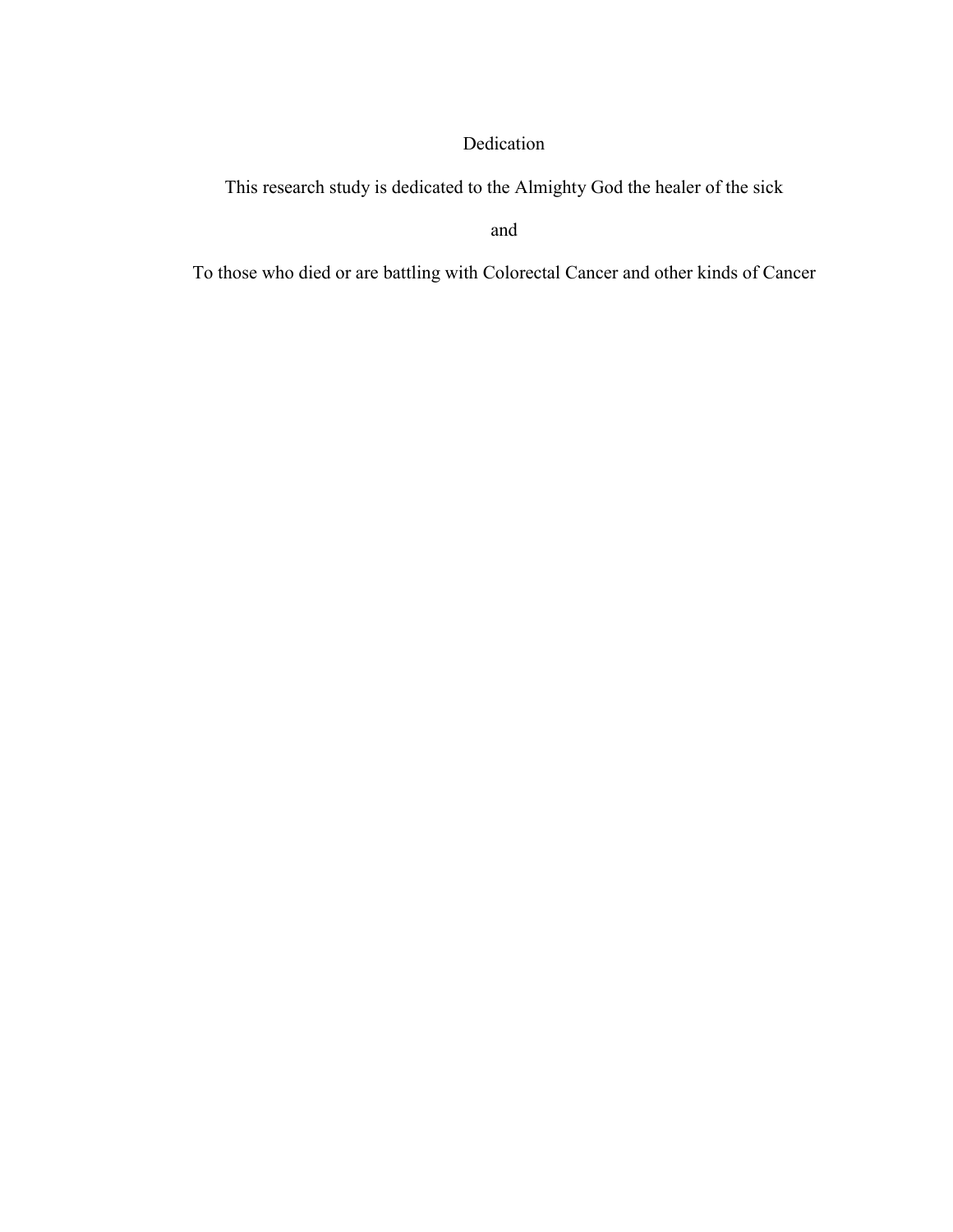#### Acknowledgments

My research interest on this area of study grew out of my life experience in medical practice and without the assistance and intellectual wizardry of my Chairperson Dr. Eileen Fowles, my committee members Dr. Cheryl Reilly and Dr. Jonas; this research study would have been at its conceptual stage. Their robust knowledge especially in the area of research methodology gave this work the much needed standpoint to takeoff so I am deeply grateful. I have been lucky to be able to learn from many of my colleagues; quite a few thoughts that entered these pages are a result of their contribution. I am also richly blessed with an understanding family who had to endure and sometimes denied of my role as a mother and wife throughout the period of this study I appreciate the sacrifices my son Chukwuemeka had to make to see that mom finished this study and the emotional balance my husband Macey provided me with. I doff my cap to my parents Mr. & Mrs. Felix Anabiri who watered the ground for my academic and intellectual exploit four decades ago. I am grateful to the intellectual input of my younger brother Emmanuel, whose seasoned discussions helped in enriching the study. Finally, my ultimate appreciation goes to the Almighty God who has been gracious in all fonts especially seeing me through this study.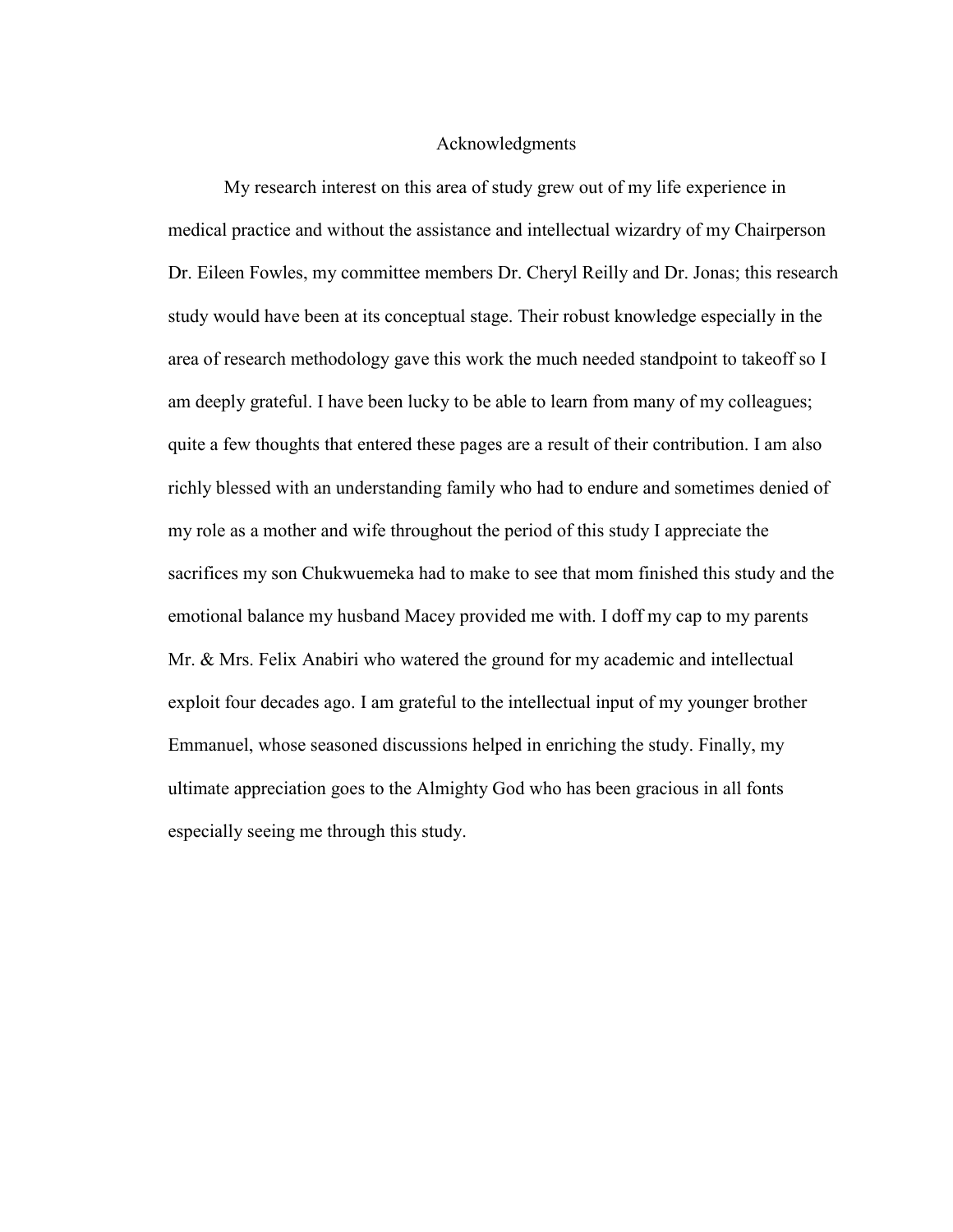| Section 2: Review of Literature and Theoretical and Conceptual Framework9 |
|---------------------------------------------------------------------------|
|                                                                           |
|                                                                           |
|                                                                           |
|                                                                           |
|                                                                           |
|                                                                           |
|                                                                           |
|                                                                           |
|                                                                           |

### Table of Contents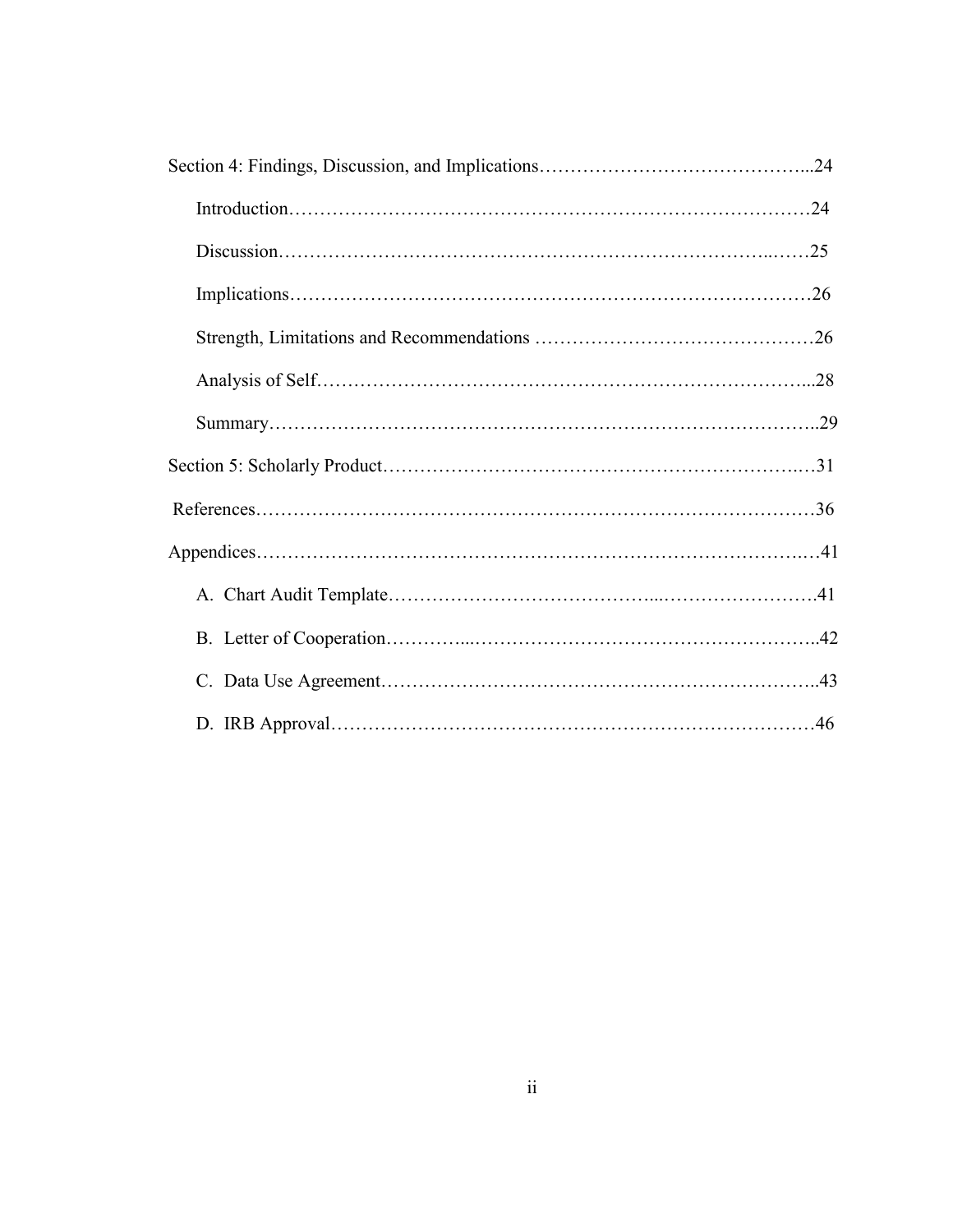#### Section 1: Nature of the Project

#### **Introduction**

Colorectal cancer (CRC) is the second most common form of cancer in the United States. In 2009, an estimated 150,000 people had colorectal cancer diagnosed and 50,000 died from the disease (Redwood et al., 2011). Colorectal cancer can develop from slow growing adenomatous polyps in the colon or rectum. The American cancer society estimated that there were 108,070 new cases of colon cancer and 40,740 new cases of rectal cancer and an estimated 49,960 deaths from colon to rectal cancer in 2008 (Patel et al., 2011). Bretthauser (2011) further argued that CRC develops from benign precursor lesions known as polyps, which takes about 10 years to develop into cancer. These polyps can be detected and removed before they turn into cancer through screening with fecal Occult Blood Test (FOBT), colonoscopy, or sigmoidoscopy. Screening for CRC allows the identification and removal of precancerous lesions and early detection of cancer.

The American Cancer Society, The Centers for Disease Control and Prevention (CDC), and the United States Preventative Task Force (USPSTF) recommended regular annual colorectal cancer screening beginning at age 50 using highly sensitive fecal occult blood testing, sigmoidoscopy, or colonoscopy. The highly sensitive fecal occult blood test checks for hidden blood in three stool samples (CDC, n.d.).

Fecal occult blood testing is effective in detecting colorectal cancer. Zhu et al. (2010) examined if immunochemical fecal occult blood test (IFOBT) could be used to detect advanced colorectal neoplasm. The results revealed that the immunochemical fecal occult blood test is superior to the guaiac fecal occult blood test in detecting advanced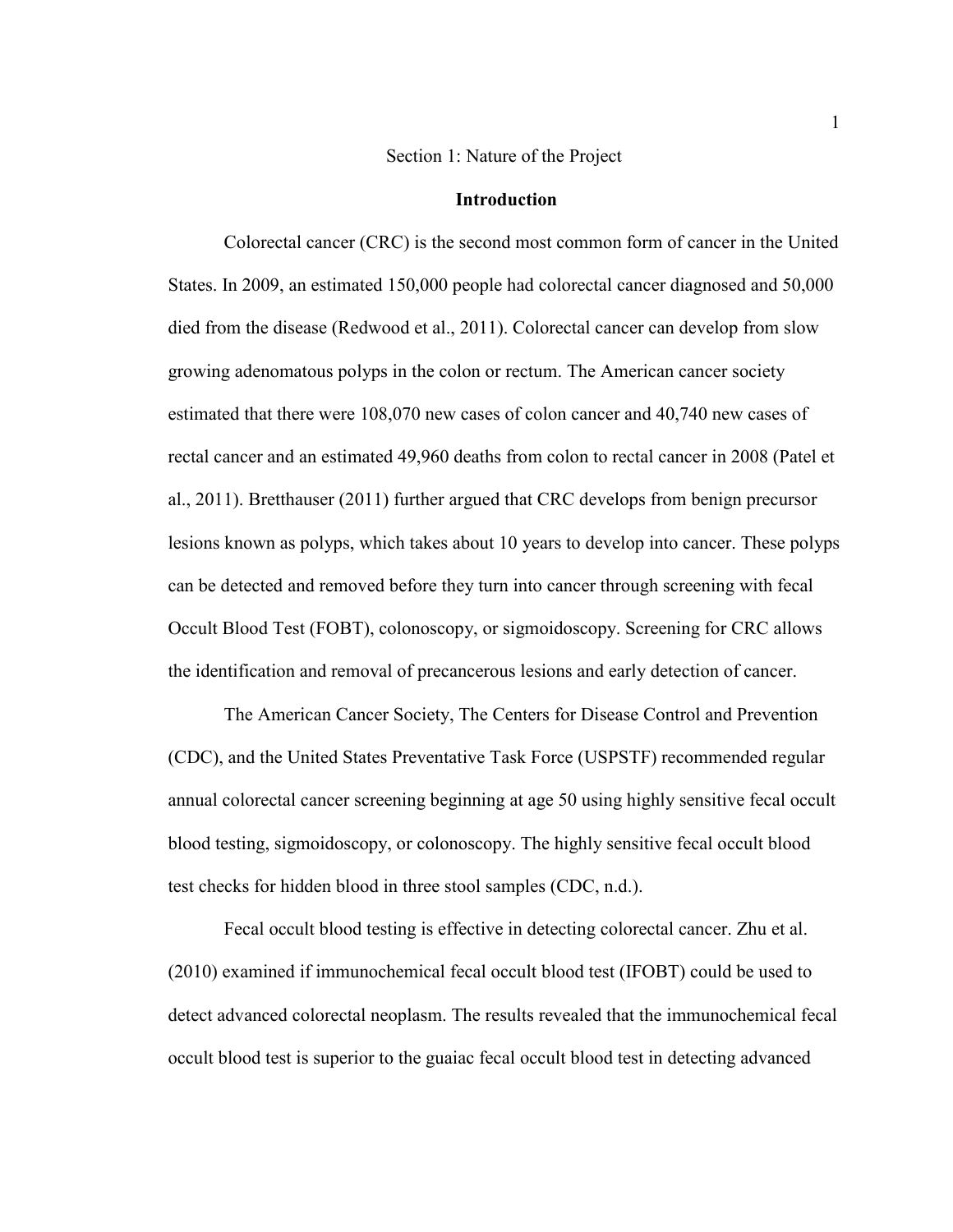colorectal neoplasm, and this test possesses a high degree of sensitivity and specificity.

Holme, Breatther, Frothier, Odgaard-Jensen, and Hoff (2013) compared the differences between colorectal cancer screening with flexible sigmoidoscopy and fecal occult blood testing. It was determined that there is high-quality evidence that both flexible sigmoidoscopy and fecal occult blood testing reduce colorectal cancer mortality when applied as screening tools. There is low-quality, indirect evidence that screening with either approach reduces colorectal cancer deaths more than the other

#### **Problem Statement**

CRC is the second most common form of cancer in the United States (Redwood et al, 2011). The American Cancer Society (n.d.) estimated that Americans have 5% lifetime risk of developing CRC. 136,830 people were diagnosed with CRC in 2014 in United States and about 50,310 people are expected to die from CRC. Bretthauser (2011) further argued that CRC develops from benign precursor lesions known as polyps, which takes about 10 years to develop into cancer. These polyps can be removed before they turn into cancer by screening.

Patients at the Outpatient Medical Clinic are currently screened with colonoscopy. The health care provider currently does not follow any guidelines on colorectal cancer screening and the rate of CRC at the clinic is unknown. The provider at the outpatient site who is a doctor of nursing practice (DNP) orders colonoscopy for patients age 50-75 years; but, there is no means to track if the patient had the colonoscopy done or not. A needs assessment should be conducted as the initial step to improve the quality of care clients receive at the clinic aimed at increasing the rate of CRC screening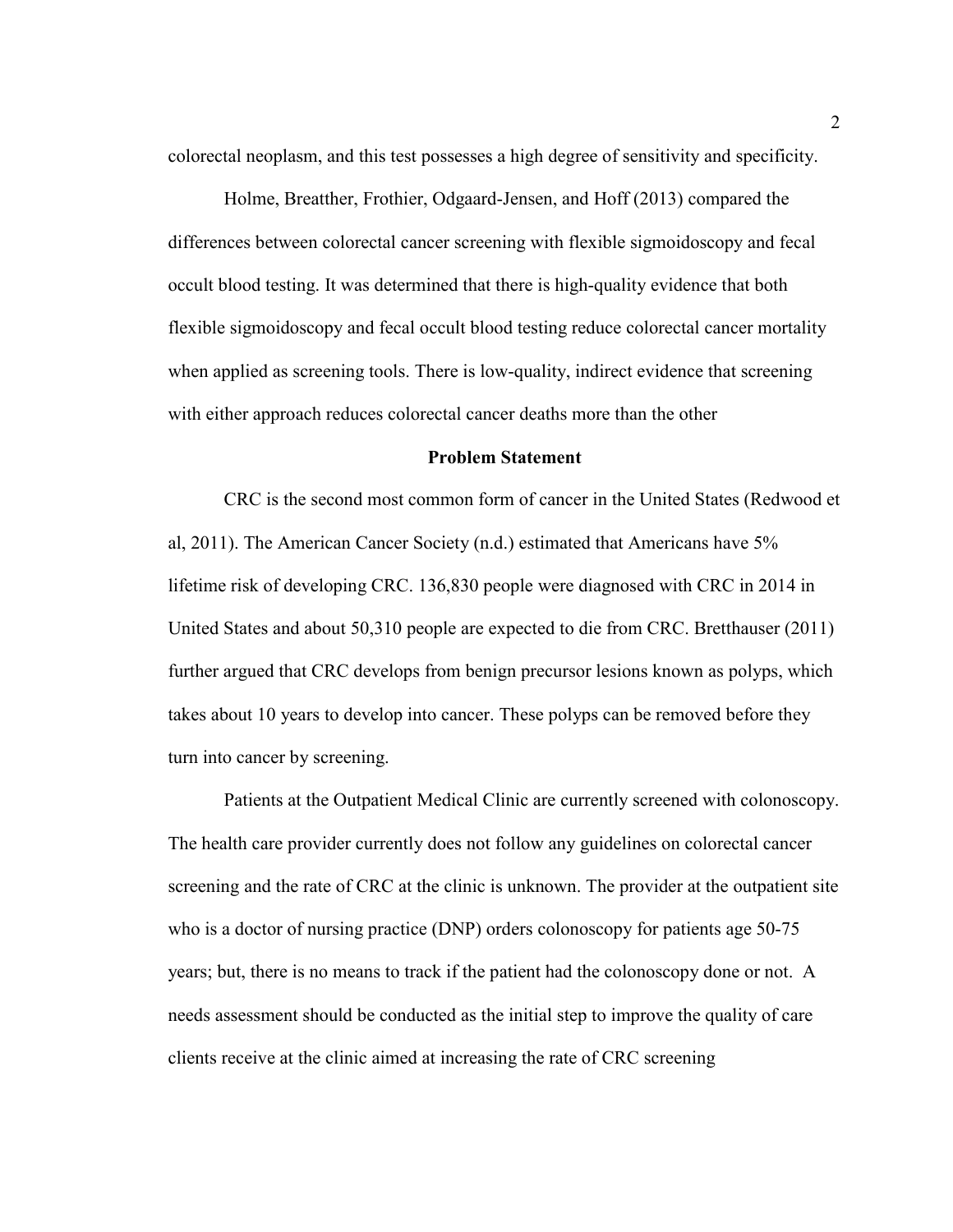#### **Purpose Statement and Project Objectives**

The purpose of this needs assessment was to identify the number of patients age 50 years and older who have been screened for CRC according to intervals outlined by The American Cancer Society, the CDC, and the USPSTF and identify the characteristics of the patients who should receive information about the need for CRC screening

#### **Significance of the Project**

Given the high mortality rate of colorectal cancer as outlined by the American Cancer Society which was 49,960 deaths out of 108,070 cases in 2008 and with 550,000 deaths noted annually from CRC as outlined by Bretthauer (2011), there is a need to increase CRC screening at the Outpatient Medical clinic located at urban city in Texas. Also, according to the CDC, between 2003 and 2007, about 66,000 Americans were diagnosed with CRC, and CRC screening saved 32,000 lives (CDC, n.d.).

 This needs assessment becomes relevant for both practical and theoretical usage. Practically, the findings of the needs assessment may serve as a basis for developing a quality improvement project within the clinic designed for health care providers to consistently provide education and guidance about CRC and CRC screening. The results of this needs assessment could provide a policy framework for government, nongovernmental organizations, health care providers for robust control of colorectal cancer mortality, and more participative screening in outpatient medical clinics.

This needs assessment will serve as a thought provoking exercise on colorectal cancer screening and may contribute to the rich literature and body of knowledge on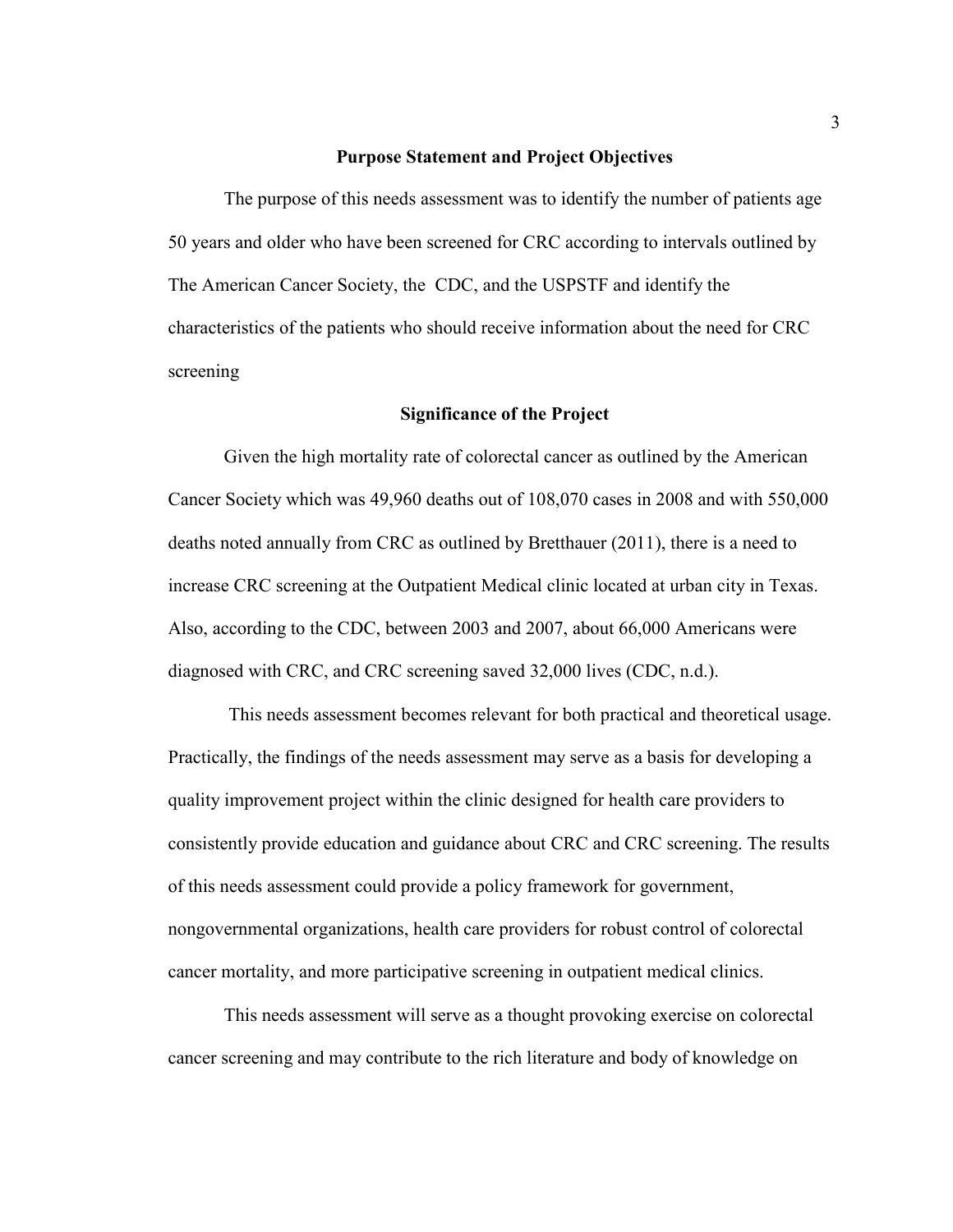colorectal cancer. Increasing the CRC screening rate aligns with national efforts to decrease the mortality rate of CRC through early detection (American Cancer Society, n.d).

#### **Project Question**

Will intervals of CRC screening at an outpatient medical clinic in an urban area of Texas align with recommendations outlined by The American Cancer Society, The Centers for Disease Control and Prevention and the United States Preventative Task Force?

#### **Evidence-Based Significance of the Project**

Needs assessment is a systematic collection of information to identify the need of a community in order to design and deliver effective health promotion program (Hodges & Videto, 2011). According to Hodges and Videto, needs assessment are also a necessary part of program planning and implementation. Currently, the rate of CRC screening at the outpatient medical clinic is unknown because the Medical clinic has no means of tracking the number of patients screened for colorectal cancer after colonoscopy is ordered. Conducting a needs assessments can provide the basis for developing a quality improvement project designed to increase the rate of CRC screening.

Maxwell et al. (2010) conducted a community-based study to develop a multicomponent intervention that would increase CRC screening among the Asian American population. Maxwell et al. randomized 58 Filipino Americans who are non-adherent to CRC screening guideline into two intervention groups and a control group. The first intervention group received an education session on CRC screening and a free FOBT kit.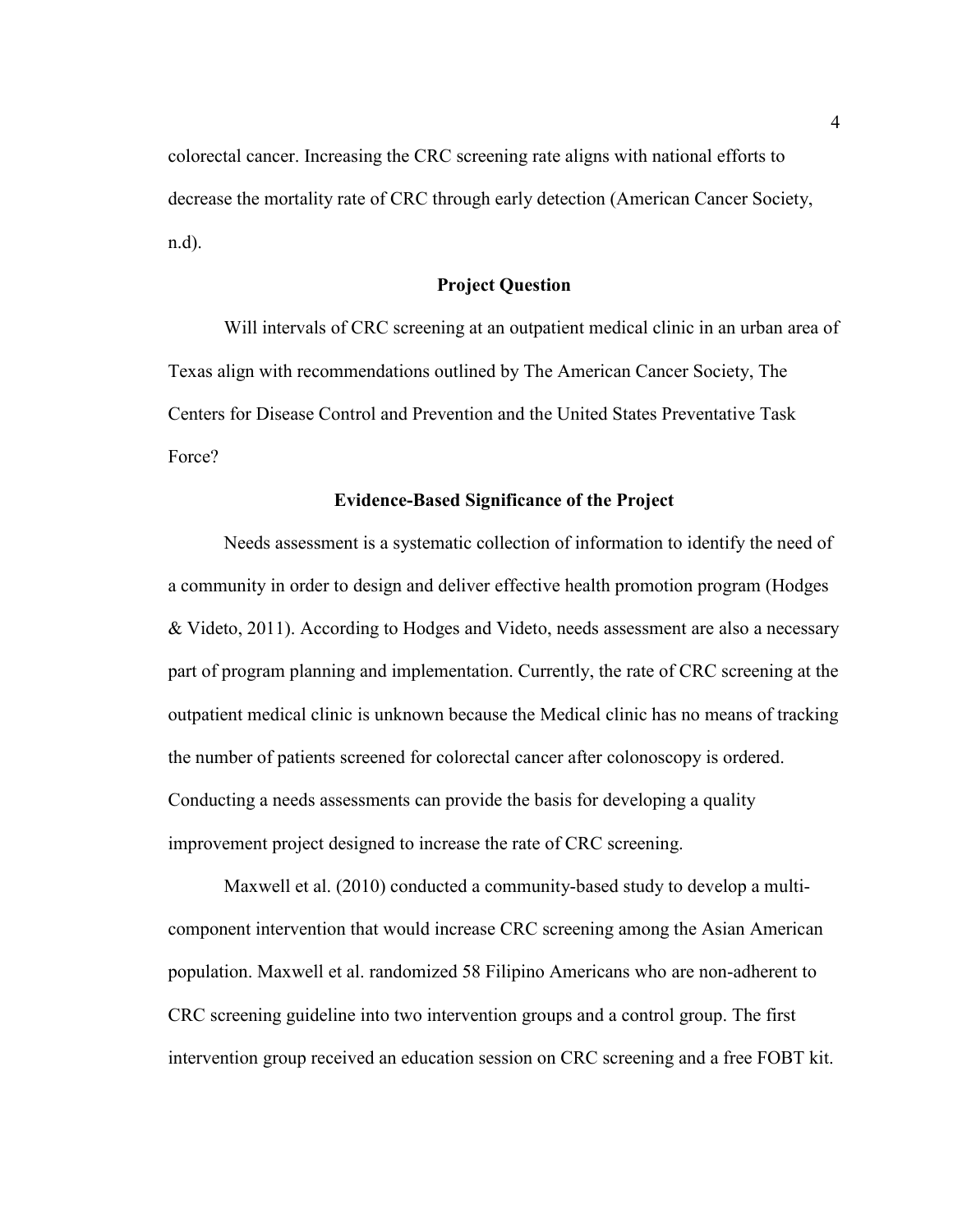The second intervention group received an educational session on CRC screening but no free FOBT kit. The control group received information on the health benefits of regularly engaging in physical activity. The participants were followed up with after 6 months.

According to Maxwell et al. (2010), the self-reported CRC screening rates were 30%, 25%, and 9% for participants assigned to the intervention with the FOBT kits, the intervention without the kit, and the control group, respectively. Participants in the intervention group were more likely to report screening for CRC. Maxwell et al. concluded that multi-component intervention that includes an educational group session in a community setting can remarkably increase CRC screening among Filipino Americans, even when no free FOBT kits are distributed

#### **Implications for Social Change**

The implication for social change in practice is that the results of this needs assessment can be used to design effective interventions and CRC prevention projects that can make a significant impact on public health. The results of the needs assessment can raise awareness on the chasm in quality of health care availability, delivery, and accessibility (Simonds, 2013). The expected outcome from this needs assessment will be an increased rate of CRC screening among the patients receiving care at outpatient medical clinic. Early detection of colon cancer through increased screening of CRC could lead to a reduction in mortality rate from colon cancer.

#### **Definition of Terms**

*CRC screening:* CRC screening is the process of looking for cancer in people who have no symptoms of the disease (American Cancer Society, n.d.).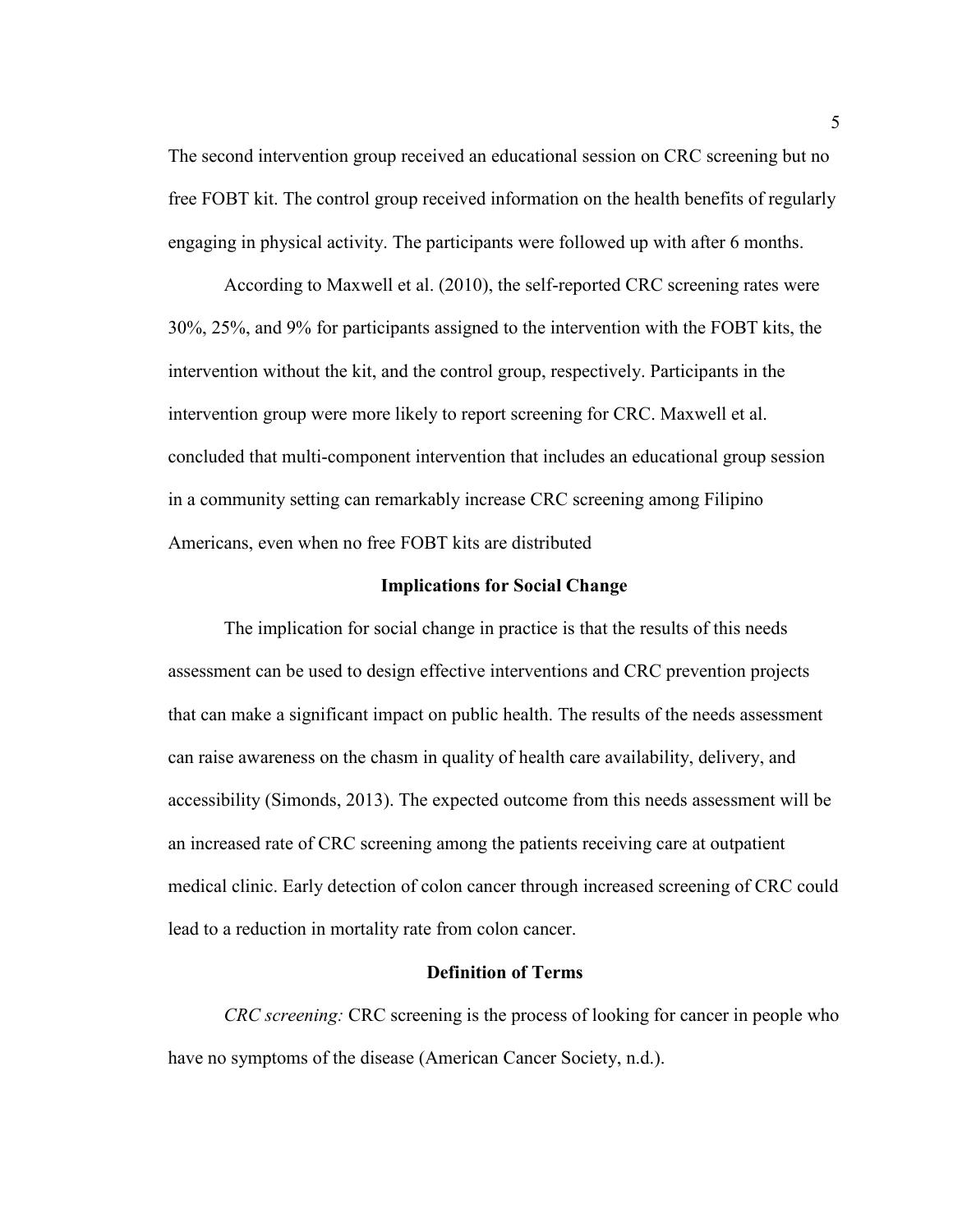*Fecal Occult Blood Testing:* Testing for the presence of microscopic or invisible blood in the stool, or feces. Positive fecal occult blood can be a sign of a problem in the digestive system, such as a growth, or polyp, or cancer in the colon or rectum. (American Cancer Society, n.d.).

#### **Assumptions**

Assumptions for this study are as follows:

- 1. CRC is the second most common form of cancer in United States.
- 2. Death from CRC can be reduced by screening and removing polyps before they become cancer.
- 3. Clients at the outpatient medical clinic are not getting CRC screening at Intervals outlined by the American Cancer Society, The Centers for Disease Control and Prevention and the United States Preventative Task Force.
- 4. Educating the outpatient medical clinic patients on the importance of CRC Screening will help increase compliance to screening.
- 5. The health belief model assumed that people fear disease and that health actions were motivated in relation to the degree of the fear and benefits obtained.

#### **Limitations**

The limitation of this needs assessment is the absence of an electronic medical record (EMR) system at the outpatient medical clinic; therefore this needs assessment will necessitate a manual review of the clients medical (paper) records. Noncomputerized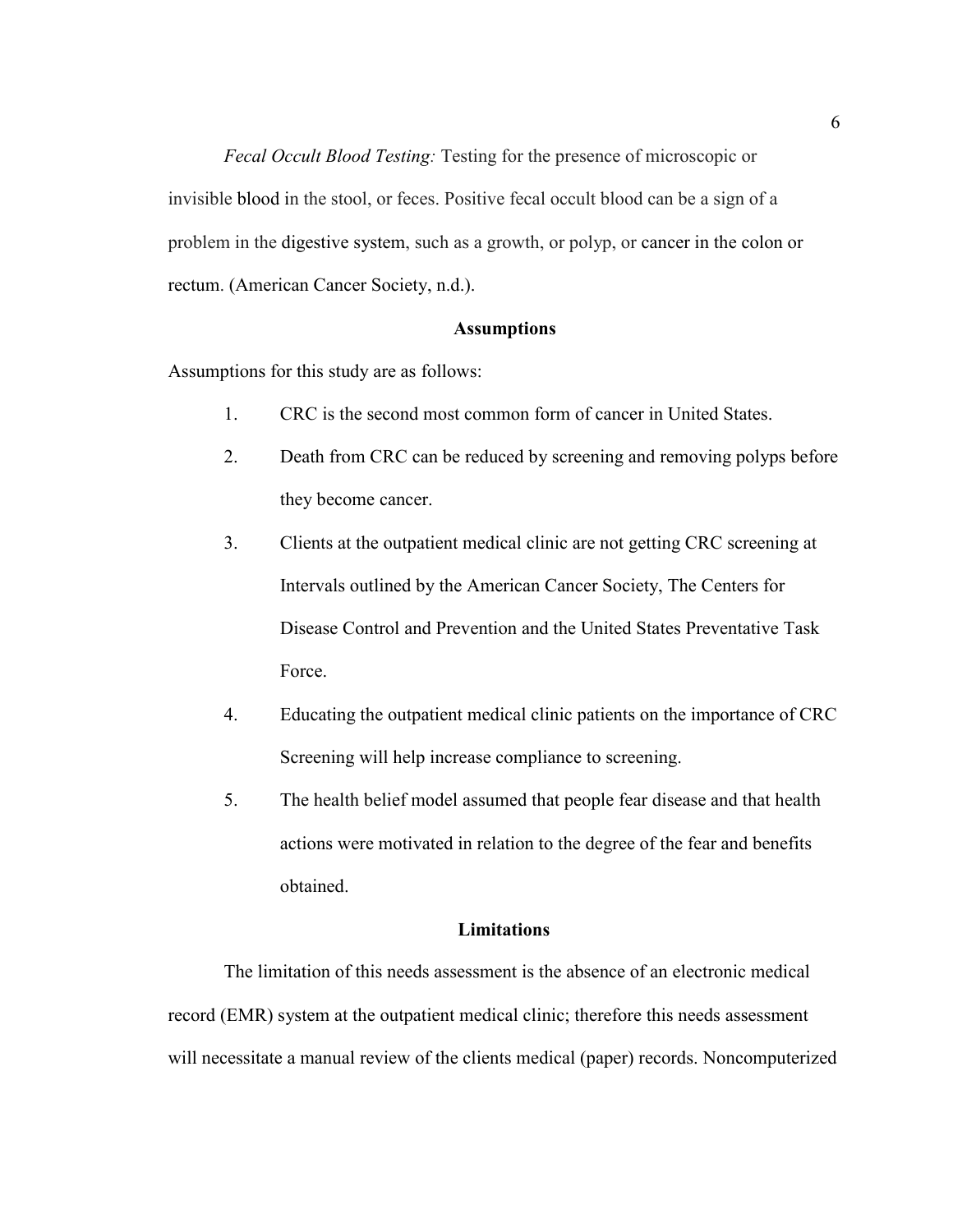patient charts may be inaccurate and incomplete. For example, a health care provider may not record that they counselled their client to get CRC screening or reports of CRC screening results may not be included in the record. Nevertheless, clients records selected to audit for this needs assessment will undergo a thorough review.

A computerized EMR system can provide decision making tools to support clinicians in all process of patient's care ranging from preventative care, diagnosis, treatment and follow-up (Soares et al. 2012). According to Soares et al., there are several computerized decision making tools (CDS) in use in healthcare settings. These tools are computerized alerts and reminders, clinical guidelines, order sets, patient data reports and dashboards, documentation templates, diagnostic support, and clinical workflow. The CDS helps in data collection to satisfy the meaningful use legislation and other regulatory requirements. It also helps to increase quality of care, reduce medication errors, prevent miss diagnosis, enhance health outcomes, and ensure that patient get the preventative care appropriate for age and disease process. CDS increases patient's satisfaction because patients are happy when their healthcare provider is committed to providing needed laboratory work, diagnostic test, preventative healthcare, treatment and follow-up. The absence of CDS at the outpatient medical clinic will make it difficult to comply with the screening intervals since the clinician and outpatient medical clinic staff have to go through numerous charts audit to identify patients who are due for CRC screening and other preventative health screening.

#### **Summary**

CRC is the second most common form of cancer in United States. In 2009, an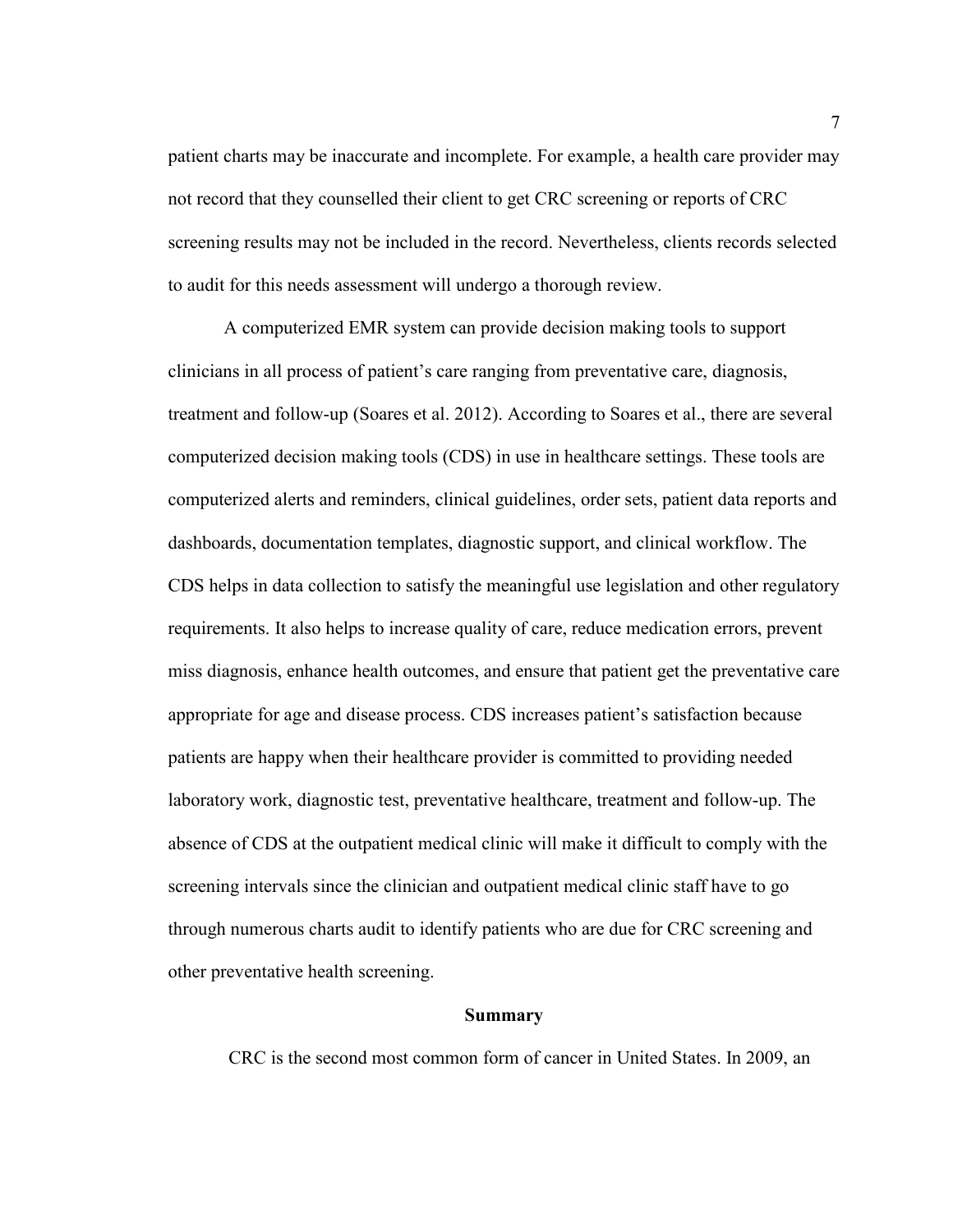estimated 150,000 people had CRC diagnosed and 50,000 died from the disease (Redwood et al, 2011). Screening for CRC allows the identification and removal of precancerous lesions and early detection of cancer. Various screening modalities reduce colorectal cancer deaths. FOBT or colonoscopy every 10 years are the CRC screening test recommended by USPSTF. Zhu et al. (2010) examined if IFOBT could be used to detect advanced colorectal cancer neoplasm. Bretthauer (2011) further argued that CRC develops from benign precursor lesions known as polyps, which takes about 10 years to develop into cancer. These polyps can be detected and removed before they turn into cancer through a FOBT, colonoscopy or sigmoidoscopy.

This needs assessment is intended to ascertain if clients at the outpatient medical clinic in an urban area of Texas are being screened for colorectal cancer according to guideline outlined by The American Cancer Society, The CDC and the USPF and to identify the patients that will benefit from receiving educational material on CRC and CRC screening. Increasing CRC screening aligns with national efforts to decrease the mortality rate of CRC through early detection. The needs assessment could also identify a gap in CRC screening and led to increase CRC screening at the outpatient medical clinic and reduction in CRC mortality.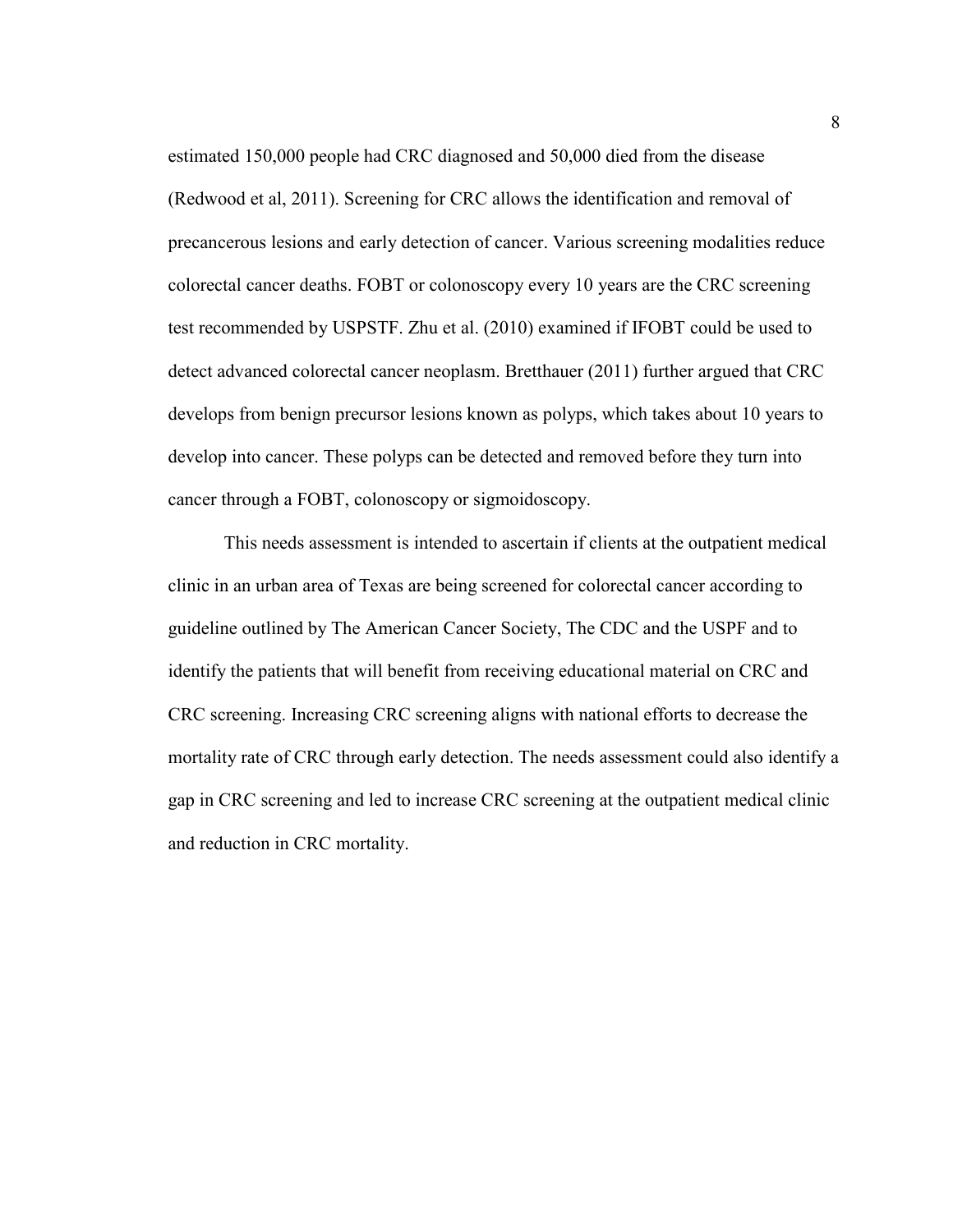#### Section 2: Review of Literature

#### **Introduction**

 This project reviewed patients charts to determine if intervals of CRC screening at an outpatient medical clinic in an urban area of Texas align with recommendations outlined by The American Cancer society, the CDC and the USPSTF. The review of literature for this needs assessment is geared towards unearthing the literature on colorectal cancer screening. Topics included understanding CRC, causes of CRC, colorectal cancer interventions, and barriers of colorectal cancer screening.

The search for literature was conducted electronically from 2009 to 2014 from the following databases: CINAHL, Medline, PubMed, and Cochrane library**.** Terms used for the search were *colorectal cancer, colorectal cancer screening, increasing colorectal cancer screening, health belief*, and *colorectal cancer screening knowledge*. Peerreviewed publications were searched.

#### **Understanding Colorectal Cancer**

 Colorectal Cancer is a term for cancer that starts in either the colon or the rectum. However, to understand CRC, it is expedient to understand what parts of the body are affected and how they work. The colon is a 6-foot long muscular tube connecting the small intestine to the rectum (American Cancer Society,n.d ) The colon, which along with the rectum is called the large intestine, is a highly specialized organ that is responsible for processing waste so that emptying the bowels is easy and convenient (American Cancer Society, n.d). The colon removes water from the stool, and stores the solid stool (American Cancer Society, n.d). Once or twice a day it empties its contents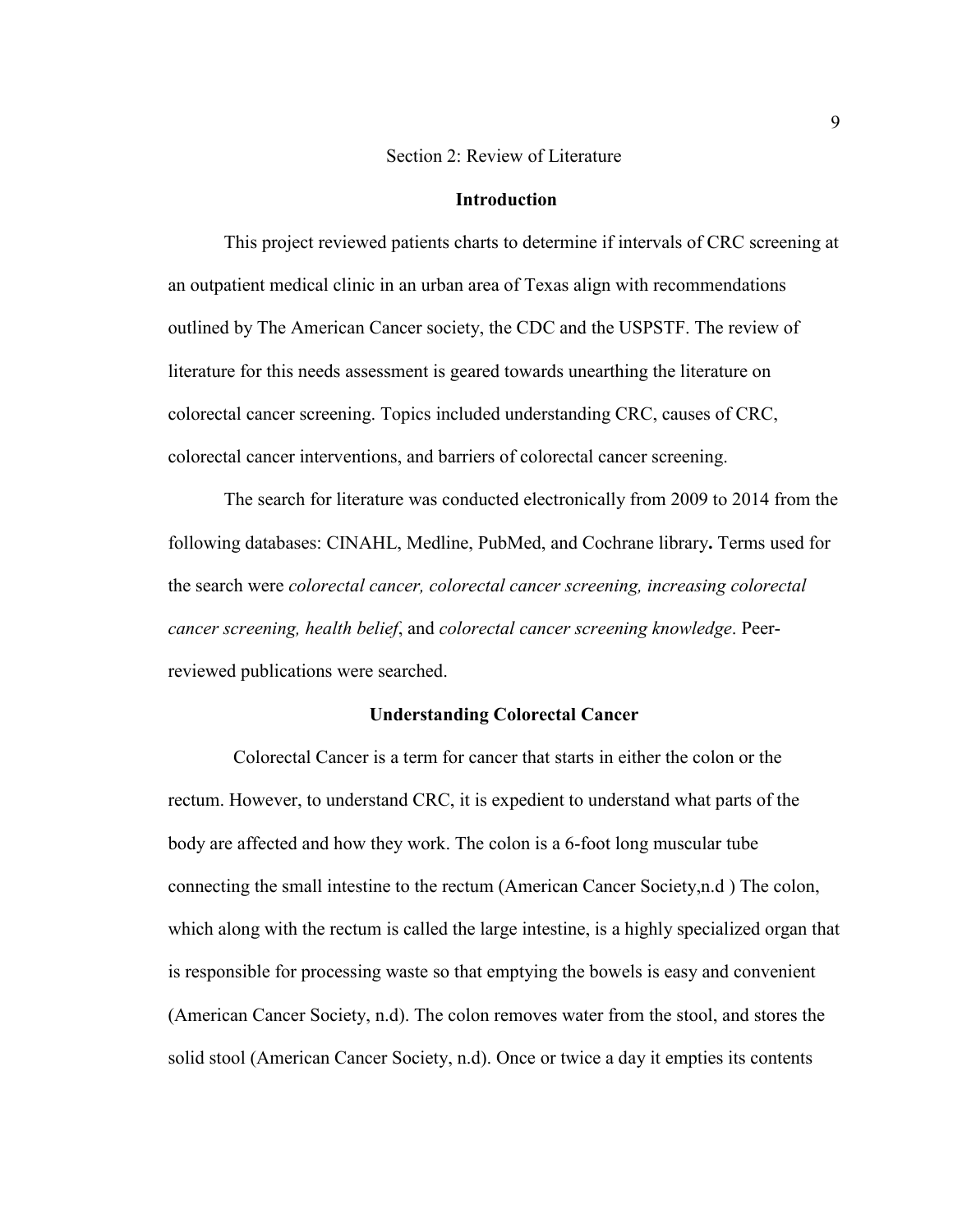into the rectum to begin the process of elimination (American Cancer Society, n.d).

The rectum is an 8-inch chamber that connects the colon to the anus. It is the rectum's job to receive stool from the colon, letting the body know that there is stool to be evacuated, and to hold the stool until evacuation happens. (Derrer, 2014) .Cancer that begins in the colon is called colon cancer, and cancer that begins in the rectum is called rectal cancer. Cancers affecting either of these organs also may be called colorectal cancer. Colorectal cancer occurs when some of the cells that line the colon or the rectum become abnormal and grow out of control. The abnormal growing cells create a tumor, which is the cancer.

#### **Causes of Colorectal Cancer**

 Scholars and medics have argued profusely on what constitutes a precise cause of colorectal cancer .While a universal agreement have not been reached on the precise cause of colorectal cancer, Brouquet et al. (2010) argued that colorectal cancer is caused by many factors which includes dietary factors and non-dietary factors. Brouquet et al indicated that when populations move from a low-risk area (e.g. Japan) to a high-risk area (e.g. the USA), the incidence of CRC increases rapidly within the first generation of migrants. Diet is the most important exogenous factor identified currently in the etiology of colorectal cancer. Recently, the World Cancer Research Fund and the American Institute for Cancer Research in their extensive report on diet, physical activity and prevention of cancer have concluded that colorectal cancer is mostly preventable by appropriate diet and associated factors. Established nondietary factors of colon cancer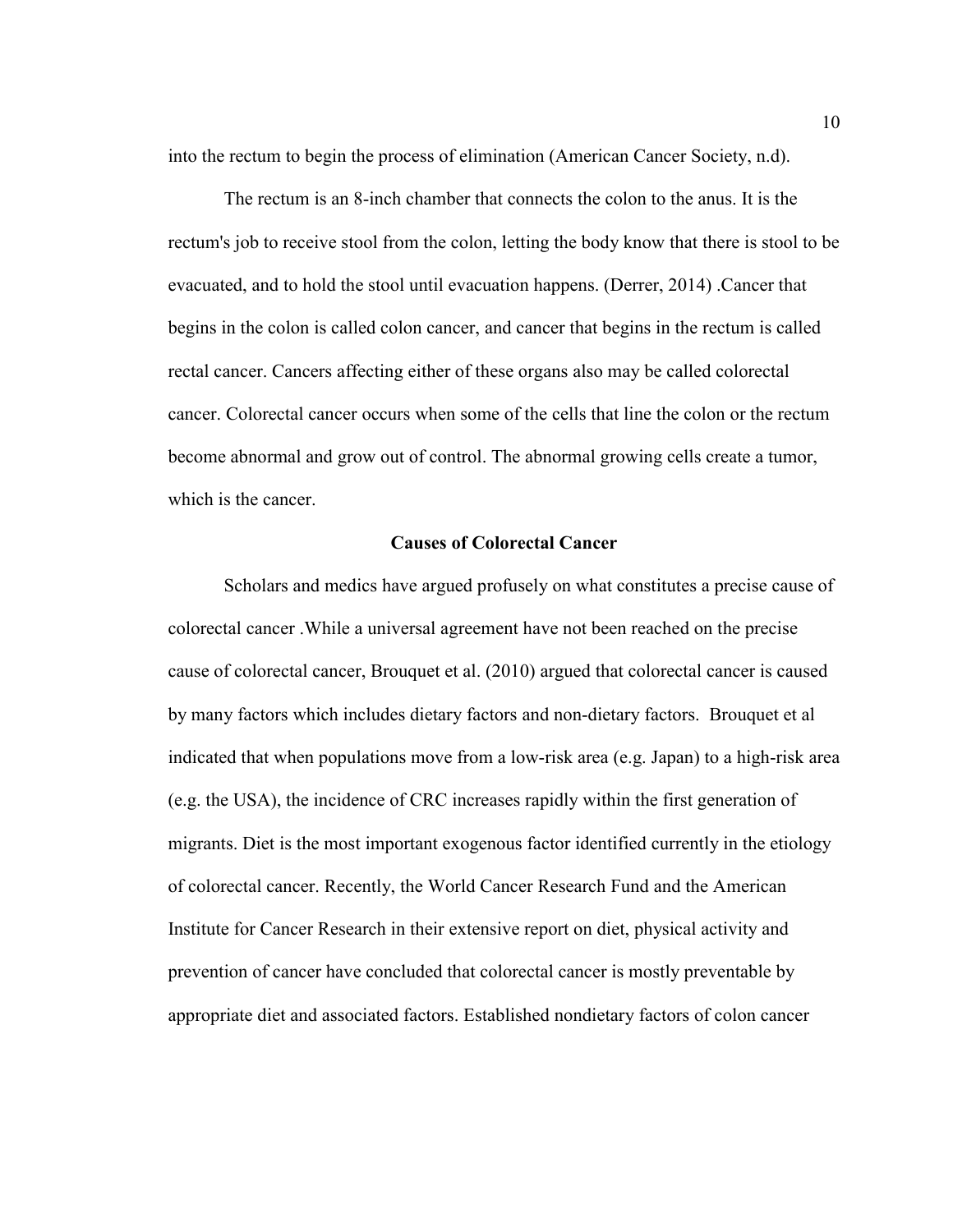include smoking tobacco, chronic use of non-steroidal anti-inflammatory drugs (NSAIDs), other medical conditions, and genetic predispositions.

According to Brouguet, et al (2010) genetic vulnerability to colon cancer has been attributed to either polyposis or non-polyposis syndromes. The main syndrome of the first group is the familial adenomatous polyposis (FAP), which is associated with mutation or loss of FAP (also called the adenomatous polyposis coli—APC) gene. Hereditary nonpolyposis colorectal cancer (HNPCC) syndrome is associated with germ-line mutations in six DNA mismatch repair genes. The cumulative incidence of HNPCCrelated cancers was determined in gene carriers in the Finnish Cancer Registry: by age 70 years, the percentage developing colorectal cancers was 82%.

#### **Colorectal Cancer Interventions**

Moralez, Rao, Livandais and Thompson (2012) have demonstrated the effectiveness of educational intervention in increasing CRC screening rates. Moralez, Rao, Livandais, and Thompson addressed barriers to CRC screening by using Promotora and home-based educational interventions to improve knowledge of cancer and screening for CRC among Hispanic individuals in Yakima Valley, Washington. In total, 252 participants were recruited from migrant worker community meetings to participate in CRC prevention home-based parties. Promotoras presented the interactive group educational session using flip charts, presentation slides, and visual aids, including stimulated colon segments. The following were addressed in the educational sessions: the definition of cancer; the definition of CRC; the identification of who is at risk; defining how risk can be reduced; the definition of FOBT, sigmoidoscopy, and colonoscopy; and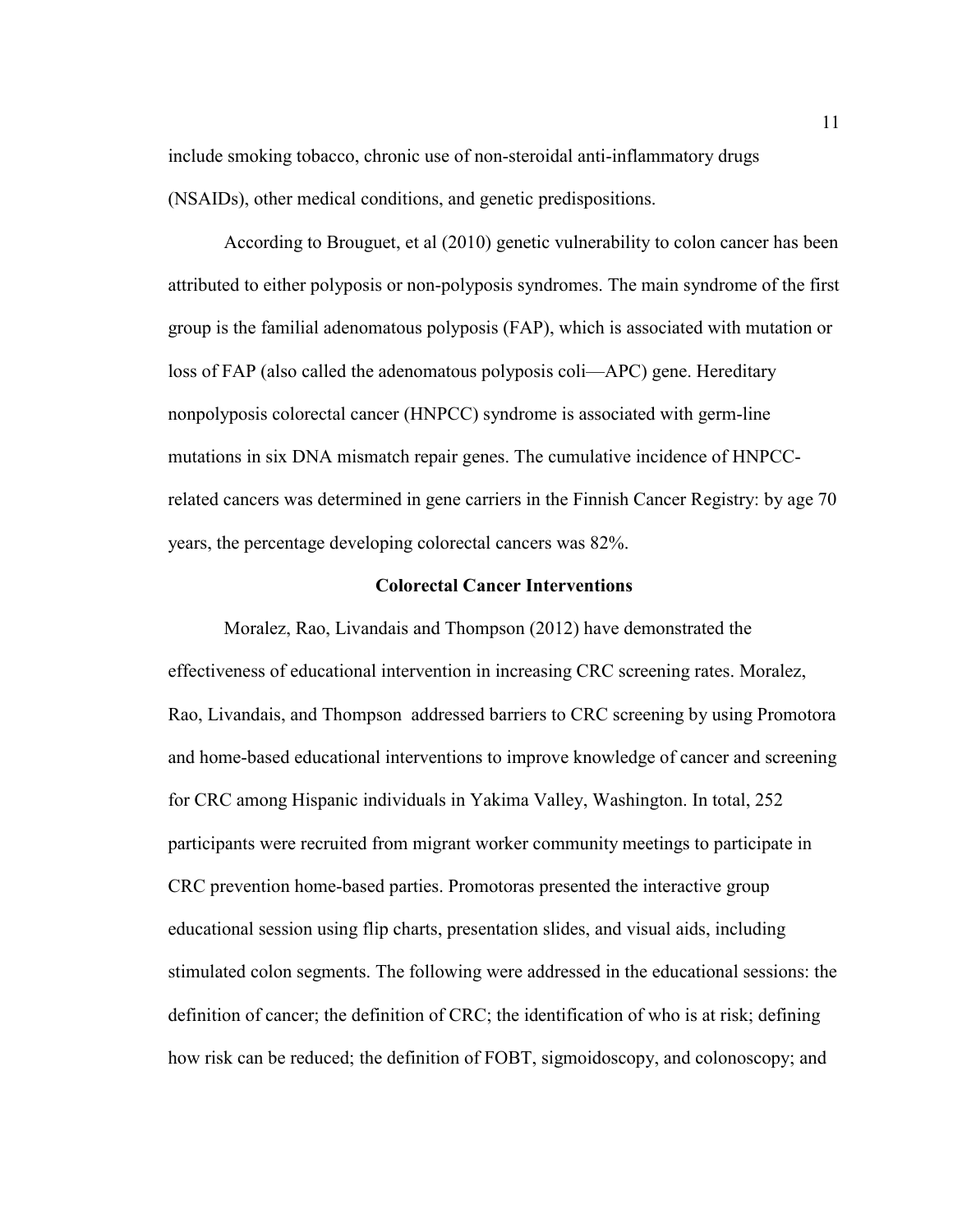what sorts of treatments are available for CRC. Participants were encouraged to ask questions and discuss concerns with Promotoras and the other participants. According to Moralez et al. (2012), the intervention resulted in an increase in knowledge of cancer and participation in CRC screening and concluded that Promotoras facilitated home-based interventions offer culturally appropriate ways to reach Hispanics in rural and other underserved communities to reduce barriers and improve access to CRC and other cancer screening (Moralez et al., 2012).

Spruce and Sanford (2012) conducted a study to increase colorectal cancer screening in the state of Nevada. According to Spruce and Sanford, the Nevada Colon Cancer Partnership in collaboration with the American Cancer Society, created a webbased toolkit for providers to use for colorectal cancer screening and other cancer screening. This toolkit can help to apply colorectal cancer screening by reducing disparity and implementing a screening guideline in all clinical settings (Spruce & Sanford, 2012). Spruce and Sanford concluded that colorectal cancer screening involves a team approach and web-based toolkit designed to improve preventative care can assist increasing colorectal cancer screening.

#### **Barriers of Colorectal Cancer Screening**

Robinson et al. (2011) conducted a study to assess barriers to CRC screening among urban, publicly insured women and to evaluate how barriers among under screened urban women have changed between 2001 and 2007-2008 by recruiting 842 women from Medicaid-managed care organization (MMCO) records. MMCO outreach staff interviewed women by phone between October 2007 and February 2008 and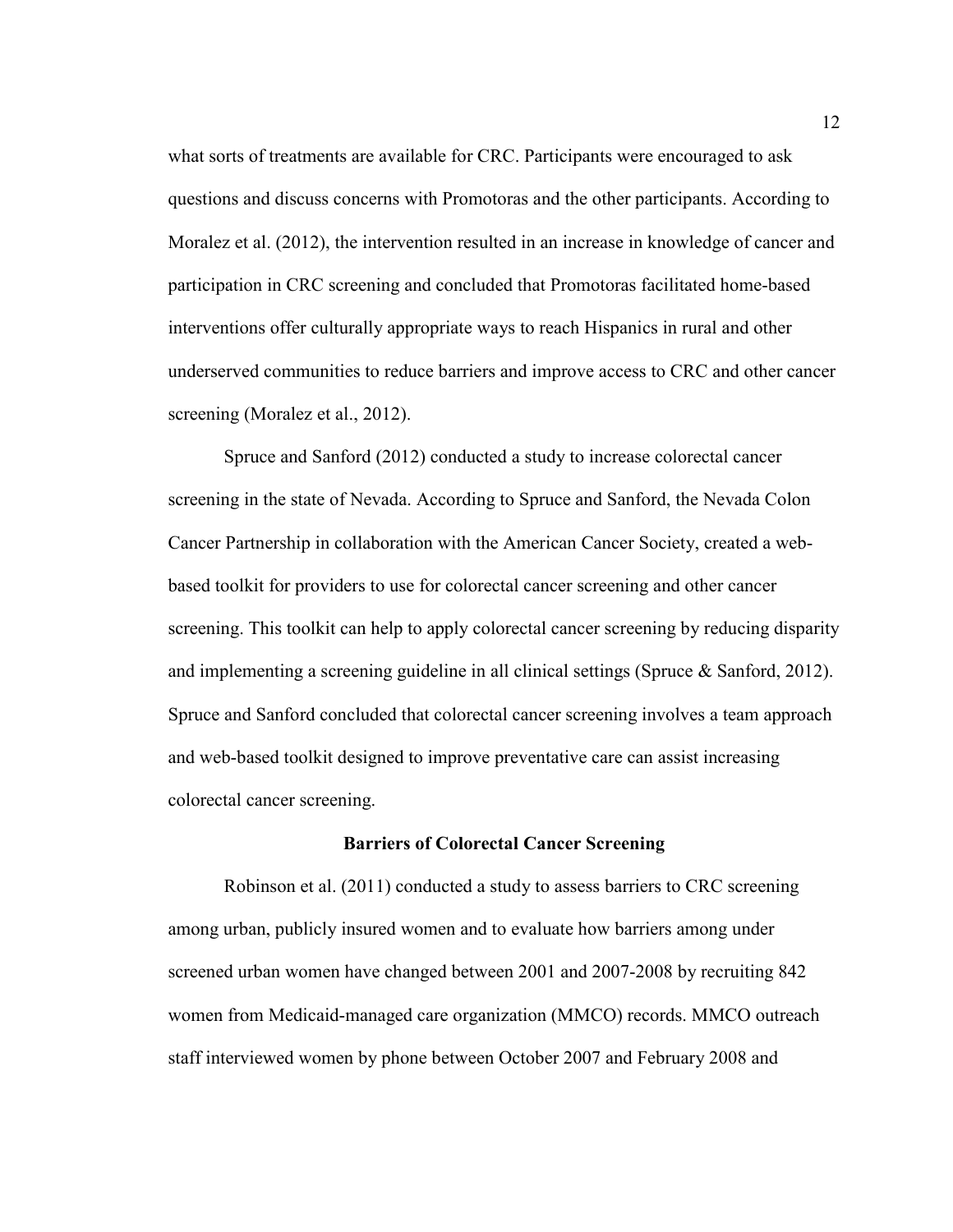assessed their barriers to CRC screening. Robinson et al. identified that lack of information, no clinician recommendation, misconception, and worry were the barriers to CRC screening in the under screened urban population and recommended increased clinician and patient education about stool-based as well as endoscopic screening methods as palliative measures to improve the knowledge of CRC screening. To improve, the screening exercise, there is a need to raise the consciousness through massive information dissemination by healthcare providers, governmental and non-governmental organizations so that the Medical clinic patients can be enriched with the necessary information so as to reduce the fear, bias and barriers associated with CRC screening.

Griffith, Passmore, Smith, and Wenzel (2011), in their qualitative research, examined barriers and facilitators of colorectal cancer screening and investigated suggestions for improving screening among African-Americans with first-degree relatives with CRC. They recruited 14 African-American men and women aged 40 years and assigned them to four focus groups. The participants were asked to identify the following: what influenced their decisions to screen for CRC, comprehension of the experiences or beliefs of others regarding CRC and CRC screening, and their experiences in CRC screening. Griffith et al. established that fear of serious illness, mistrust of the medical establishment, potential screening discomfort, lack of information on CRC risk factors, lack of healthcare access, absence of symptoms, no knowledge of CRC screening benefits, community reticence about cancer, and CRC myths and concludes that cancer risk and screening education, coupled with screening opportunities in the community, may yield increased screening rates. Promoting screening across generations, developing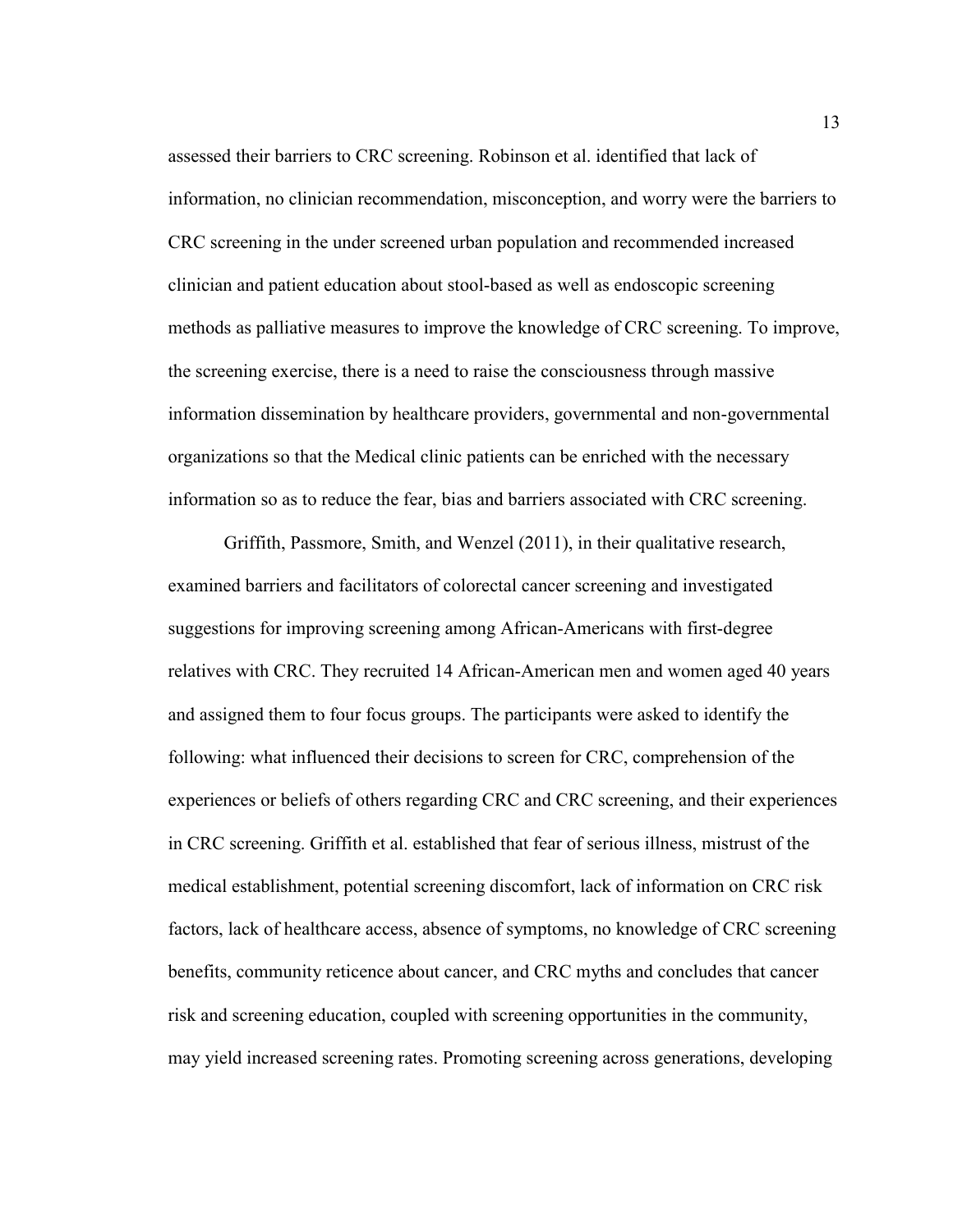and disseminating culturally appropriate educational materials within the community, and encouraging older individuals to screen to take care of their family may be appropriate interventions.

Cai, Zhang, Zhu, and Zheng (2009) conducted a population-based case-control study to investigate barriers to CRC screening in Hang-Zhou City of China. Ninety-four participants who underwent both FOBT and a colonoscopy in a previous CRC screening program were invited to attend a free CRC screening. A two-step screening method was utilized in the screening. Immunochemical FOBT and a questionnaire of high-risk factors such as history of polyp, a family history of colorectal cancer, chronic coprostasis, and chronic diarrhea, mucous- filled bloody feces, stressful life events, and chronic appendicitis was identified. The high-risk population identified by the questionnaire was excluded from the study. All participants were asked to complete a questionnaire by inperson interview by fixed interviewers who were well trained in advance. All data were recorded numerically. The result revealed that raising public awareness of CRC and its screening, integrating CRC screening into the health-care system, and using a painless colonoscopy would increase CRC screening rate.

Guerra et al. (2007) conducted a study to explore the barriers to and facilitators of physicians recommending CRC screening. The study participants were recruited from the University of Pennsylvania Health System (UPHS) Network of Primary Care Physicians. The UPHS is made up of 212 primary care physicians practicing in 17 counties across southern Pennsylvania. Guerra et al. used purposive sampling to recruit participants, which is a nonprobability sample technique that selects subjects based on specific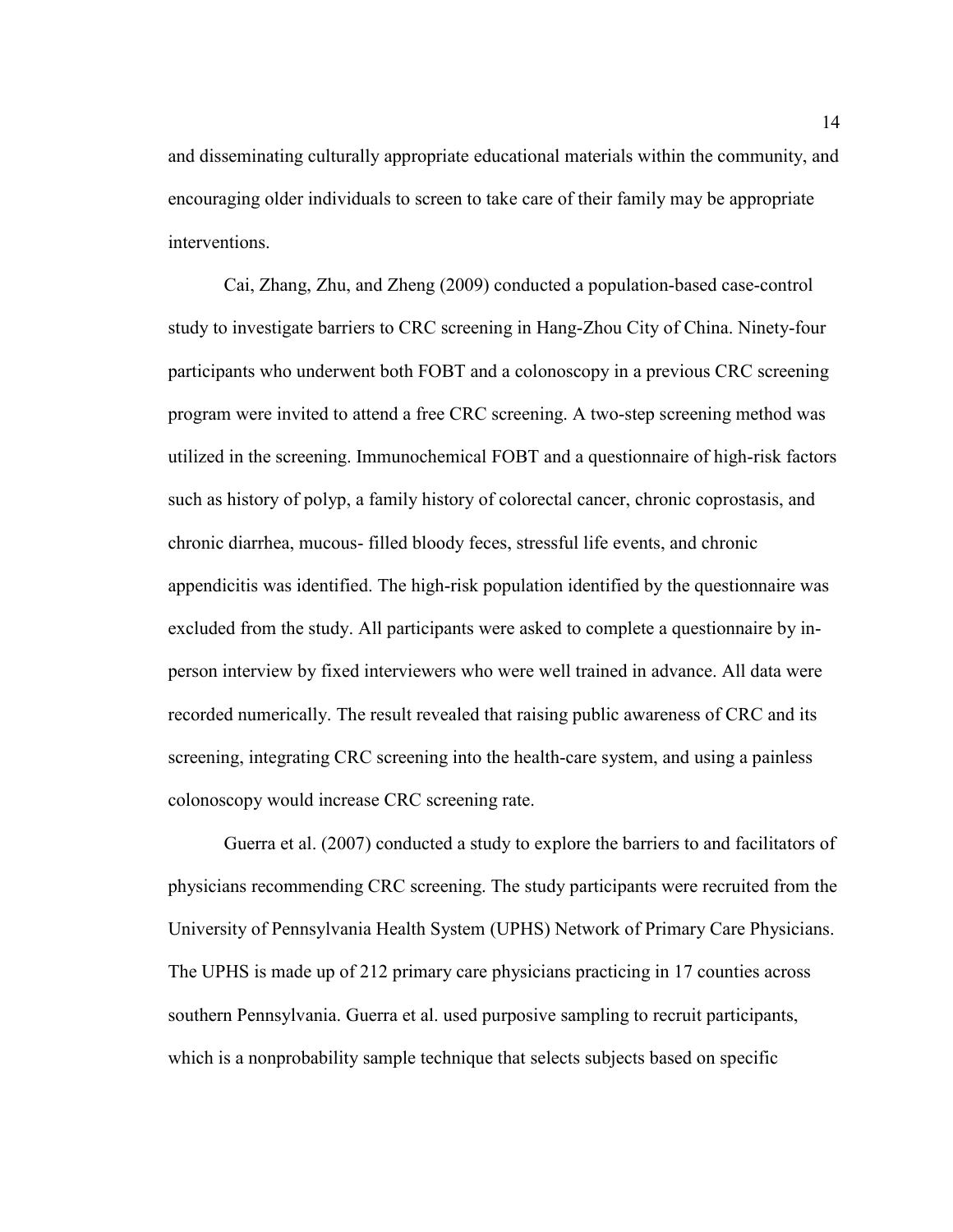characteristics. Physicians who participated in the study were mailed letters to participate and the intent of the study was not disclosed. The study participants were asked to pull the charts of the first 10 most recent patients seen in the clinic. On the day of the interview, the participants were asked to discuss their CRC screening pattern. The interview comprised global CRC screening questions and chart stimulation recall. The interview instrument was designed using the Walsh and McPhee System model of clinical preventative care, whose framework proposes that a primary care physician's approach to performing a preventative activity is determined by patient, physician, system factors, preventative activity factors, and situational cues to action.

Guerra et al. (2007) also used unstructured probes to obtain in-depth information. They transcribed the interview as well as two focus groups for information. The transcribed interviews were imported into NViro 2.0, read, and coded by two investigators. The interviews were further analyzed using grounded theory analysis. Barriers to CRC screenings, facilitators of CRC screening, chart-stimulated recall, and information from focus groups were coded (Guerra et al., 2007). The result of the study revealed that all the physicians who participated in the study were aware of CRC screening recommendation, and most favored screening with colonoscopy. The following were identified as barriers to physician recommendation of CRC: patient with other medical conditions, patient who had previously refused screening, lack of physician recommendation of screening, frequent acute care visits, lack of time, lack of reminder systems, and lack of test-tracking systems. Guerra et al. also identified facilitators of CRC screening: patient requesting screening; patient age; positive physician attitude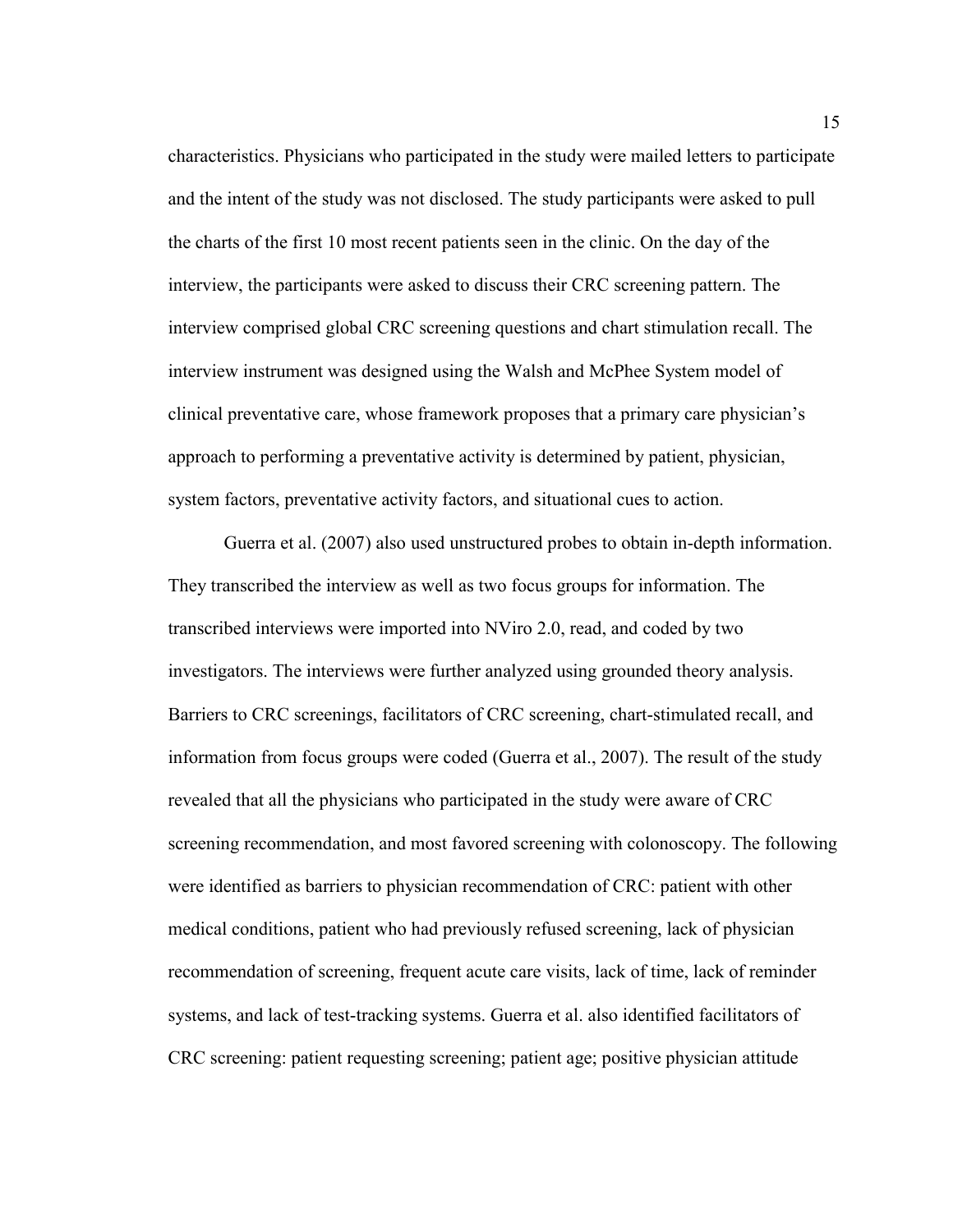about CRC screening; and physician prioritization of CRC screening by devoting visits to preventative health, reminding patients to screen, and offering incentives for screening.

#### **Conceptual Models, theoretical frameworks**

Health belief model

 The health belief model was developed during the 1950s as an intellectual construct to explain and predict health-related behaviors, particularly in regard to the uptake of health services. This is done by focusing on the attitudes and beliefs of individuals. Exponents of the health belief model such as Rosenstock, Hochbaum, Kegels and Leventhal argued that the health belief model suggests that people's beliefs about health problems, perceived benefits of action and barriers to action, and self-efficacy explain engagement (or lack of engagement) in health-promoting behavior. HBM has remained a viable tool for a better understanding of the widespread failure of screening program for tuberculosis. (Glanz, Rimer, & Lewis, 2001, National Cancer Institute NCI, 2003). The HBM has been applied to predict a wide variety of health-related behaviors such as being screened for the early detection of asymptomatic diseases and receiving immunizations. More recently, the model has been applied to understand patients' responses to symptoms of disease, compliance with medical regimens, lifestyle behaviors (e.g., sexual risk behaviors), and behaviors related to chronic illnesses, which may require long-term behavior maintenance in addition to initial behavior change. Amendments to the model were made as late as 1988 to incorporate emerging evidence within the field of psychology about the role of self-efficacy decision-making and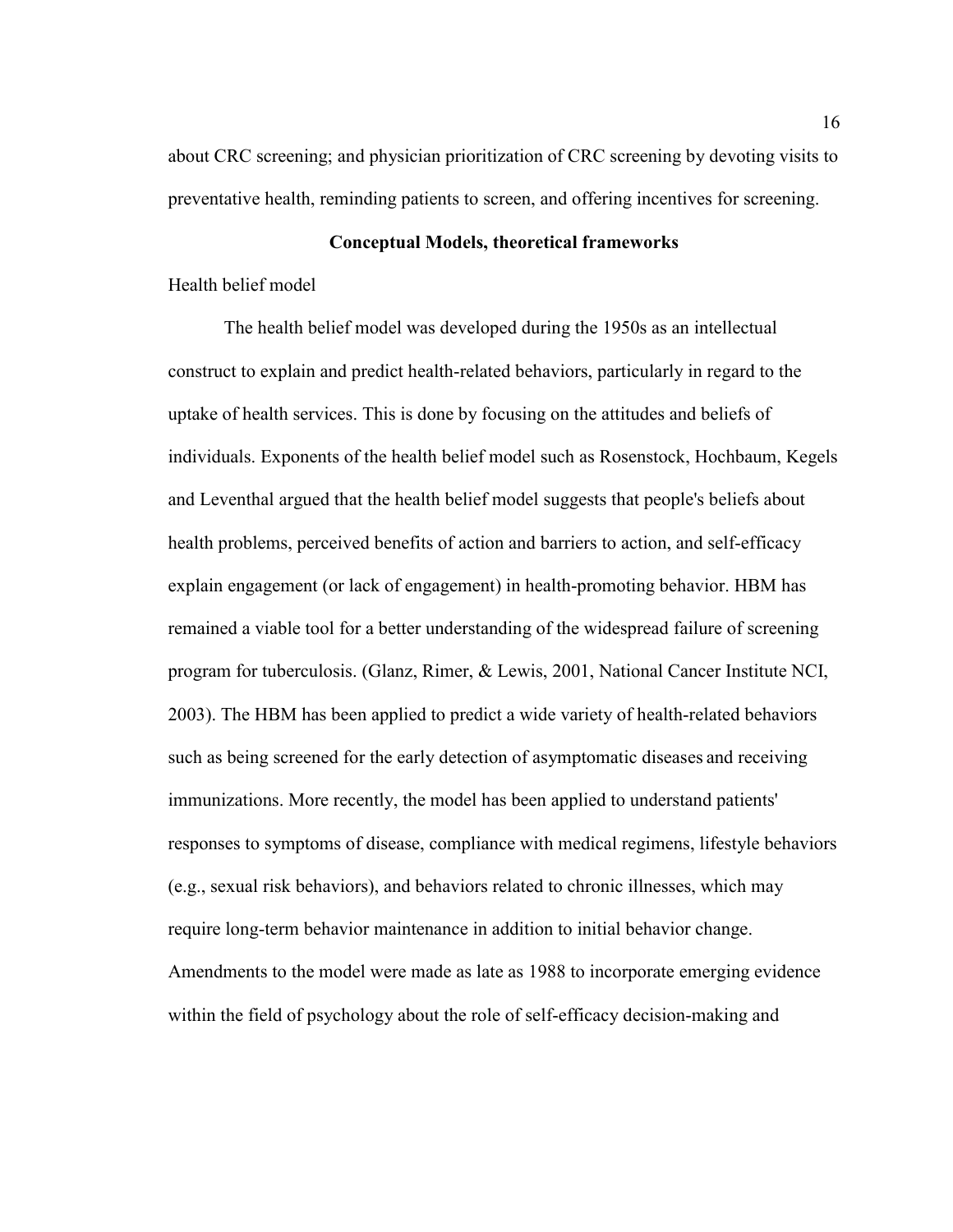behavior. The Health Belief Model has been applied to a broad range of health behaviors and subject populations.

Three broad areas can be identified (Conner & Norman, 1996) as (a) preventive health behaviors, which include health-promoting (e.g. diet, exercise) and health-risk (e.g. smoking) behaviors as well as vaccination and contraceptive practices; (b) sick role behaviors, which refer to compliance with recommended medical regimens, usually following professional diagnosis of illness; and (c) clinic use, which includes physician visits for a variety of reasons. The underlying concept of the original HBM is that health behavior is determined by personal beliefs or perceptions about a disease and the strategies available to decrease its occurrence (Hochbaum, 1958) Accordingly, the HBM have four major constructs which include perceived seriousness, perceived susceptibility, perceived beliefs, and perceived barriers (Turner, Hunt, Dibrezzo & Jones, 2004) .Each of these perceptions, individually or in combination, can be used to explain behavior such as the behavior of the outpatient medical clinic patients on CRC screening.

 The perceived seriousness construct explains the individuals belief about the seriousness or the severity of the CRC based on medical information and knowledge, difficulties CRC would create or the effect it would have on their life generally. The Susceptibility perception explains the personal risk or susceptibility of CRC which prompts the individuals to adopt healthier behaviors such as taking active participation in CRC screening. Thus, the greater the perceived risk, the greater the likelihood of engaging in behaviors to decrease the risk. More so, the individuals perceives the belief and usefulness of a new behavior which is participating in CRC screening thereby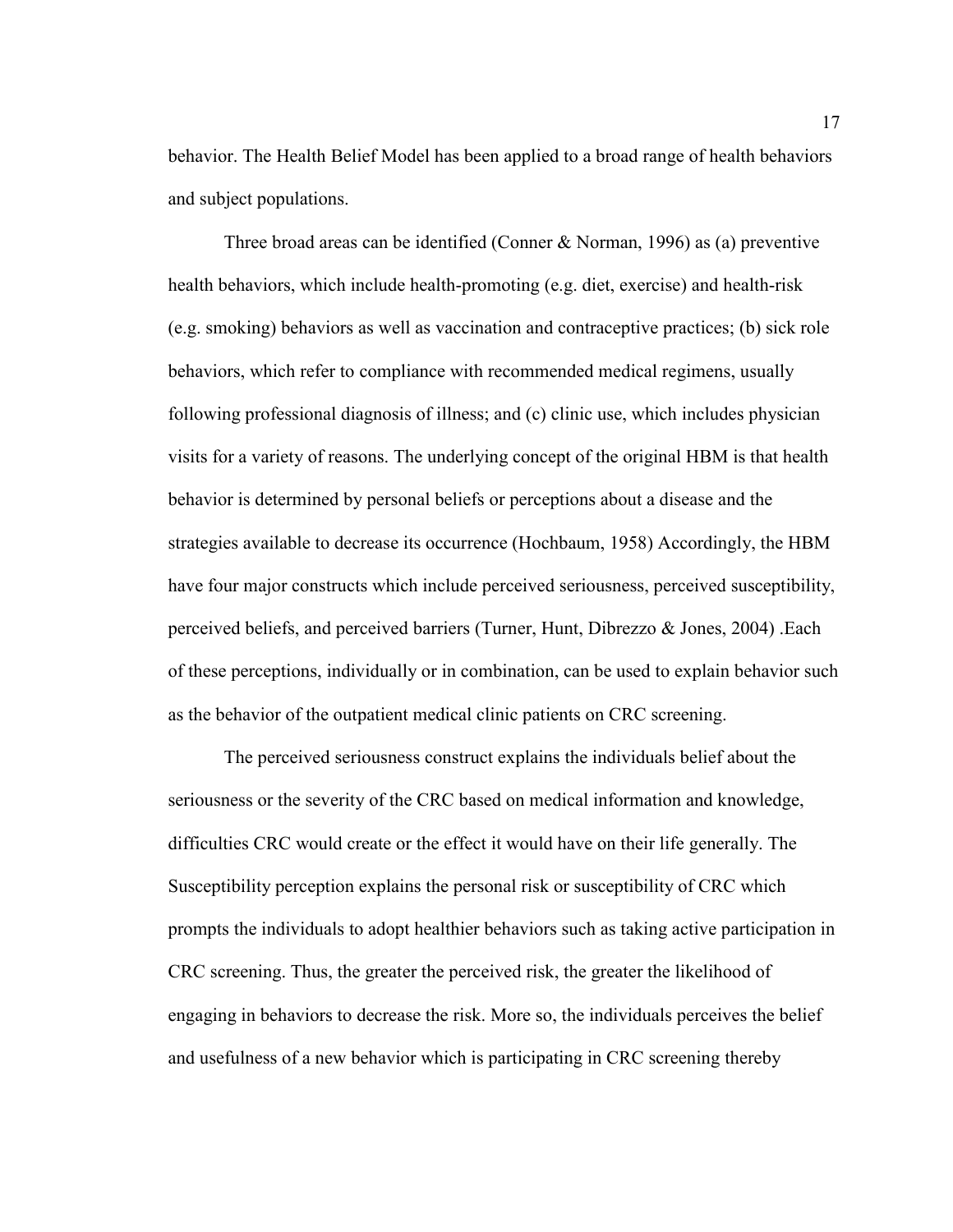helping to reduce the mortality rate of CRC disease. Turner et al. (2004) argued that "people tend to adopt healthier behaviors when they believe that the new behavior will decrease their chances of developing a disease. Finally, the individuals also perceives the barriers to CRC screening since change is not something that comes easily , these barriers can be inadequate knowledge of CRC screening, lack of awareness of the need for screening or fear of screening among potential patients, and cost and capacity issues are some of the contending issues of colorectal cancer screening. Janz and Baker (1984) maintained that of all the constructs in HBM, perceived barriers are the most significant in determining behavior change.

#### **Summary**

This section was a review of peer-reviewed publication on understanding CRC. Knowledge on CRC screening is inconclusive. CRC is defined as cancer that occurs when some of the cells that line the colon or the rectum become abnormal and grow out of control. The abnormal growing cells create a tumor, which is the cancer. CRC screening was also conceptualized as the processes of identifying the growth that causes the cancer. Different factors were also x-rayed as the possible causes of colorectal cancer which includes, genetic factors, dietary and non-dietary factors. More than that, emphasis was made on CRC educational interventions and issues like Nurse-led telephone psycho education, web-based tool kit and Promotora and home-based education interventions were discussed. The barriers to CRC screening were discussed and were argued to have resulted to a low participation in CRC screening and have defiled effort to control the mortality rate.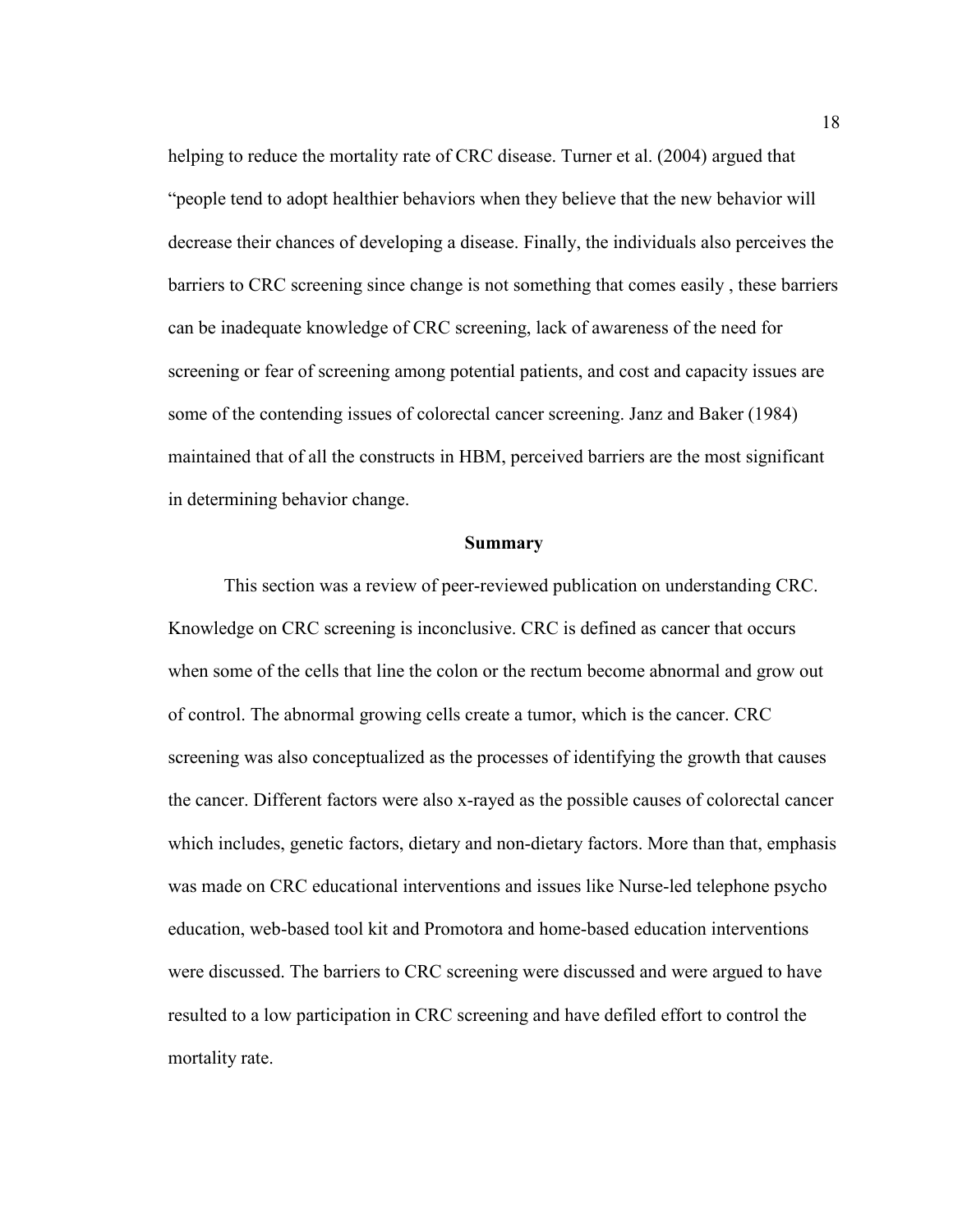Among the barriers in extant literatures, the study identified, lack of healthcare provider recommendations of CRC screening, lack of awareness about CRC and CRC screening, invasiveness and discomfort associated with screening procedures, lack of resources to pay for screening and treatment of CRC, and mistrust of health care providers, lack of information, no clinician recommendation, misconception, and worry are the barriers to CRC screening in the under screened urban population, fear of serious illness, mistrust of the medical establishment, potential screening discomfort, lack of information on CRC risk factors, lack of healthcare access, absence of symptoms, no knowledge of CRC screening benefits, community reticence about cancer, and CRC myths. The research also recommended developing and disseminating culturally appropriate educational materials within the community, and encouraging older individuals to screen to take care of their family may be appropriate interventions and improved CRC screening which includes respite shelter, rooms for colonoscopy prepping, patient navigators to help navigate the health system and accompany patients to and from the procedure, counseling at all clinical encounters and tailored patient education to address misconception as palliative measures to address CRC. This needs assessment to increase CRC screening at the outpatient medical clinic will align with the national efforts to decrease mortality rate of CRC through early detection.

Section 3: Methodology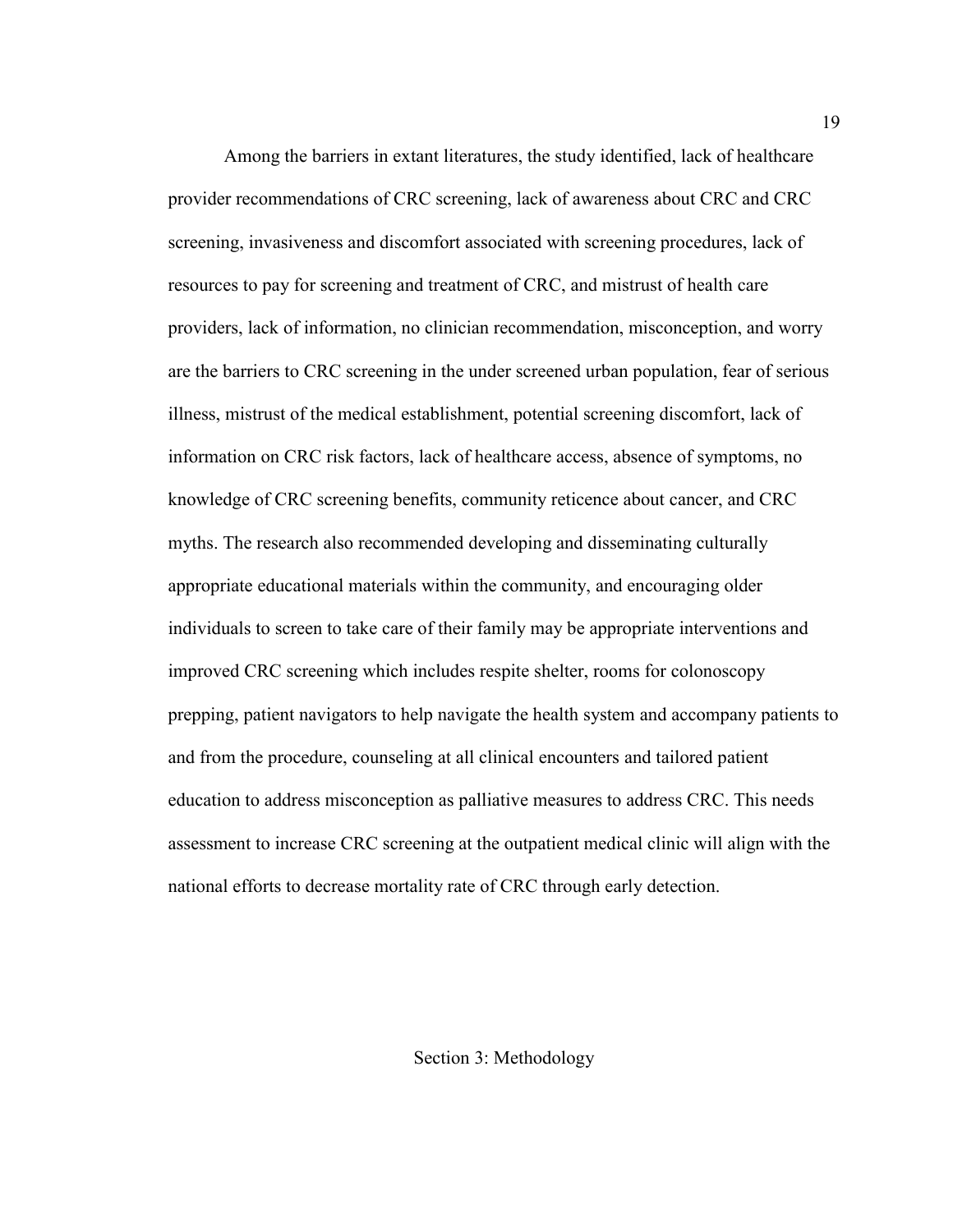#### **Introduction**

This needs assessment was designed to determine intervals of CRC screening at an outpatient medical clinic in an urban area of Texas align with recommendations outlined by The American Cancer Society, the CDC and the USPSTF .The needs assessment is the initial step in the development of a quality improvement project at the outpatient medical clinic designed to increase CRC screening and to ascertain if identifying patients who will benefit from informational on CRC will help increase CRC screening at the outpatient Medical clinic. This section will discuss, sampling, setting, data collection and data analysis.

#### **Sampling**

I adopted the random sampling technique of medical records from eligible patients. A random sample of seventy charts of patients' age 50-75 years receiving care at the outpatient medical clinic was selected for audit. According to American Cancer Society and the Bureau of Primary Health Care (BPHC) a sample of seventy charts and two visits during the year is mandated for quality improvement chart audit (American Cancer Society, n.d). Records were excluded for audit if the patient is currently receiving treatment for colorectal cancer or did not meet the age requirements

#### **Setting**

The setting for the needs assessment was an outpatient medical clinic located in a large urban city in Texas. A family nurse practitioner provides comprehensive care at this clinic. The most common ailments seen in the clinic include hypertension, diabetes, asthma, and fungal foot infections. The clinic is open 5 days per week and about 3000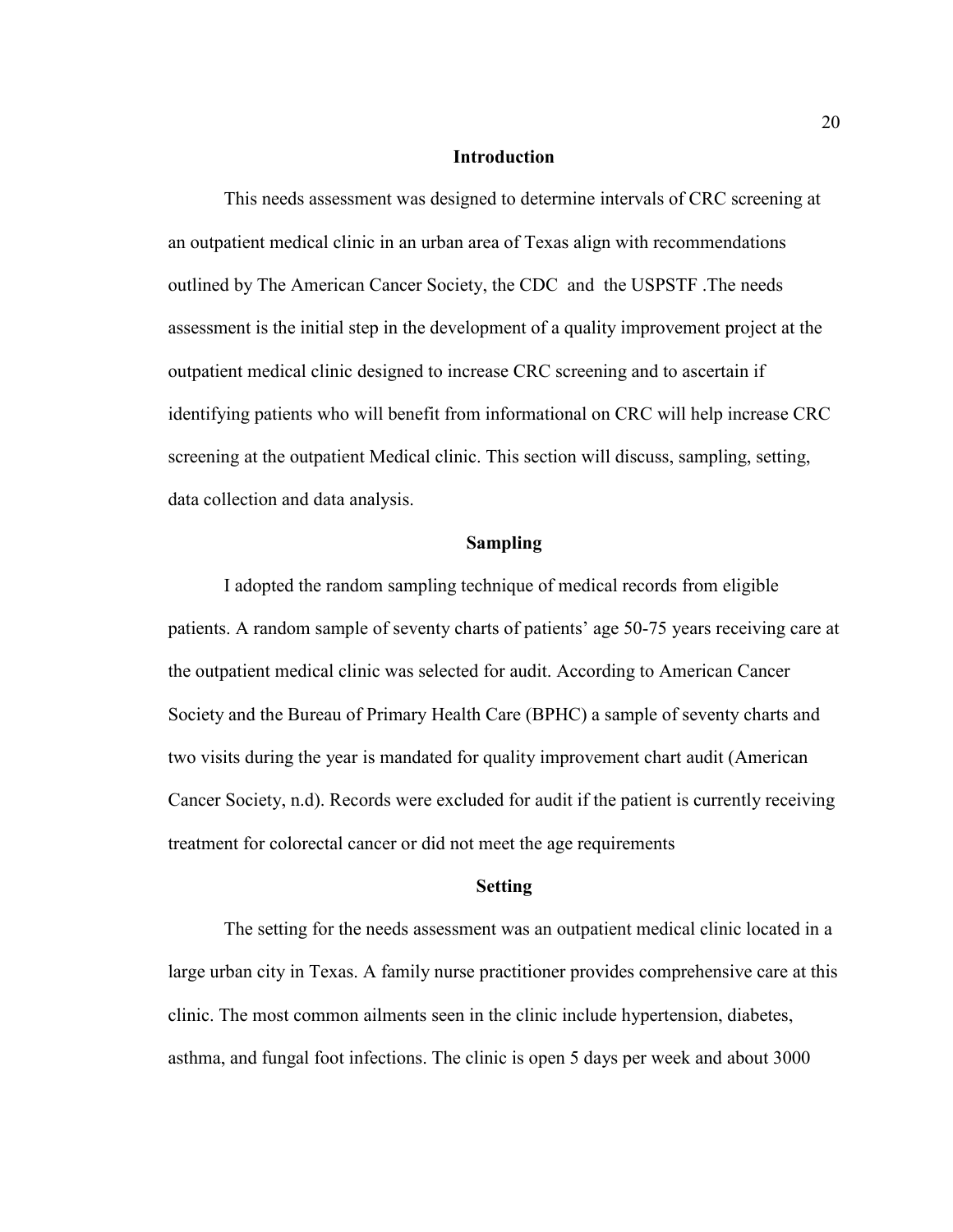patients are seen in a year.

#### **Data Collection and Instrumentation**

Seventy charts of patients aged 50-75 years receiving care at the outpatient medical clinic were audited. Office staff identified the medical records of patients who met the inclusion criteria. A table of random numbers was used to select seventy medical records for audit. Audits were completed by the DNP student in a separate room in the clinic.

The following information was obtained: age, gender, if patient was seen two times within the last year, personal history of colorectal cancer, family history of CRC, colorectal cancer screening method, colonoscopy or Fecal Immochemical/fecal occult blood testing, test result, and frequency of testing (Appendix A.)

#### **Protection of Human Subjects**

The needs assessment was approved by Walden University's Institution Review Board, as well as outpatient medical clinic. A letter of cooperation and data use agreement was obtained from the Outpatient Medical clinic prior to data collection (Appendices B  $\&$  C). The medical clinic representative was given information regarding the needs assessment and included the reason for the needs assessment, potential risks and potential benefits include increased CRC screening.

Confidentiality was maintained by the use of code numbers for each medical record. Only the author of the needs assessment and the clinician at the outpatient medical clinic have access to the study materials.

#### **Data Analysis**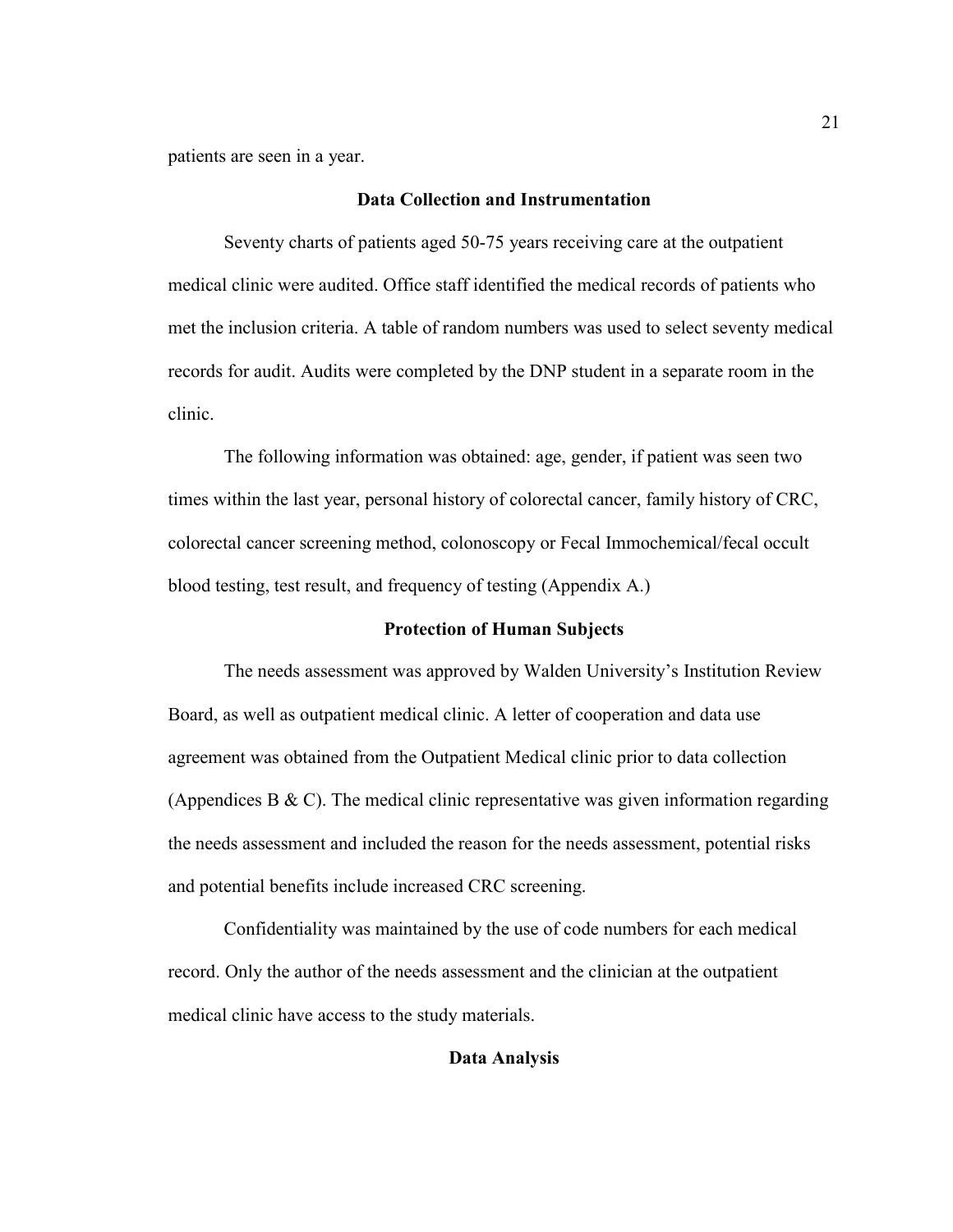Descriptive statistic was used to describe and summarize the demographic data, such as age and gender. Descriptive statistic was also used to determine the rate of CRC screening. Nominal and interval statistics were used to describe the data. The nominal level data (gender) was described, using frequencies and percentages. The interval data (age) was reported using the mean as the measure of central tendency.

#### **Summary**

This needs assessment was designed to determine intervals of CRC screening at an outpatient medical clinic in an urban area of Texas align with recommendations outlined by The American Cancer Society, the CDC and the USPSTF. The needs assessment is the initial step in the development of a quality improvement project at the outpatient medical clinic designed to increase CRC screening and to ascertain if identifying patients who will benefit from informational on CRC will help increase CRC screening at the outpatient Medical clinic

Specific and general literature on the subject matter of CRC has profusely demonstrated the richness of information on the preventive method of CRC, and most of these are strong, empirical studies with high impact factor. Maxwell et al. (2010); Moralez, Rao, Livandais, and Thompson (2012); Cai, Zhang, Zhu, and Zheng (2009); Robinson et al. (2011); Spruce and Sanford (2012); and Griffith et al. (2011) focus on CRC screening, barriers, and prevention. The health belief model was adopted as the theoretical framework because of its viability in health-care studies, according to social psychologists; the model helps to change unhealthy behaviors to healthy behaviors. The needs assessment adopted a chart audit, and proposes procedures to protect human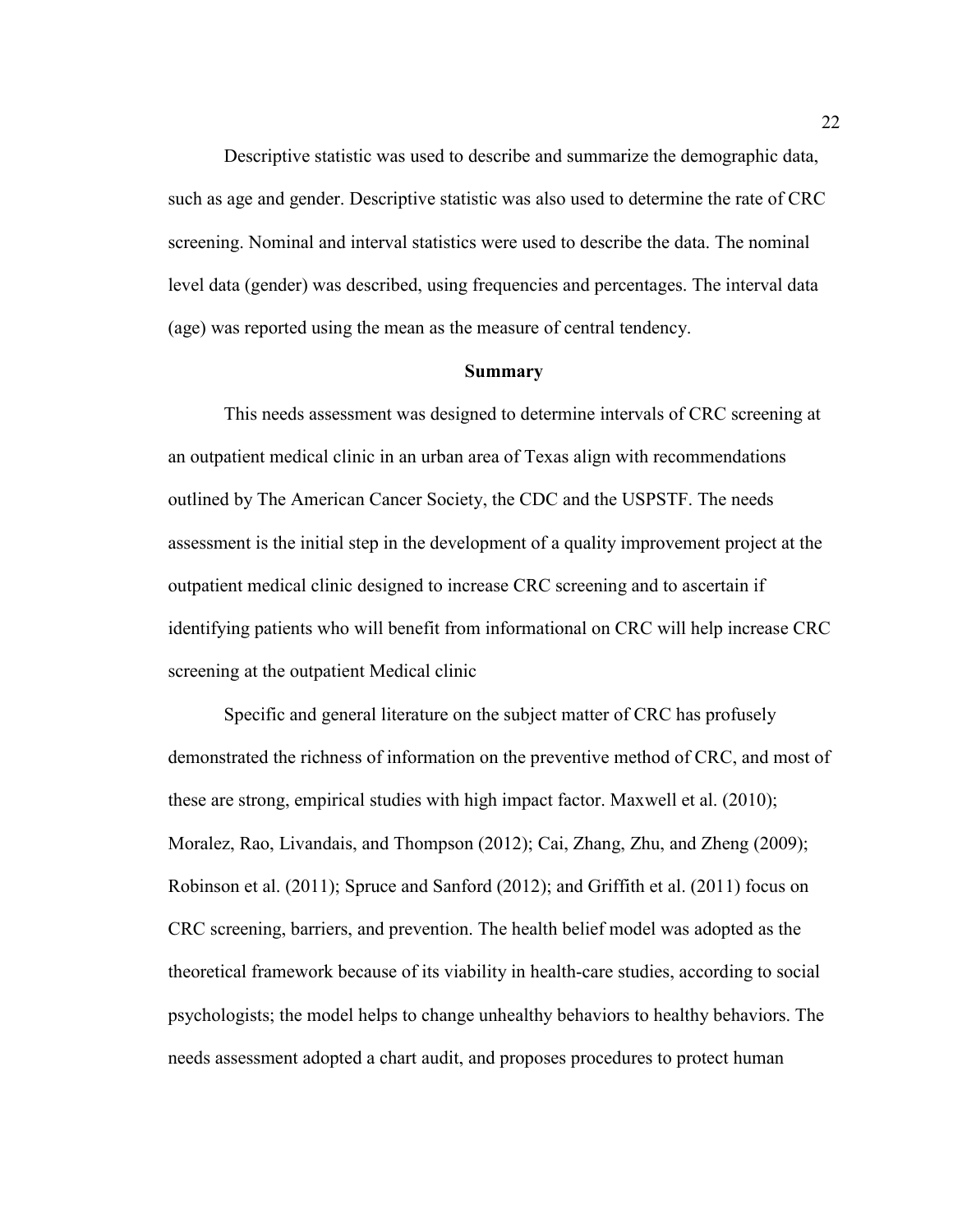subjects such as obtaining consent from outpatient medical clinic representative prior to starting the needs assessment and maintenance of confidentiality.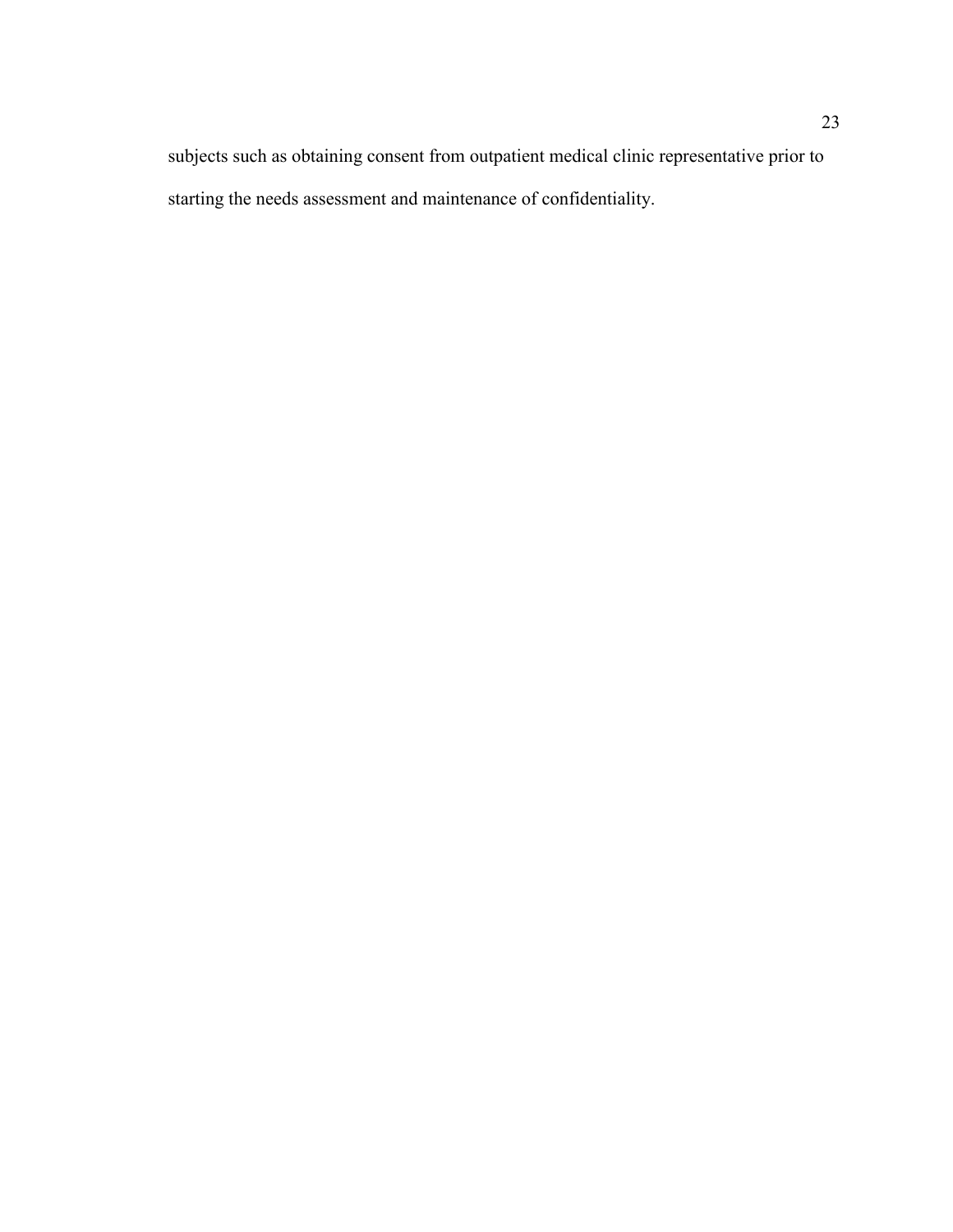Section 4: Findings, Discussion, and Implications

#### **Introduction**

This needs assessment was designed to compare rates of CRC screening at an outpatient medical clinic in an urban area of Texas and to ascertain if screening interval are in line with recommendations outlined by The American Cancer Society, the CDC and the USPSTF. The needs assessment was the initial phase in a quality improvement project at the outpatient medical clinic designed to increase CRC screening and to determine if identifying patients who could benefit from information on CRC will increase the CRC screening rate at the outpatient Medical clinic. This section is an explanation of the findings and evaluation of findings, implications for practice, project strengths and limitations, recommendations, summary and conclusions.

#### **Findings and Evaluation of Findings**

Seventy charts of patients aged 50-75 years attending clinic at an outpatient clinic located in urban city in Texas were audited. The mean age of people who were screened for CRC was 62.9. African American were 25.7% (*n*=18), Hispanic were 71.4% (*n*=50) while Caucasian were 2.9% (*n*=2) and 42.9% were male (*n*=30) while 57.1% were women (*n*= 40).

The following information about colorectal screening was obtained from the chart audits:

- 1. The method of CRC screening was colonoscopy
- 2. The rate of screening was 12.9%
- 3. The percentage of CRC screening test ordered was 62.9%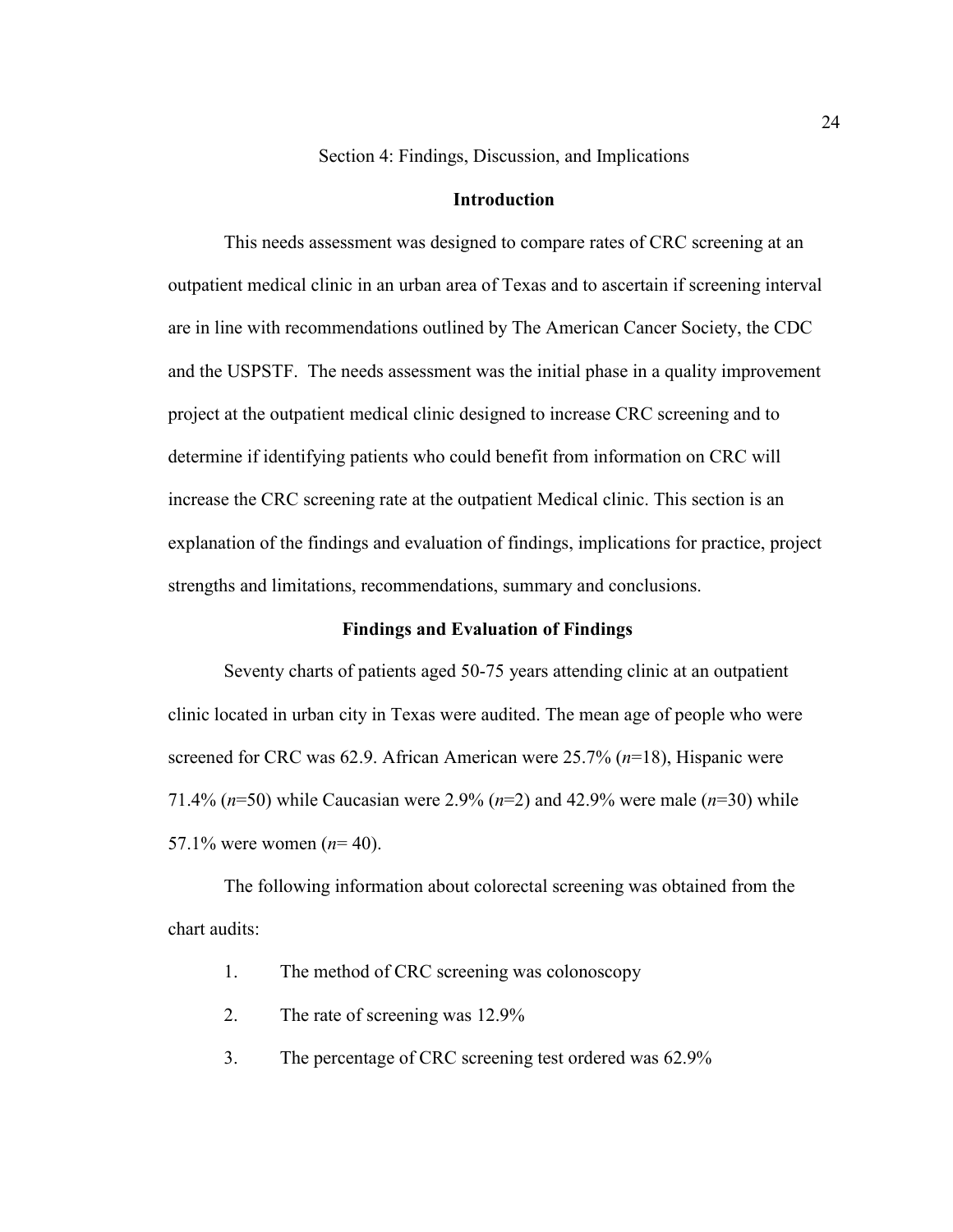4. . The percentage of patients who are at high risk of CRC was 24.3%

#### **Discussion of Findings in the Context of Literature and Framework**

The patients at the outpatient medical clinic in an urban area of Texas had a markedly lower CRC screening rate compared to the rest of Texas. According to American Cancer Society in 2008 about 59% of people age 50 years or older reported having been screened for CRC according to recommended guideline. According to Centers for Disease Control and Prevention in 2010 CRC screening rate for Texas was 54.1 to 59.2%. Connecticut, Delaware, District of Columbia, Maine, Maryland, Massachusetts, Michigan, Minnesota, New Hampshire, New York, Rhode Island, Vermont, and Washington had the highest screening rate of 69 to 75%. The low rate of CRC screening found in this study may be related to lack of knowledge about CRC and CRC screening. Educating patients on the importance CRC screening will help increase screening.

The underlying concept of HBM is that health behavior is determined by personal beliefs or perceptions about a disease and the strategies available to decrease its occurrence (Hochbaum, 1958) The HBM have four major constructs which include perceived seriousness, perceived susceptibility, perceived beliefs, and perceived barriers (Turner, Hunt, Dibrezzo & Jones, 2004). Each of these perceptions, individually or in combination, can be used to explain behavior such as the behavior of the outpatient medical clinic patients on CRC screening. The more beneficial the patients at the outpatient medical clinic perceived CRC screening and the more the perceived barriers are eliminated by educating patients on CRC screening the more the rate of screening.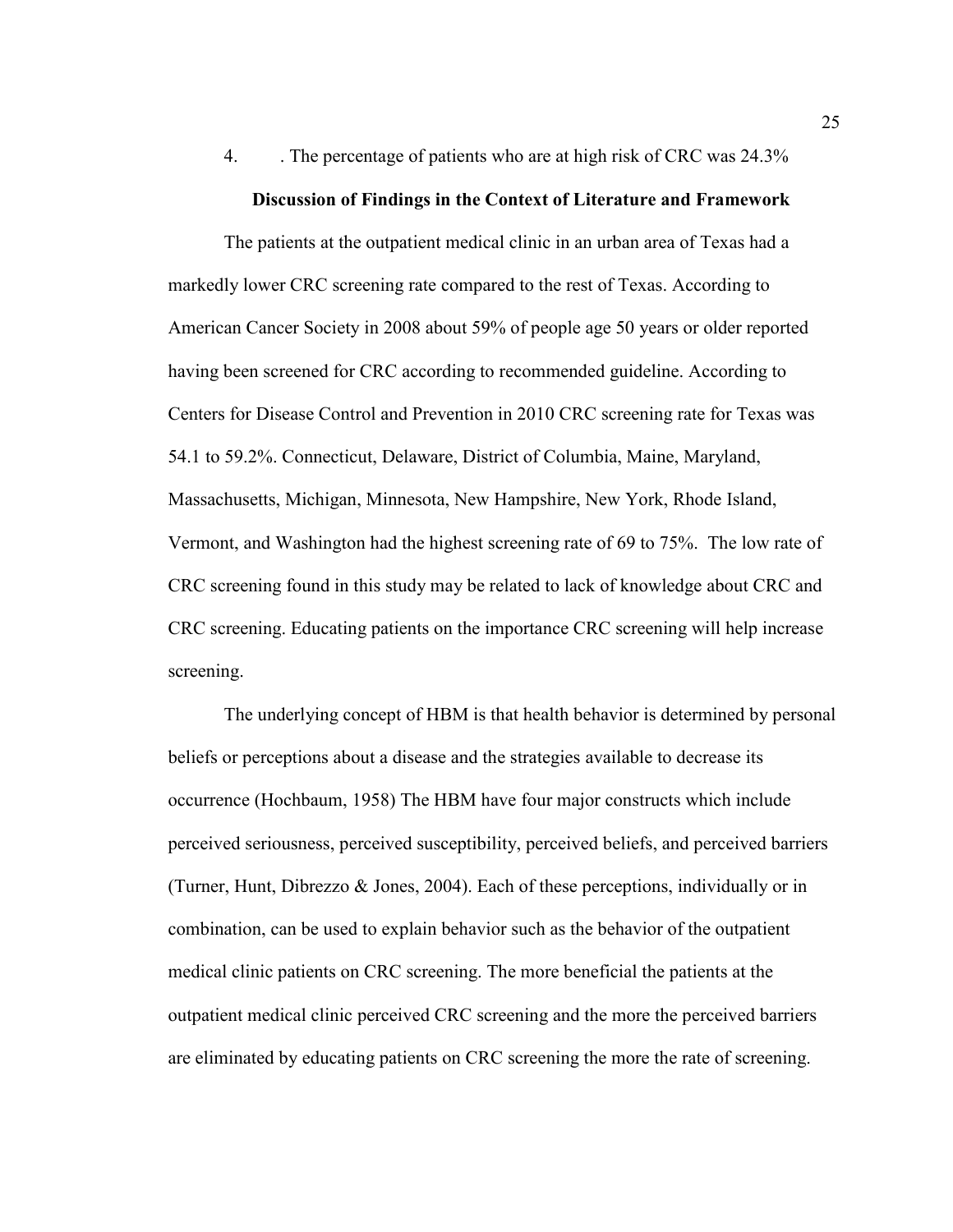#### **Implication for Social Change in Practice**

The implication for social change in practice is that the results of this needs assessment can be used to design effective interventions and CRC prevention projects that can make a significant impact on public health. The results of the needs assessment can raise awareness on the chasm in quality of health care availability, delivery, and accessibility (Simonds, 2013). The expected outcome from this needs assessment will be an increased rate of CRC screening among the patients receiving care at outpatient medical clinic. The clinic staff should increase their efforts to educate patients on CRC and the importance of CRC screening. Patients could be offered a fecal occult blood test as an alternative to colonoscopy as CRC screening method. Early detection of colon cancer through increased screening of CRC could lead to a reduction in mortality rate from colon cancer.

#### **Project Strengths**

The strength of the project is that there was no contact with the patients and this detached approach prevented bias and ensured objectivity. The clinic sees a large number of patients each month which ensured an adequate sample size. The findings of this study identified a major problem at the outpatient medical clinic with patients not completing CRC screening as ordered.

#### **Limitations.**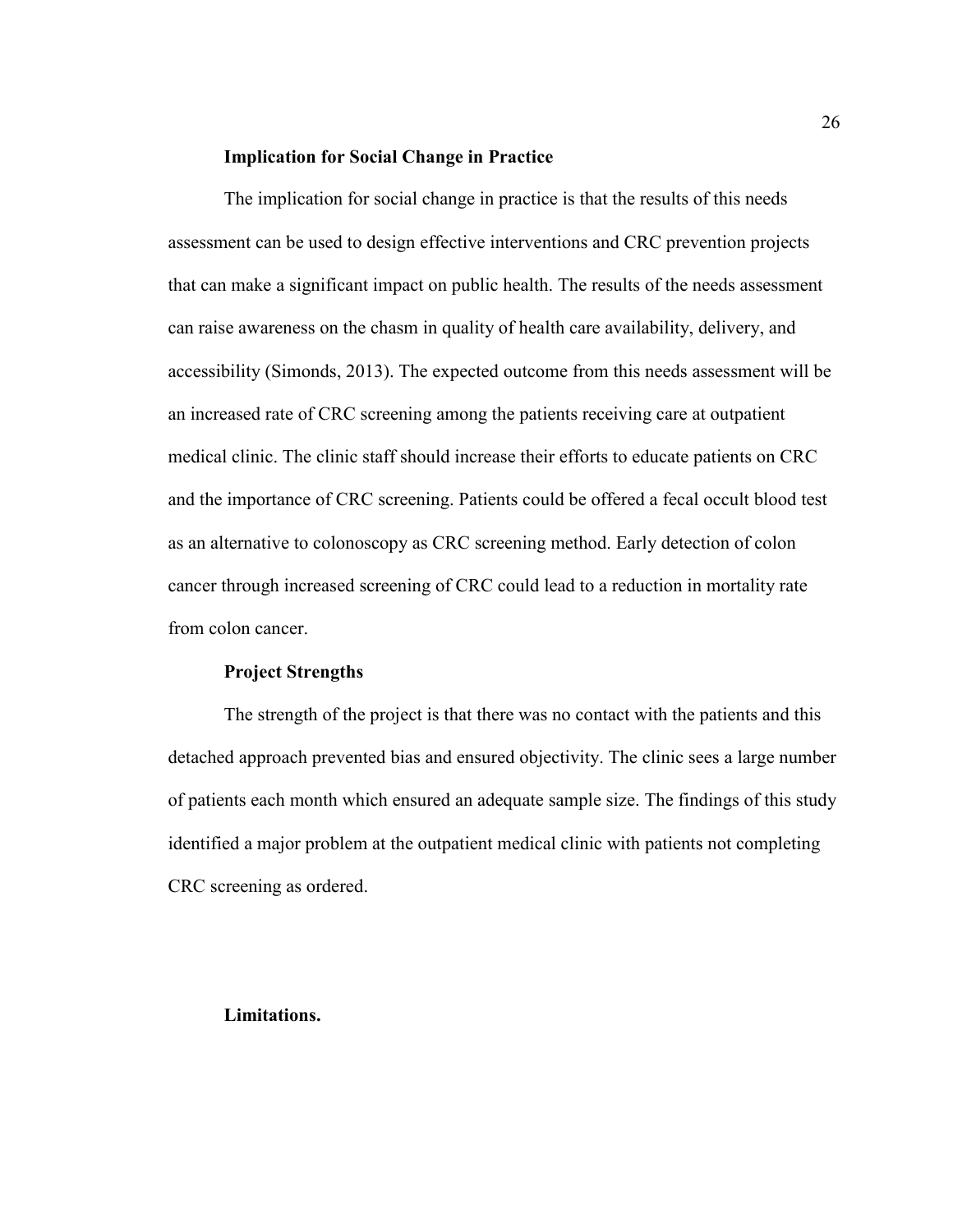The limitation of this needs assessment is the absence of an electronic medical record (EMR) system at the outpatient medical clinic; therefore this needs assessment was done by a manual review of the clients medical (paper) records. Noncomputerized patient charts may be inaccurate and incomplete. For example, a health care provider may not record that they counselled their client to get CRC screening or reports of CRC screening results may not be included in the record. Nevertheless, client's records selected to audit for this needs assessment was thoroughly reviewed. The generalizability of the findings is also a limitation as data for this needs assessment was collected from only one site.

A computerized EMR system can provide decision making tools to support clinicians in all process of patient's care ranging from preventative care, diagnosis, treatment and follow-up (Soares et al. 2012). According to Soares et al., there are several clinical decision support tools (CDS) in use in healthcare settings. These tools are: computerized alerts and reminders, clinical guidelines, order sets, patient data reports and dashboards, documentation templates, and diagnostic support. The use of CDS satisfies some of the meaningful use criteria and other regulatory requirements. It also helps to increase quality of care, reduce medication errors, prevent miss diagnosis, enhance health outcomes, and ensure that patient get the preventative care appropriate for age and disease process (Soares et al., 2012). CDS increases patient's satisfaction because patients are happy when their healthcare provider is committed to providing needed laboratory work, diagnostic test, preventative healthcare, treatment and follow-up (Soares et al. 2012). The absence of CDS at the outpatient medical clinic will make it difficult to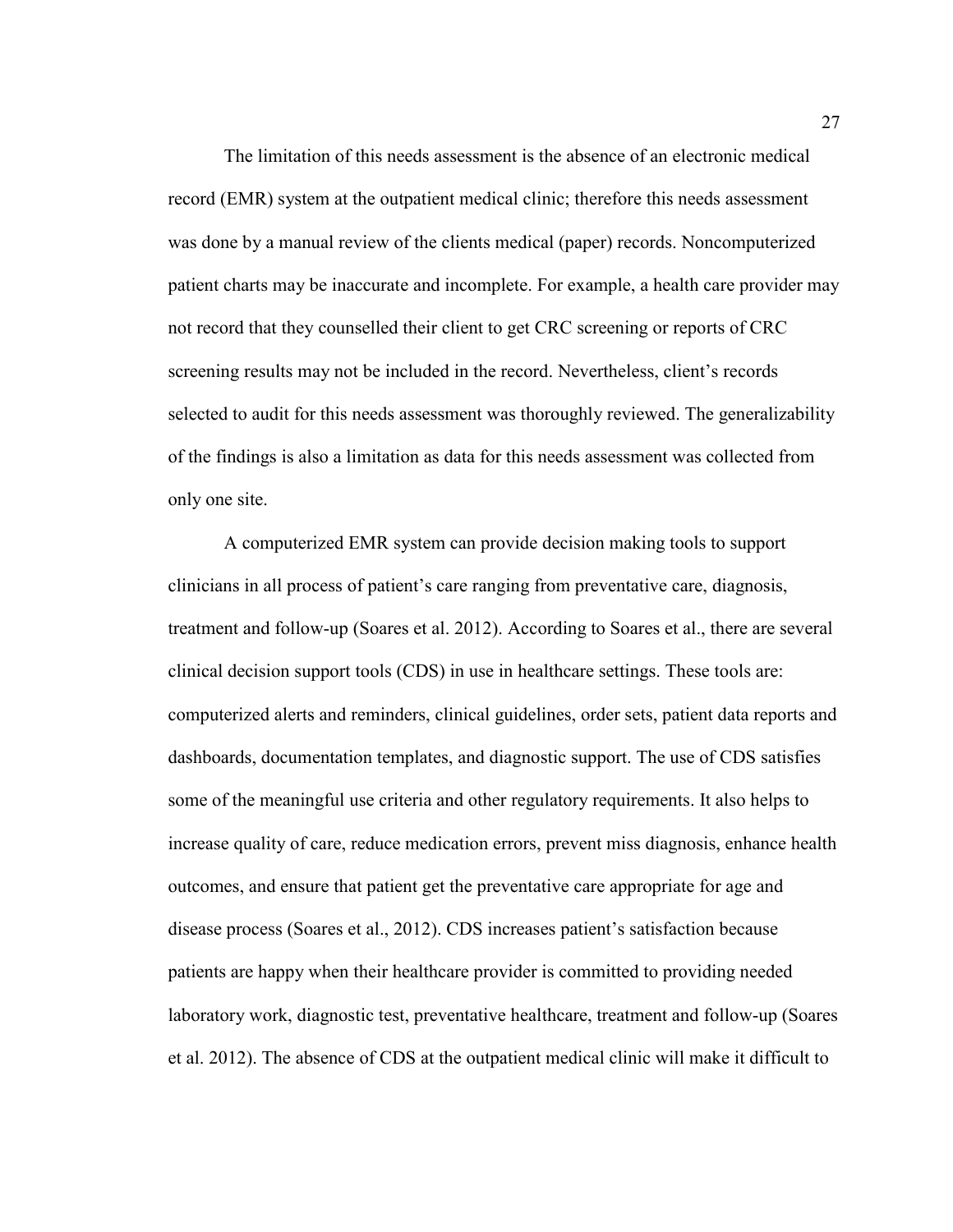comply with the screening intervals since the clinician and outpatient medical clinic staff have to go through numerous charts audit to identify patients who are due for CRC screening and other preventative health screening.

### **Recommendations**

The following recommendations were made to the clinic staff;

- 1. Include fecal occult blood testing as one of the CRC screening method so that patient will have alternative method of screening
- 2. Educate patients on the importance of CRC screening by handing out CRC screening information at each visit.
- 3. Explore barriers to CRC screening with each patient and offer assistance if possible.
- 4. Devise methods of obtaining colonoscopy result from the gastroenterologist.
- 5. If possible, utilize one gastroenterologist for all patients and coordinate care as needed.
- 6. Clinician could conduct follow-up telephone calls with patients to determine whether or not they completed the CRC screening as ordered.

#### **Analysis of Self**

According to Zaccagnini and White (2012) DNP education is intended to help scholars become a better leader, educator and practice specialist. The DNP program, practicum and DNP project experience, has helped me to become a leader, educator and practice specialist capable of influencing changes in the healthcare system. I am cable of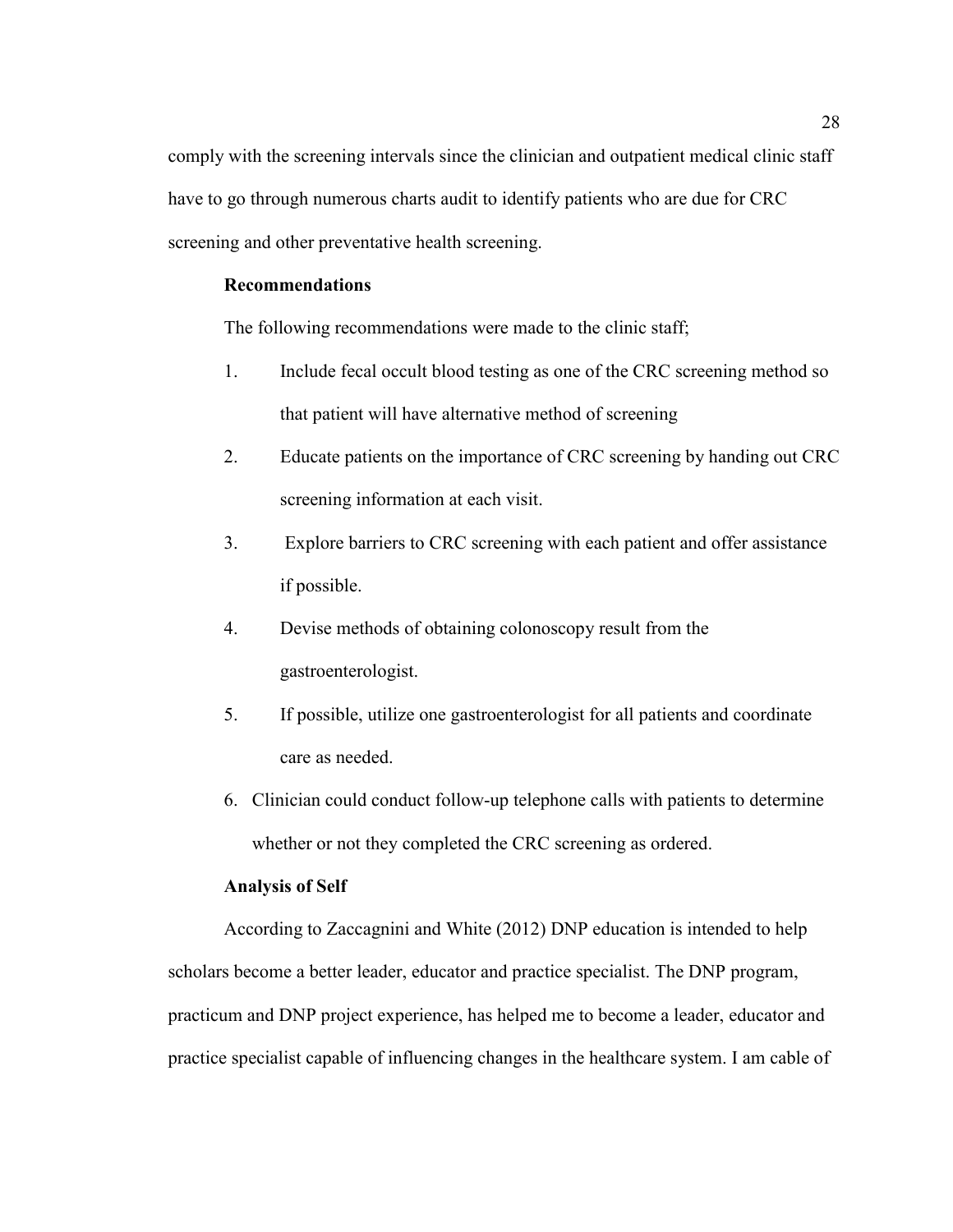implementing change in practice and practice environment. I am proud to say that I have a new approach to clinical problems that can help resolve most of the practice problems.

As a scholar, I am capable of using critical thinking to appraise existing literature, and use the information obtained to resolve clinical problems. The needs assessment of the medical clinic has demonstrated my ability to function as a leader in improving the quality of care given to patients in a medical clinic and the same approach can also be used to improve healthcare and healthcare environment. I encountered many challenges during the development of my DNP project. Despite the challenges, I am a dedicated practitioner interested in identifying gaps in practice and being a partner in redesigning healthcare in United States

#### **Summary and Conclusion**

This needs assessment was designed to ascertain if intervals of CRC screening at an outpatient medical clinic in an urban area of Texas supports recommendations outlined by The American Cancer Society, The Centers for Disease Control and Prevention and the United States Preventative Task Force (USPSTF). This needs assessment was the first step in the development of a quality improvement project at the outpatient medical clinic designed to increase CRC screening. Also this needs assessment identified patients who may benefit from information on CRC to increase the rate of CRC screening at the outpatient Medical clinic. Seventy charts of patients aged 50-75 years attending clinic at an outpatient clinic located in urban city in Texas were audited. Colonoscopy is the only CRC screening method utilized at the clinic and the rate of screening was 12.9%, which was lower than screening rate reported in the overall Texas and US population.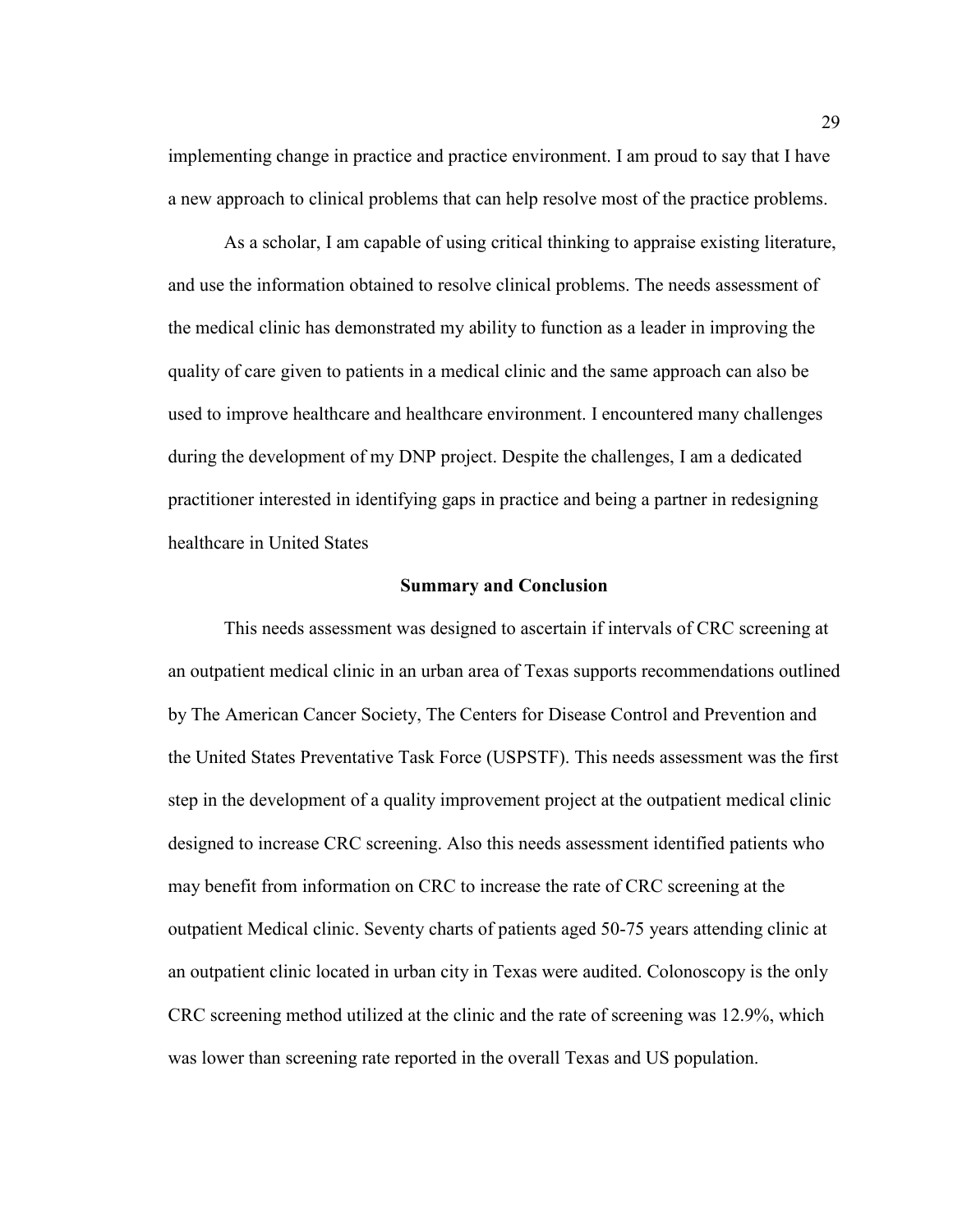The strength of the project was lack of contact with the patients and this detached approach prevented bias and ensured objectivity, the clinic sees a lot of patients making it easy to obtain sample size, and the findings of this study identified a major issue with screening.

 The limitation of the project was lack of electronic medical record. The generalizability of the findings is also a limitation as the needs assessment was from one site. The study recommended that the clinician and clinic staff; Include fecal occult blood testing as one of the CRC screening method so that patient will have alternative method of screening, educate patients on the importance of CRC screening by handing out CRC screening information at each visit , explore barriers to CRC screening with each patient and offer assistance if possible, device methods of obtaining colonoscopy result from the gastroenterologist, Clinician should follow-up on orders written but not carried out, and if possible utilize one gastroenterologist for all patients and coordinate care as needed.

This needs assessment to increase CRC screening at the outpatient medical clinic is aligned with the national efforts to decrease mortality rate of CRC through early detection. This needs assessment will also help to improve the quality of care clients receive at the clinic aimed at increasing the rate of CRC screening.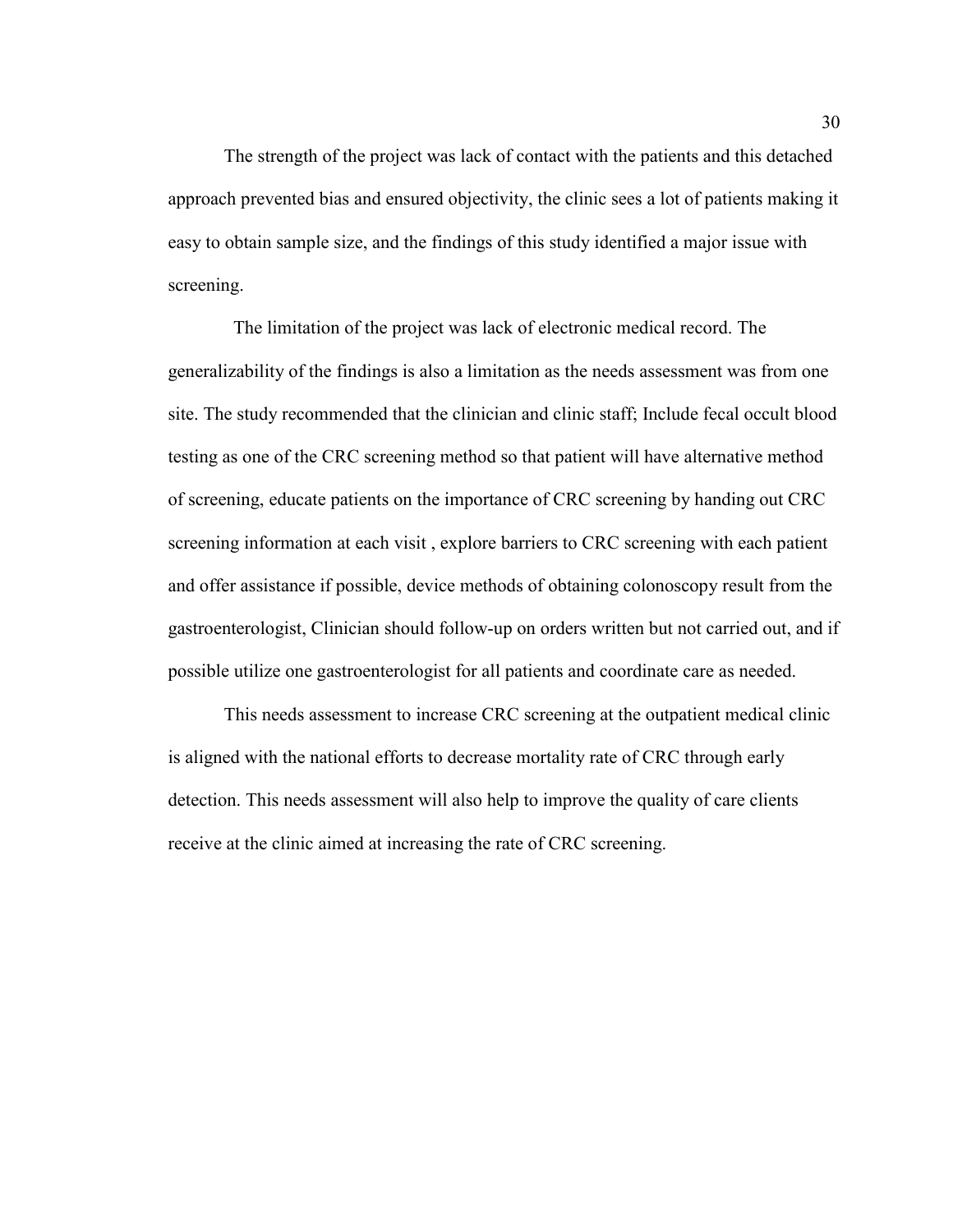#### Section 5: Scholarly Product

Dissemination is the transmission of clinical, research, and theoretical findings for the purpose of transforming new knowledge into practice. Without dissemination practice change will not occur (White & Dudley-Brown, 2012). White and Dudley-Brown (2012) discussed three P's of dissemination as follows; posters, presentation, and paper. This author will disseminate the DNP project utilizing poster to the stakeholders of the outpatient clinic and PowerPoint presentation to peers at the professional organization meeting.

#### Background, Purpose, and Nature of Project

Colorectal cancer (CRC) is the second most common form of cancer in the United States. In 2009, an estimated 150,000 people had colorectal cancer diagnosed and 50,000 died from the disease (Redwood et al, 2011). Colorectal cancer can develop from slow growing adenomatous polyps in the colon or rectum. These polyps can be detected and removed before they turn into cancer through screening with fecal Occult Blood Test (FOBT), colonoscopy, or sigmoidoscopy The American cancer society estimated that there were 108,070 new cases of colon cancer and 40,740 new cases of rectal cancer and an estimated 49,960 deaths from colon to rectal cancer in 2008(Patel et al, 2011).

Problem statement.

- A. Patients at the outpatient medical clinic are currently screened with colonoscopy
- B. The rate of screening at the clinic is unknown.
- C. There is no means to track if the patient had the colonoscopy done once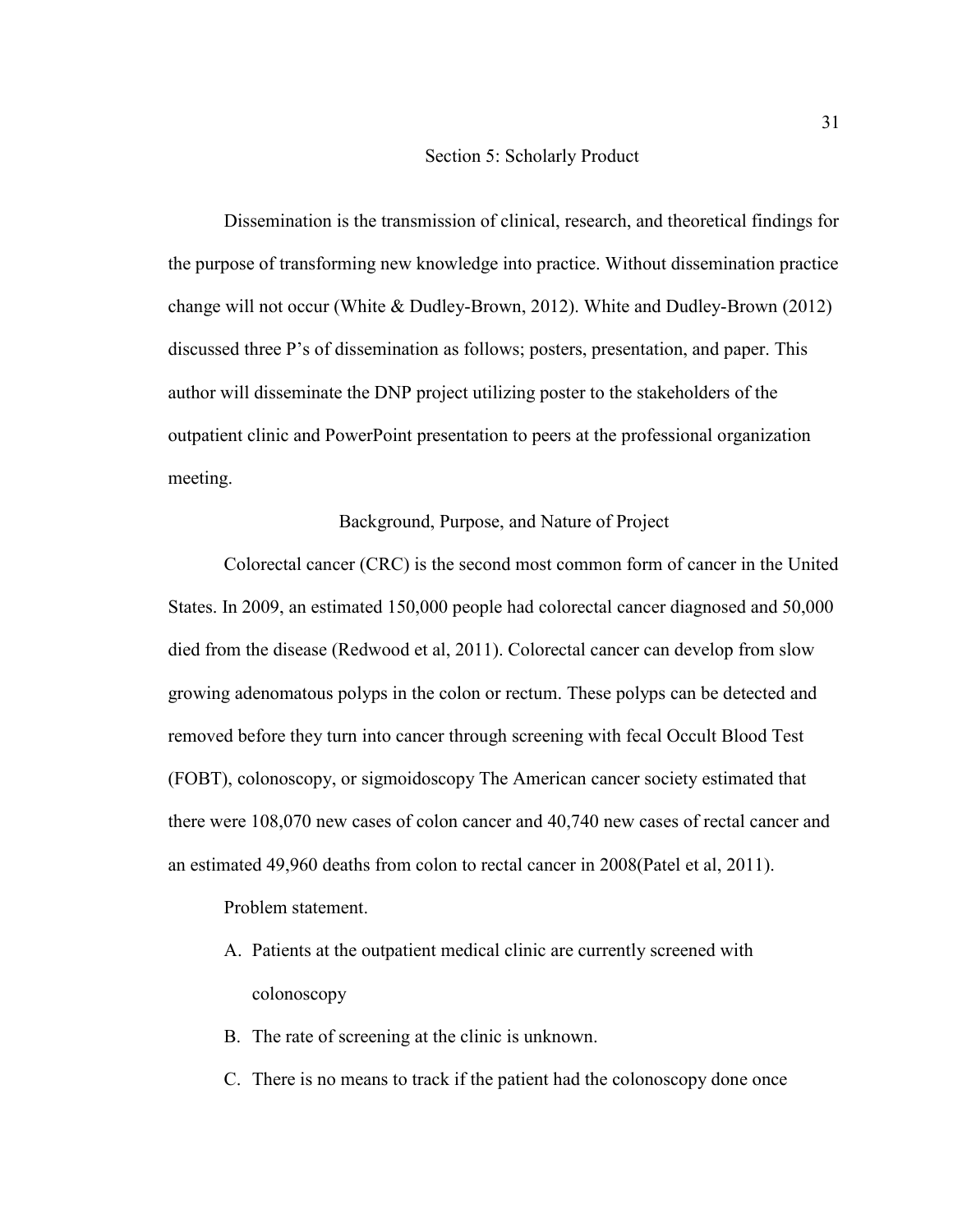ordered.

D. A needs assessment should be conducted as an initial step to improve the quality of care clients receive at the clinic aimed at increasing the rate of CRC screening.

Purpose statement and project objectives

The purpose of this needs assessment was to identify the number of patients age 50 years and older who have been screened for CRC according to intervals outlined by The American Cancer Society, The Centers for Disease Control and Prevention and the United States Preventative Task Force (USPSTF) and identify the characteristics of the patients who should receive information about the need for CRC screening

#### **Sample size**

A random sample of seventy charts of patients aged 50-75 years receiving care at the outpatient medical clinic were audited.

#### **Setting**

The setting for the needs assessment was an outpatient medical clinic located in a large urban city in Texas. A family nurse practitioner provides comprehensive care at this clinic and about 3000 patients are seen in a year.

#### **Protection of Human Subjects**

The needs assessment was approved by Walden University's Institution Review Board, as well as outpatient medical clinic (see appendix D). A letter of cooperation and data use agreement was obtained from the Outpatient Medical clinic prior to data collection. The medical clinic representative was given information regarding the Needs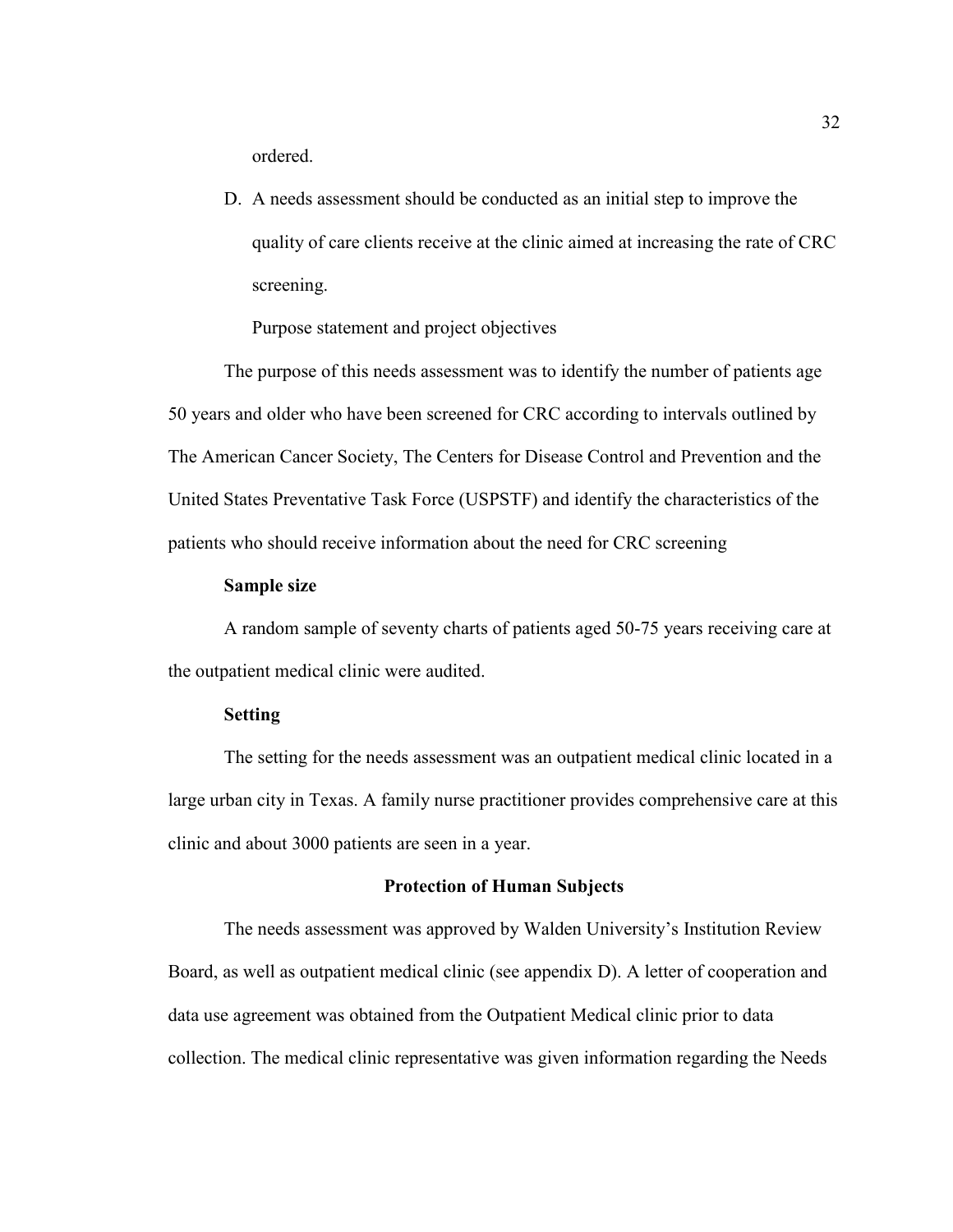Assessment and included the reason for the Needs Assessment, potential risks and potential benefits include increased CRC screening.

#### **Presentation of Results**

Upon approval of the DNP proposal, the DNP student with the help of the clinic staff identified 200 patients who met the inclusive criteria. A table of random numbers was used to select seventy medical records for audit. Audits were completed by the DNP student in a separate room in the clinic. The following result was obtained; The mean age of people who were screened for CRC was 62.9. 25.7% were African American (n=18), 71.4% were Hispanic (n=50) while 2.9% were Caucasian (n=2), 42.9% were male ( $n=30$ ) while 57.1% were women ( $n=40$ ). The primary method of CRC screening was colonoscopy .The rate of screening was 12.9 %( n=9), the percentage of CRC screening test ordered was 62.9% and the percentage of patients who are at high risk of CRC was 24.2% . The patients at the outpatient medical clinic in an urban area of Texas had decrease CRC screening compared to the rest of Texas.

The study recommended that the clinic staff and the clinician should; Include fecal occult blood testing as one of the CRC screening method so that patient will have alternative method of screening. Educate patients on the importance of CRC screening by handing out CRC screening information at each visit. Explore barriers to CRC screening with each patient and offer assistance if possible. Devise methods of obtaining colonoscopy result from the gastroenterologist. Utilize one gastroenterologist for all patients and coordinate care as needed. And recommended that clinician should follow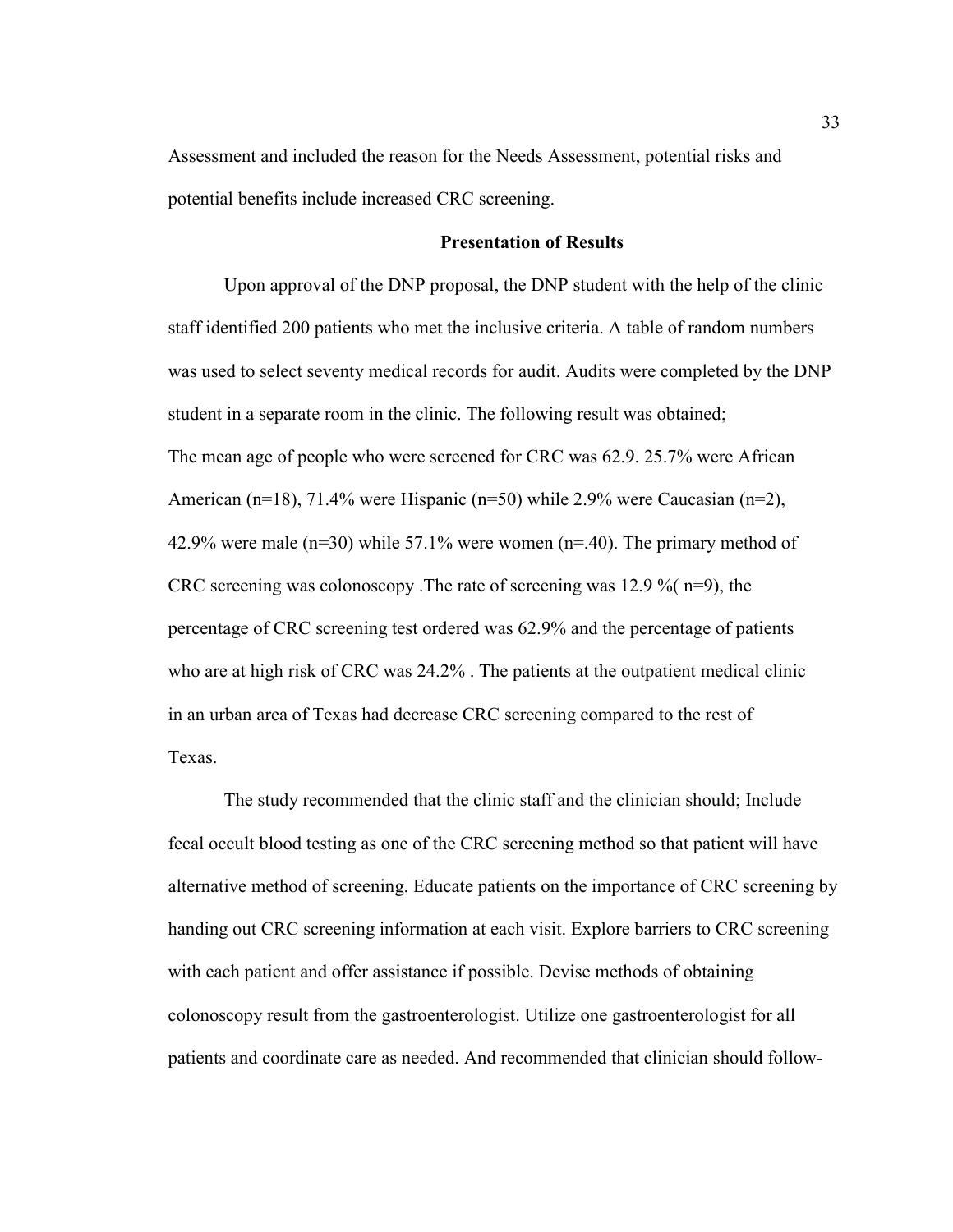up on orders written but not carried out.

Implications for social change

The results of this needs assessment can be used to plan effective CRC prevention projects that can help reduce CRC epidemic in United States. The results of the needs assessment can raise awareness on the quality of health care availability, delivery, and accessibility at the outpatient clinic (Simonds, 2013). Also, the expected outcome from this needs assessment was to increased rate of CRC screening among the patients receiving care at outpatient medical clinic. Early detection of colon cancer through increased screening of CRC could lead to a reduction in mortality rate from colon cancer.

Evaluation

After the planning, implementation, and evaluation of the needs assessment in the medical clinic the DNP student presented the outcome of the needs assessment to the clinician and clinic staff of the medical clinic. The clinic staff were motivated to learn about the outcome of the project. The clinic staff were also willing to implement the project recommendations. The clinician will discuss the outcome of the project with the Director of clinic to ascertain how best to implement the recommendations.

#### **Conclusion**

Medical clinic staff must be equipped with the materials and knowledge of current evidence-based practices in providing effective colorectal cancer prevention. This DNP project has made some recommendations that can be implemented by medical office clinic staff to improve the quality of care delivered to patients at the clinic. A follow-up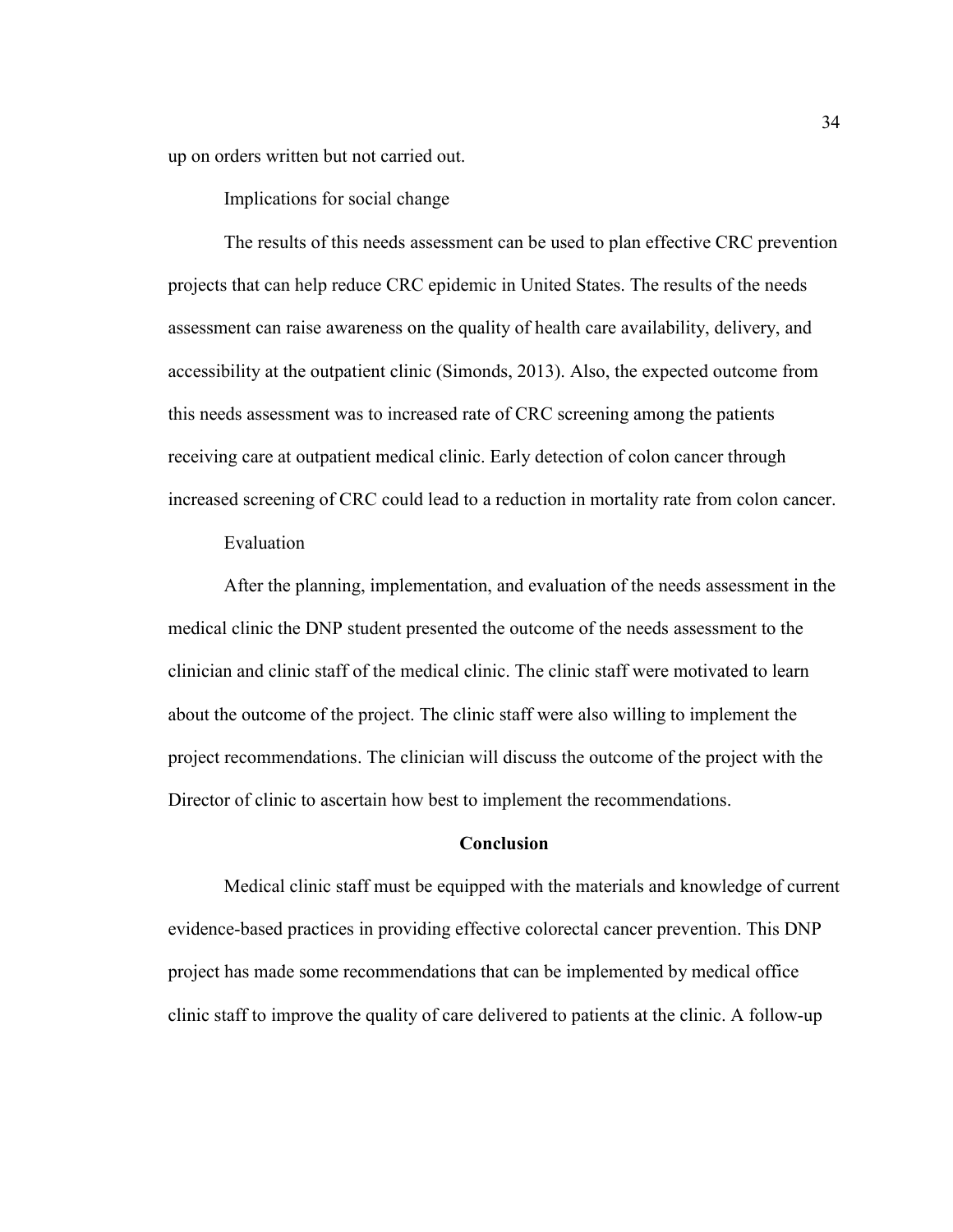with the medical office clinician will continue to promote implementation and assistance as necessary.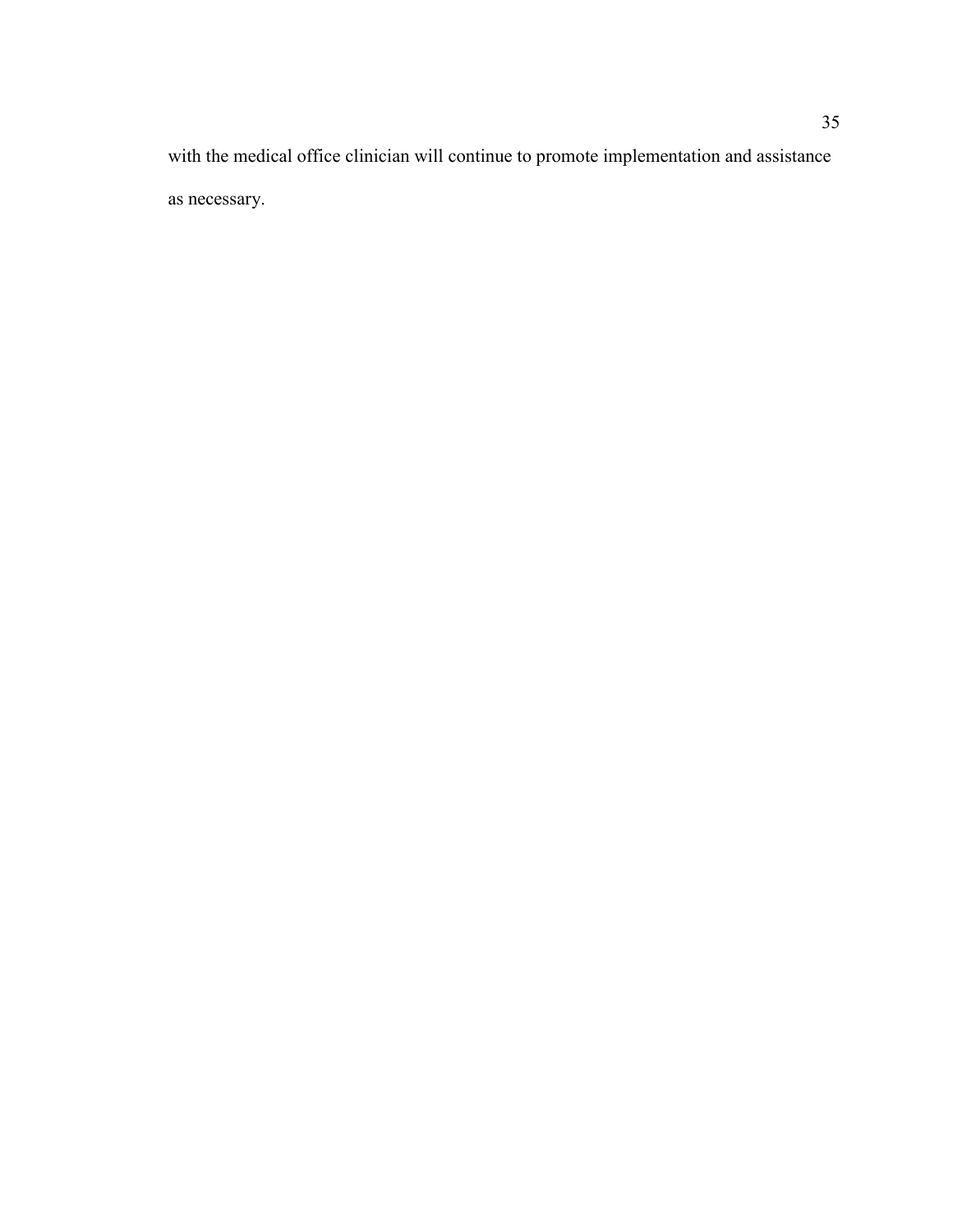#### References

American Cancer Society. (n.d.). ColonMD: Clinicians' information source. Retrieved from

http://www.cancer.org/healthy/informationforhealthcareprofessionals/colonmdcli niciansinform

- Baker, A. D., Gilley, J., & James, J. (2012). High five to heathy living: A health intervention program for youth at an inner city community center. *Journal of Community Health*, *37*, 1-9.
- Bretthauser, M. (2011). Colorectal cancer screening. *Journal of Internal Medicine*, *270*(2), 87-98. http://dx.doi.org/10.1111/j.1365-2796.2011.02399.x
- Cai, S. R., Zhang, S. Z., Zhu, H. H., & Zheng, S. (2009). Barriers to colorectal cancer screening: A case-control study. *World Journal of Gastroenterology*, *15*(20), 2531-2536.
- Carrie, K., & Bandolin, S. (2011). *Cultural and socio-economic factors affecting cancer screening, early action and care in the Latino population*. City, State: USA Intercultural Press.
- Centers for Disease Control and Prevention. (n.d.). Colorectal cancer. Retrieved from http://www.cdc.gov/vitalsigns/cancerscreening/colorectalcancer/index.html

Centers for Disease Control and Prevention (n.d). Colorectal cancers screening rates. Retrieved from www.cdc.gov/cancer/colorectal/statistics/screening\_rates.htm

Conner, P. & Norman. R. (1996) *Predicting health behavior: Research and practice with social cognition model. Ballmore, Buckingham: Open University Press*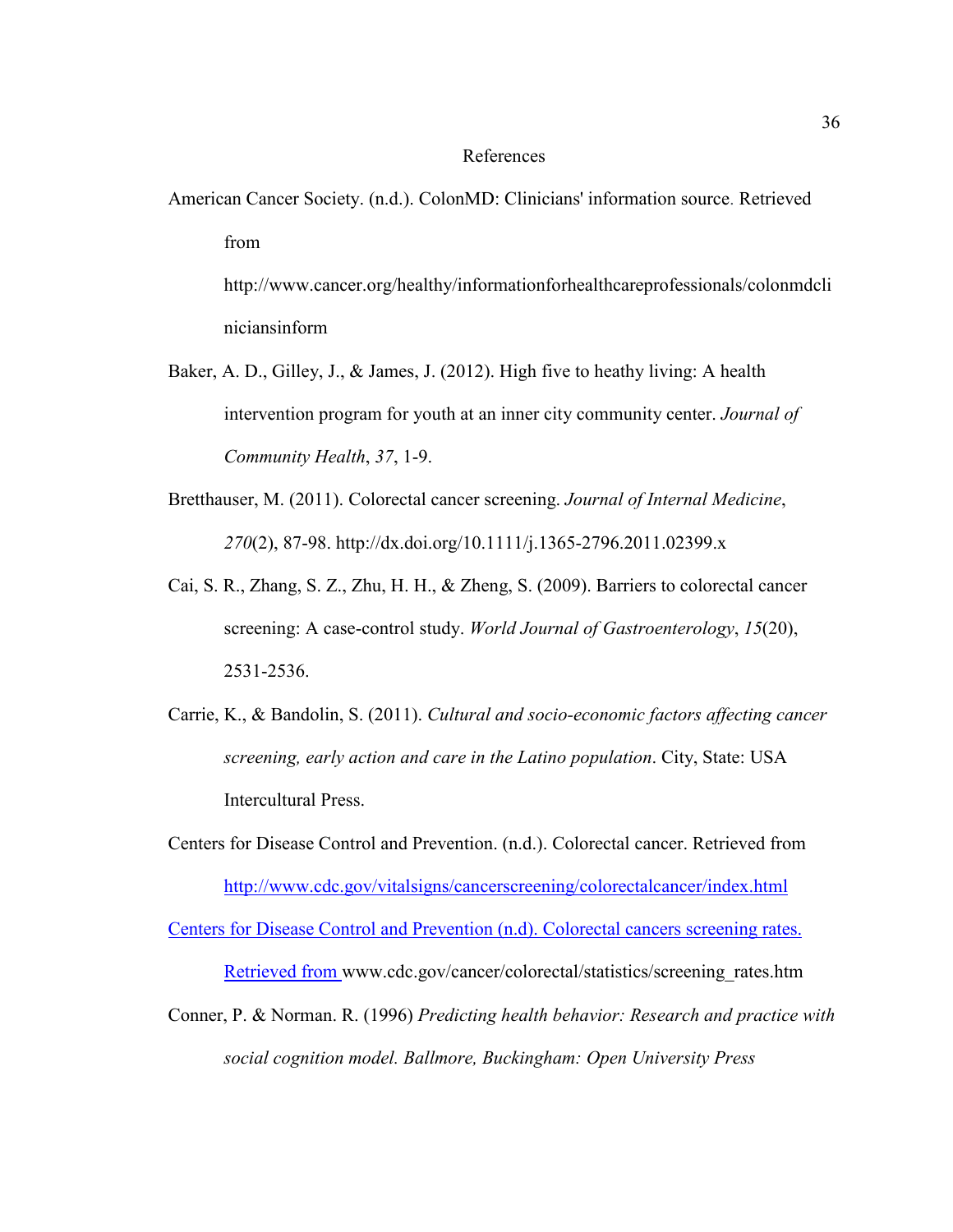- Derrer, D.T. (2014) Colorectal Cancer; See how it started and how it is treated. WebMD.LLC
- Doody, C., & Doody, O. (2011). Introducing evidence into practice: Using the Iowa model. *British Journal of Nursing*, 20(11), 661-664. http://dx.doi.org/10.1002/14651858
- Glanz, K., Rimer, B.K., & Lewis F.M. (Eds) (2002). *Health behavior and health education* (3rd ed) San Francisco, CA: Jossey- Bass.
- Griffith, K. A., Passmore, S. R., Smith, D., & Wenzel, J. (2011). African-Americans with a Family history of colorectal cancer: Barriers and facilitators to screening. *Oncology Nursing Forum*, *39*(3), 299–306. Retrieved from http://dx.doi.org/10.1188/12.onF.299-306
- Grove, S. K., Burns, N., & Gray, J. R. (2013). *The practice of nursing research: Appraisal synthesis and generation of evidence* (7th ed.). St. Louis, MO: Elsevier Saunders.
- Guerra, C. E., Schwartz, J. S., Armstrong, K., Brown, J. S., Halbert, C. H., & Shea, J. A. (2007). Barriers and facilitators to physician recommendation of colorectal cancer screening. *Journal of General Internal Medicine 22*(12), 1681-1688. http://dx.doi.org/10.1007/s11606-007-0396-9
- Health Center Data. (2012). Retrieved from http://bphc.hrsa.gov/healthcenterdatastatistics/
- Hodges, B. C., & Videto, D. M. (2011). *Assessment and planning in health programs*  (2nd ed.). Sudbury, MA: Jones & Bartlett Learning.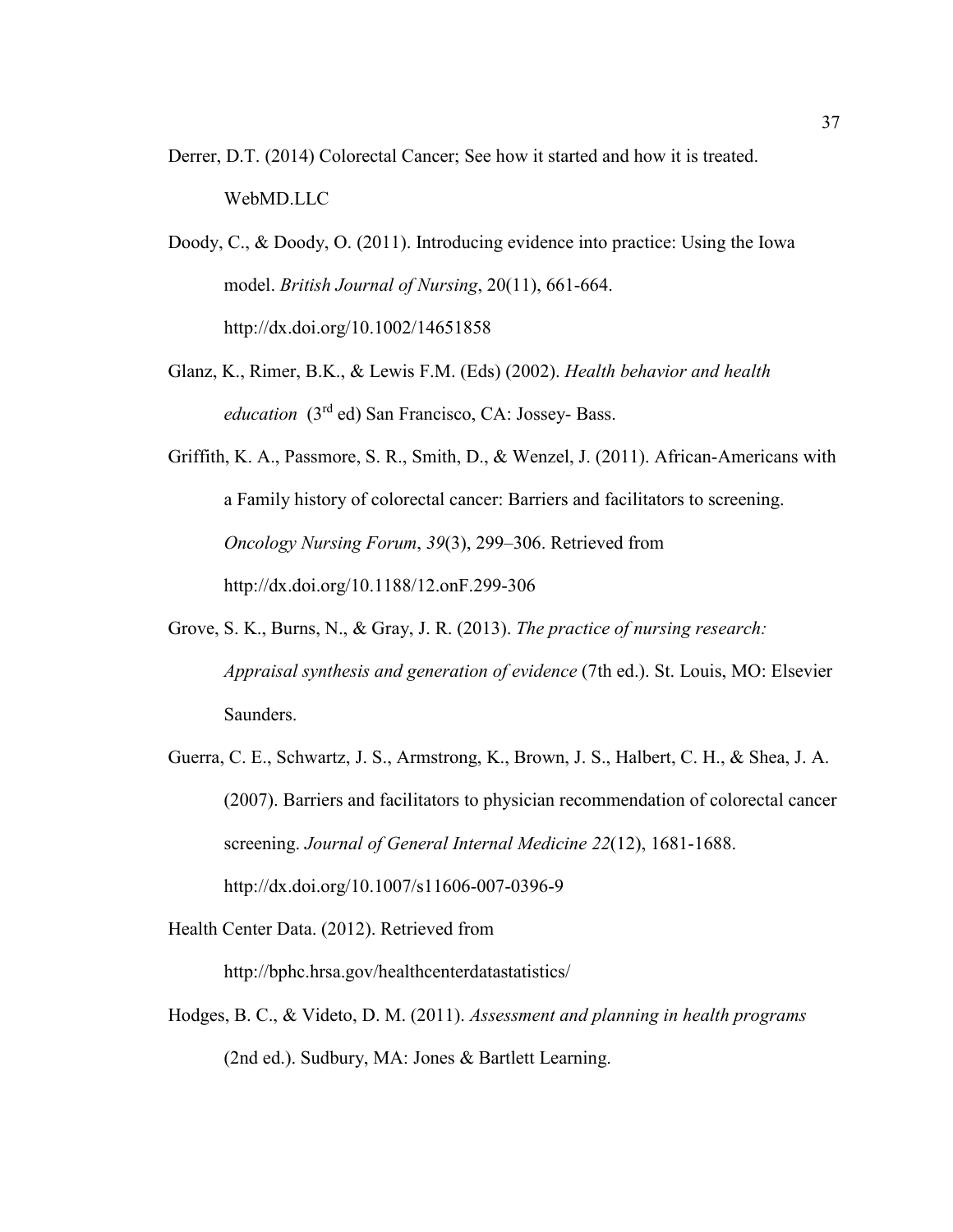- Holme, Q., Bretthauer, M., Fretheim, A., Odgaard-Jensen, J., & Hoff, G. (2013). Flexible sigmoidoscopy versus fecal occult blood testing for colorectal cancer screening. *Cochrane Database System*. Retrieved from http://dx.doi.org/1002/14651858
- How much do you know about colorectal cancer? Retrieved from http://www.nchmd.org/ HealthTools/colcqiz.html
- Janz, N.K & Becker, M.H. (1984) The Health Belief Model: A decade later. Health education quarterly, 11(1), 1-47.
- Maxwell, A. E., Bastani, R., Danao, L. L., Antonio, C., Garcia, G. M., & Crespi, C. M. (2010). Results of community-based randomized trial to increase colorectal cancer screening among Filipino Americans. *American Journal of Public Health*, *100*(11), 2228–2235.
- Moralez, E. A., Rao, S. P., Livaudais, J. C., & Thompson, B. (2012). Improving knowledge and screening for colorectal cancer among Hispanics: Overcoming barriers through a Promotora-led home-based educational intervention. *Journal of Cancer Education*, *27*, 533-539.
- Nga, F. S., Yau, L. L., Wai, L. L., & Yee, T. D. (2014). Nurse-led psycho-education program for Chinese career of patients with colorectal cancer. *Cancer Nursing*, *13*(5), 31-39.
- Patel, U., Taylor, F., Blomqvist, C. G., Evans, H., Tekkis, P., Quirke P.…Brown, G. (2011). Magnetic Resonance Imaging–Detected Tumor Response for Locally Advanced Rectal Cancer Predicts Survival Outcomes: MERCURY *Experience. Journal of Clinical Oncology*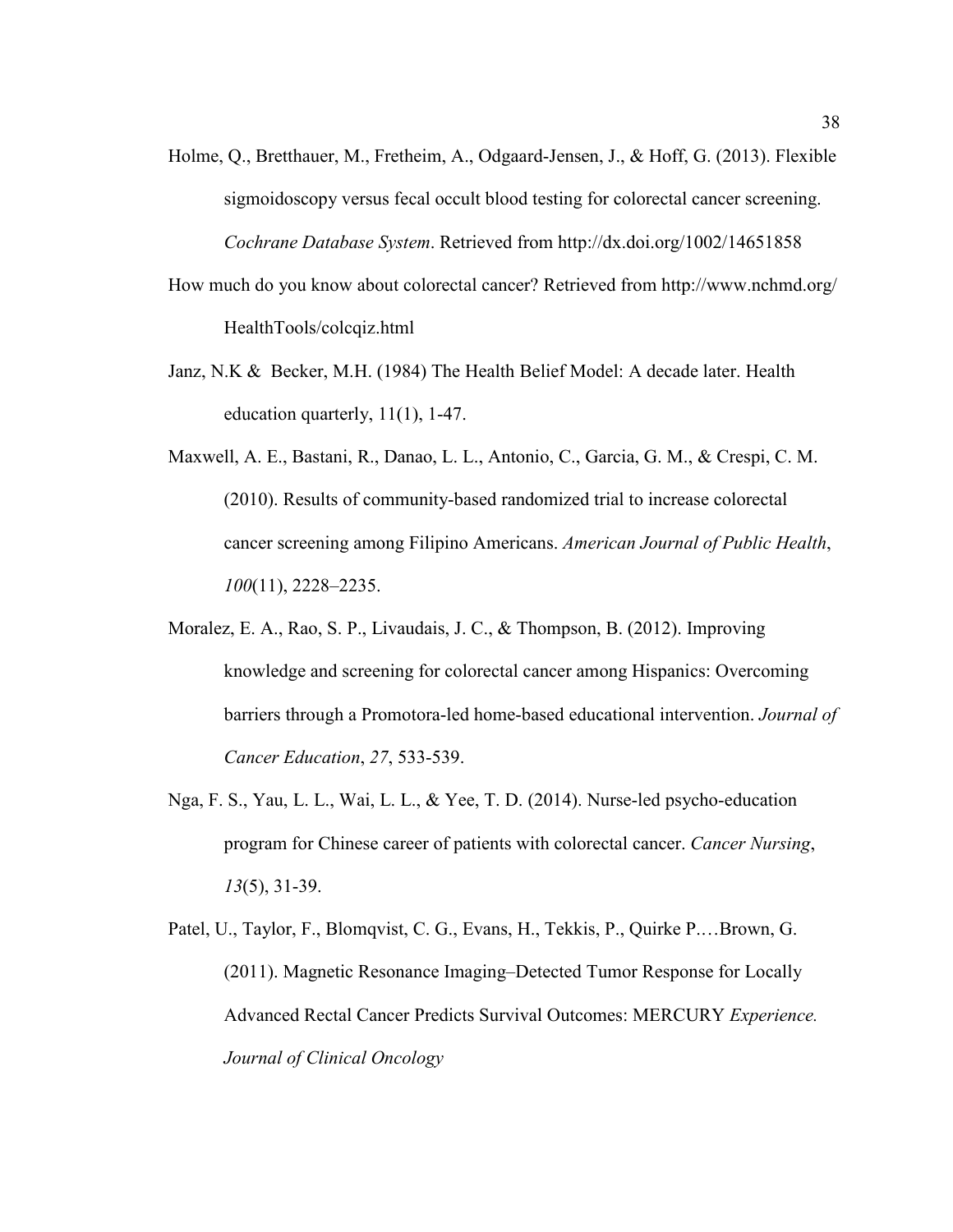Redwood, D., Holman, L., Zandman-Zeman, S., Hunt, T., Besh, L., & Katinszky, W.

 (2011),.Collaboration to increase colorectal cancer screening among Low income, uninsured Patients*.* Press Chronic Dis *8(3), A69. Retrieved from http://www.ncbi.nlm.nih.gov/pmc/articles/PMC3103574* 

Robinson, C. M., Cassells, A. N., Greene, M. A., Beach, M. L., Tobin, J., & Dietrich, A. J. (2011). Barriers to colorectal cancer screening among publicly insured urban women: No knowledge of tests and no clinician recommendation. *Journal of the National Medical Association*, *103*(8), 746–757.

Schaffer, M. A., Sandau, K. E., & Diedrick, L. (2013). Evidence-based models for organizational change: Overview and practical applications. *Journal of Advanced Nursing*, *69*(5), 1197–201.

Soares, M., M, Jocobs, K., Hoonakker, P., Khunlertkit, A., Tattersal, M., & Jon, K

(2012). Computer decision support tools in Primary care. *Work* 41, 4474-8

- Spruce, L. R., & Sanford, J. T. (2012). An intervention to change the approach to colorectal cancer screening in primary care. *Journal of American Academy of Nurse Practitioners, 24*(4), 167–174.
- Terry, A. J. (2012). *In clinical research for doctor of nursing practice*. Sudbury, MA: Jones & Bartlett Learning.
- Turner, L.W, Hunt, S.B, Dibrezzo, R., & Jones, C. (2004) Designs and Implementation of an Osteoporosis Prevention Program Using the health belief model. *American Journal of Health Studies, 19(2), 115-121.*

Uniform Data System. (2012). Health center adjusted quartile ranking description.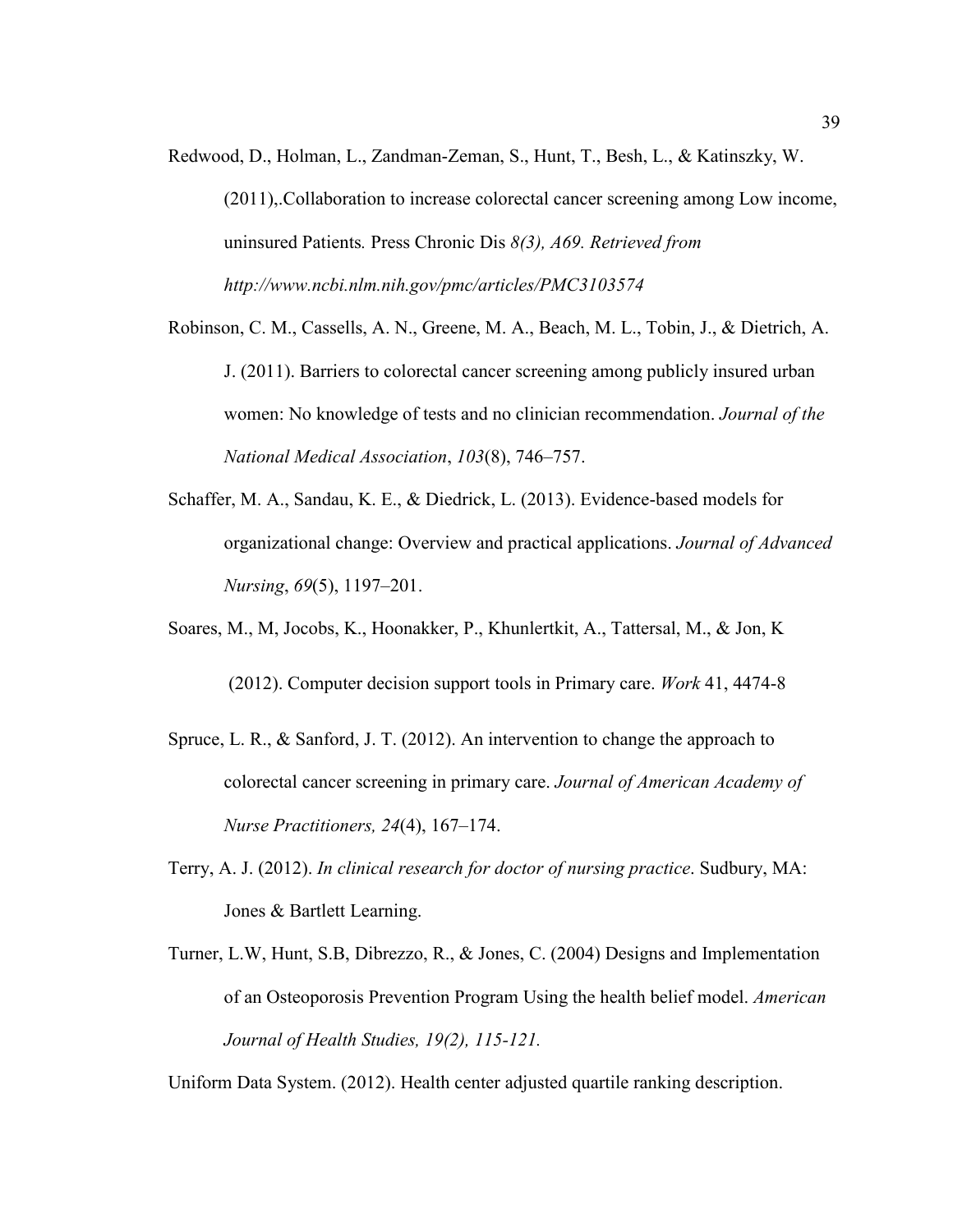Retrieved from http://bpc.hrsa.govhealthcenterdatastatistic/reporting/ranking.html

White, K. M., & Dudley-Brown, S. (2012). . In *Translation of evidence into nursing and health care practice*. New York: Springer

Zhu, M., Xu, X., Nie, F., Tong, J., Xiao, S., & Ran, Z. (2010, Jun). Comparison of immunochemical and guaiac-based fecal occult blood test in screening and surveillance for advanced colorectal neoplasms: A meta-analysis. *Journal of Digestive Disease*, *11*(3), 148–60. Retrieved from http://web.ebscohost.com.ezp.waldenlibrary.org/ehost/delivery?sid=999e25c-

2e57-41c...

Zaccagnini, M. E., & White, K. W. (2012). *The doctor of nursing practice essentials: A new model for advanced practice nursing.* (Laureate Education, Inc., custom ed.). Sudbury, MA: Jones & Bartlett Publishers.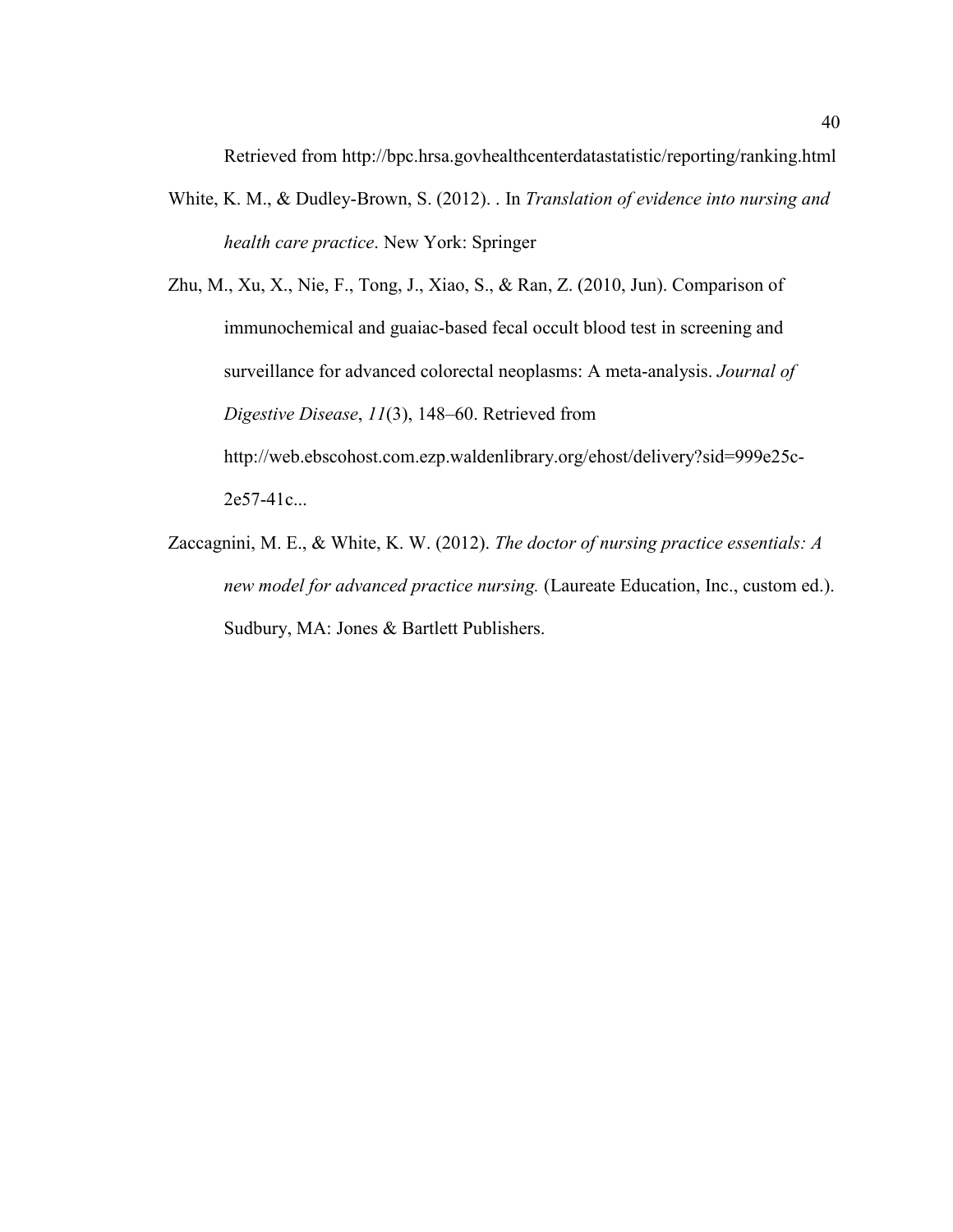## Appendix A: Chart Audit Template

| Audit # | Record # | Gender<br>$\&$                  | Race/<br>Ethnic            | Visit Date | Risk                | ${\tt gFOBT/FIT}$                                                                |        | Colonoscopy                          |        |
|---------|----------|---------------------------------|----------------------------|------------|---------------------|----------------------------------------------------------------------------------|--------|--------------------------------------|--------|
|         |          | $\frac{\text{Age}}{\text{M/F}}$ | Cau<br>${\rm AA}$<br>Hisp. | (MM/DD/YY) | (Avg/INC/Hi)<br>gh) | $\begin{array}{c} \text{Completed} \\ \text{Y/N} \end{array}$<br>(MM/DD/Y)<br>Y) | Result | Ordered<br>${\rm Y/N}$<br>(MM/DD/YY) | Result |
|         |          |                                 |                            |            |                     |                                                                                  |        |                                      |        |
|         |          |                                 |                            |            |                     |                                                                                  |        |                                      |        |
|         |          |                                 |                            |            |                     |                                                                                  |        |                                      |        |
|         |          |                                 |                            |            |                     |                                                                                  |        |                                      |        |
|         |          |                                 |                            |            |                     |                                                                                  |        |                                      |        |
|         |          |                                 |                            |            |                     |                                                                                  |        |                                      |        |
|         |          |                                 |                            |            |                     |                                                                                  |        |                                      |        |
|         |          |                                 |                            |            |                     |                                                                                  |        |                                      |        |
|         |          |                                 |                            |            |                     |                                                                                  |        |                                      |        |
|         |          |                                 |                            |            |                     |                                                                                  |        |                                      |        |
|         |          |                                 |                            |            |                     |                                                                                  |        |                                      |        |
|         |          |                                 |                            |            |                     |                                                                                  |        |                                      |        |
|         |          |                                 |                            |            |                     |                                                                                  |        |                                      |        |
|         |          |                                 |                            |            |                     |                                                                                  |        |                                      |        |
|         |          |                                 |                            |            |                     |                                                                                  |        |                                      |        |
|         |          |                                 |                            |            |                     |                                                                                  |        |                                      |        |
|         |          |                                 |                            |            |                     |                                                                                  |        |                                      |        |
|         |          |                                 |                            |            |                     |                                                                                  |        |                                      |        |
|         |          |                                 |                            |            |                     |                                                                                  |        |                                      |        |
|         |          |                                 |                            |            |                     |                                                                                  |        |                                      |        |
|         |          |                                 |                            |            |                     |                                                                                  |        |                                      |        |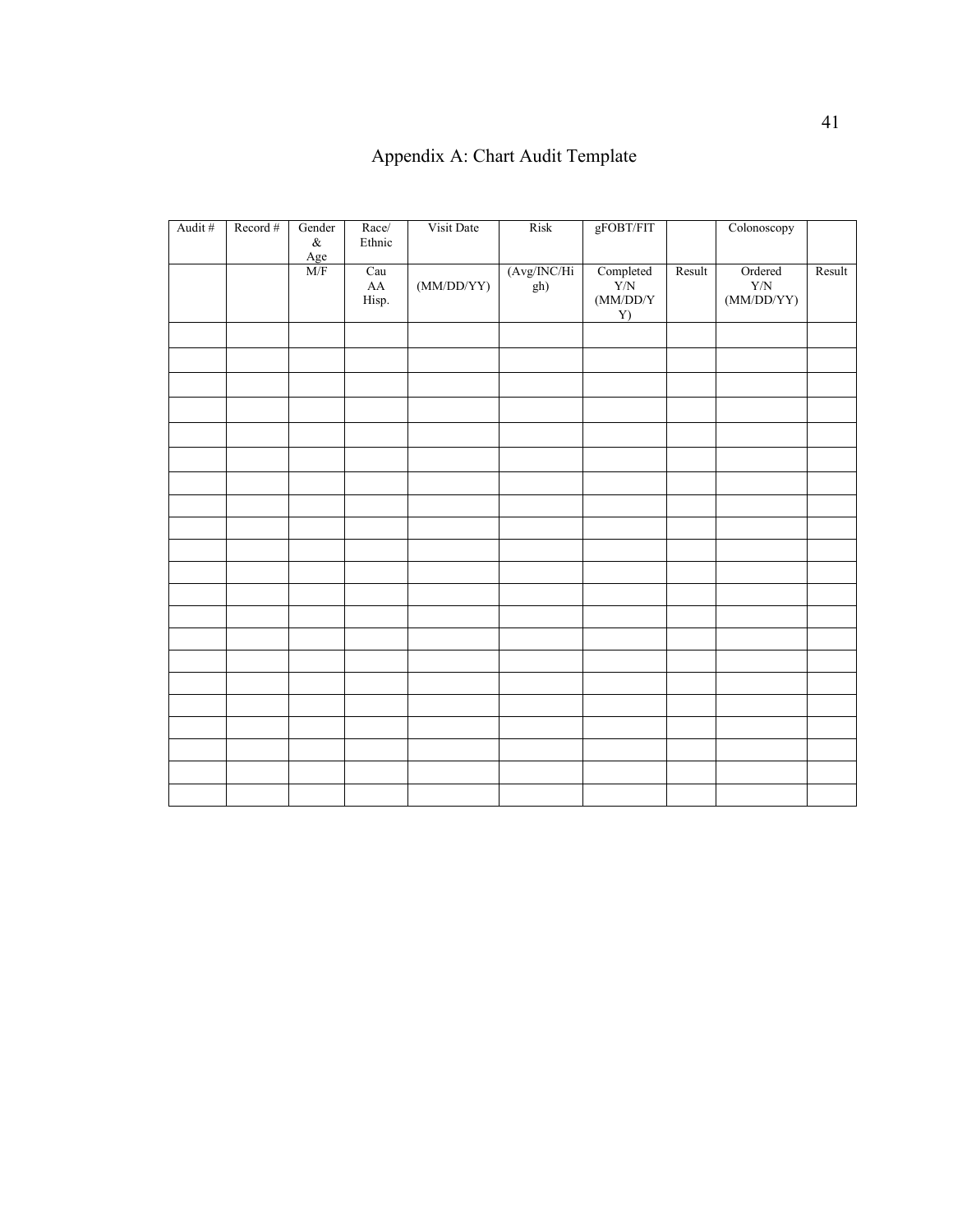#### Appendix B: Letter of Cooperation

Community Research Partner Name Airline Medical Clinic

Contact Information Dr. Tonya Kane

Date

Dear Researcher Name, Fidelia Ukah

Based on my review of your needs Assessment proposal, I give permission for you to conduct the needs assessment on colorectal cancer screening within the Airline Medical Clinic. As part of this assessment, I authorize you to perform chart audits related to Colorectal Cancer Screening from the records of patients aged 50-75 year who have had two visits within the last year.

We understand that our organization's responsibilities include: Provision of room for the chart audit and assistance from the clinician in locating the charts. We reserve the right to terminate the needs assessment at any time if our circumstances change.

I confirm that I am authorized to approve needs assessment in this setting and that this plan complies with the organization's policies. I understand that the data collected will remain entirely confidential and may not be provided to anyone outside of the student's supervising faculty/staff without permission from the Walden University IRB.

Sincerely,

Authorization Official and Contact Information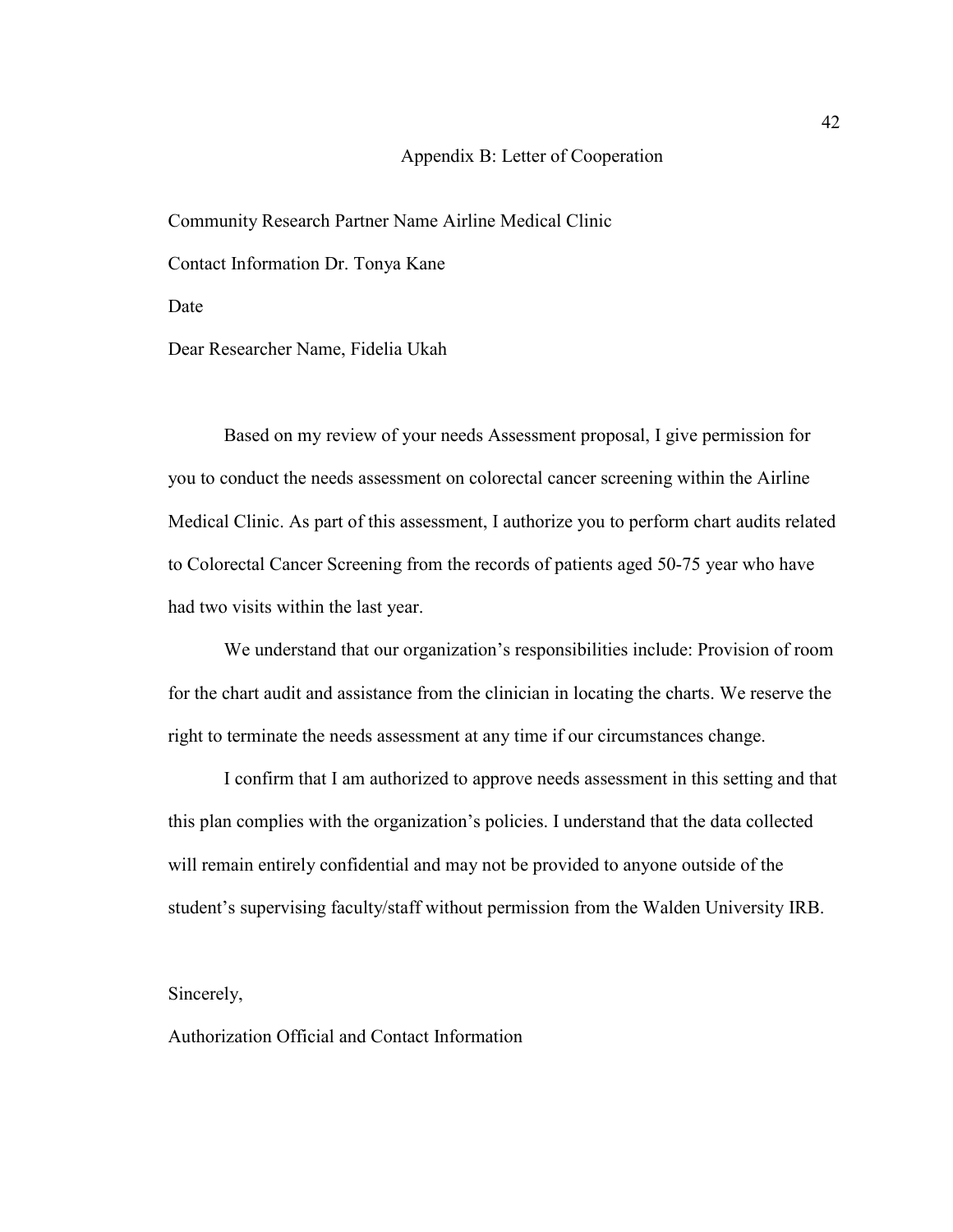This Data Use Agreement ("Agreement"), effective as of 5/11/2015, is entered into by and between Fidelia Ukah ("Data Recipient") and Airline Medical clinic ("Data Provider"). The purpose of this Agreement is to provide Data Recipient with access to a Limited Data Set ("LDS") for use in research **in accord with laws and regulations of the governing bodies associated with the Data Provider, Data Recipient, and Data Recipient's educational program.** In the case of a discrepancy among laws, the agreement shall follow whichever law is stricter.

- Definitions. Due to the study's affiliation with Laureate, a USA-based company, unless otherwise specified in this Agreement, all capitalized terms used in this Agreement not otherwise defined have the meaning established for purposes of the USA "HIPAA Regulations" and/or "FERPA Regulations" codified in the United States Code of Federal Regulations, as amended from time to time.
- Preparation of the LDS. Data Provider shall prepare and furnish to Data Recipient a LDS in accord with any applicable laws and regulations of the governing bodies associated with the Data Provider, Data Recipient, and Data Recipient's educational program.
- Data Fields in the LDS. **No direct identifiers such as names may be included in the Limited Data Set (LDS).** In preparing the LDS, Data Provider shall include the **data fields specified as follows**, which are the minimum necessary to accomplish the research: data from patients' age 50-75 years.

Responsibilities of Data Recipient. Data Recipient agrees to:

.

- Use or disclose the LDS only as permitted by this Agreement or as required by law;
- Use appropriate safeguards to prevent use or disclosure of the LDS other than as permitted by this Agreement or required by law;
- Report to Data Provider any use or disclosure of the LDS of which it becomes aware that is not permitted by this Agreement or required by law;
- Require any of its subcontractors or agents that receive or have access to the LDS to agree to the same restrictions and conditions on the use and/or disclosure of the LDS that apply to Data Recipient under this Agreement; and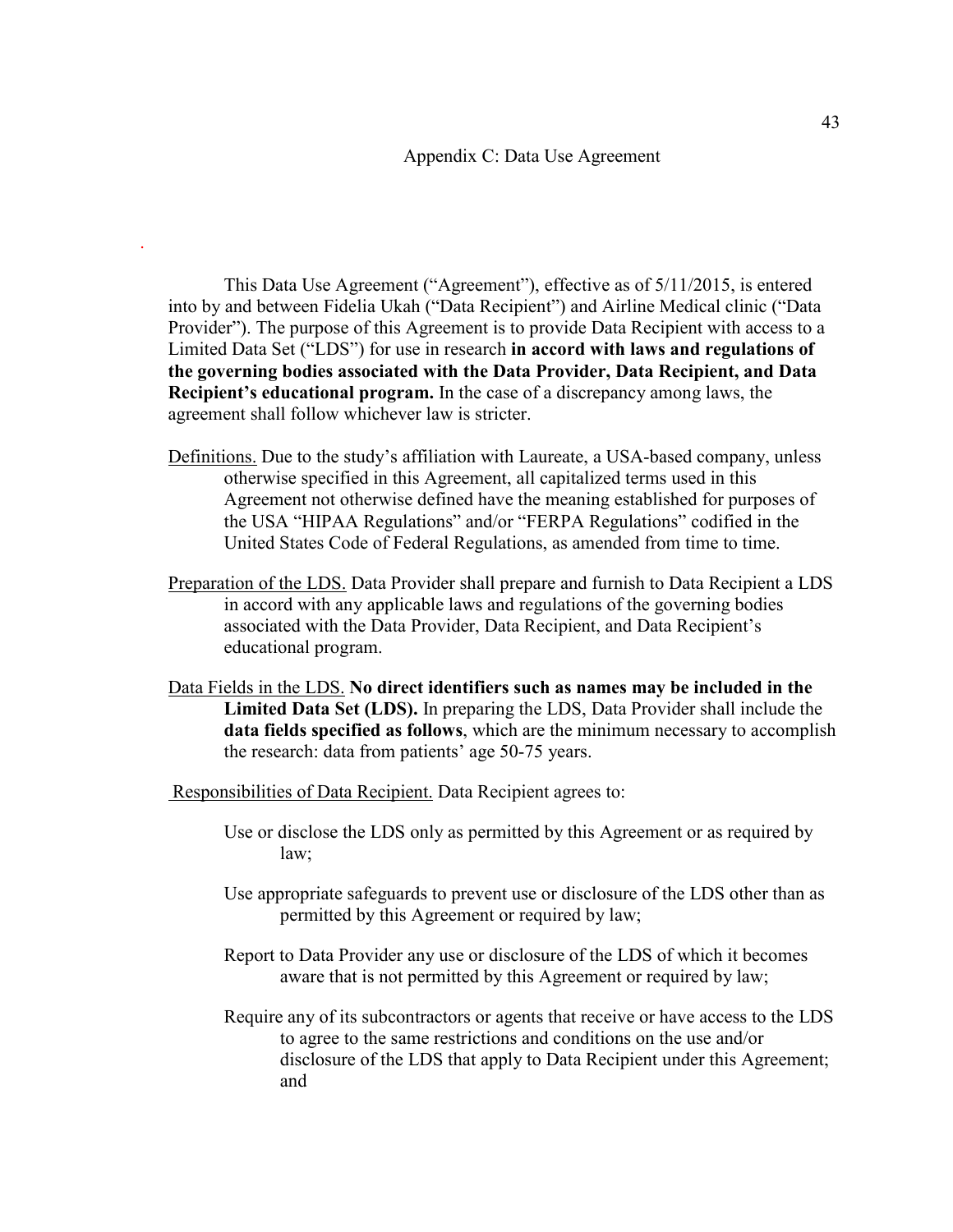Not use the information in the LDS to identify or contact the individuals who are data subjects.

Permitted Uses and Disclosures of the LDS. Data Recipient may use and/or disclose the LDS **for its Research activities only.**

Term and Termination.

- Term. The term of this Agreement shall commence as of the Effective Date and shall continue for so long as Data Recipient retains the LDS, unless sooner terminated as set forth in this Agreement.
- Termination by Data Recipient. Data Recipient may terminate this agreement at any time by notifying the Data Provider and returning or destroying the LDS.
- Termination by Data Provider. Data Provider may terminate this agreement at any time by providing thirty (30) days prior written notice to Data Recipient.
- For Breach. Data Provider shall provide written notice to Data Recipient within ten (10) days of any determination that Data Recipient has breached a material term of this Agreement. Data Provider shall afford Data Recipient an opportunity to cure said alleged material breach upon mutually agreeable terms. Failure to agree on mutually agreeable terms for cure within thirty (30) days shall be grounds for the immediate termination of this Agreement by Data Provider.
- Effect of Termination. Sections 1, 4, 5, 6(e) and 7 of this Agreement shall survive any termination of this Agreement under subsections c or d.

#### Miscellaneous.

- Change in Law. The parties agree to negotiate in good faith to amend this Agreement to comport with changes in federal law that materially alter either or both parties' obligations under this Agreement. Provided however, that if the parties are unable to agree to mutually acceptable amendment(s) by the compliance date of the change in applicable law or regulations, either Party may terminate this Agreement as provided in section 6.
- Construction of Terms. The terms of this Agreement shall be construed to give effect to applicable federal interpretative guidance regarding the HIPAA Regulations.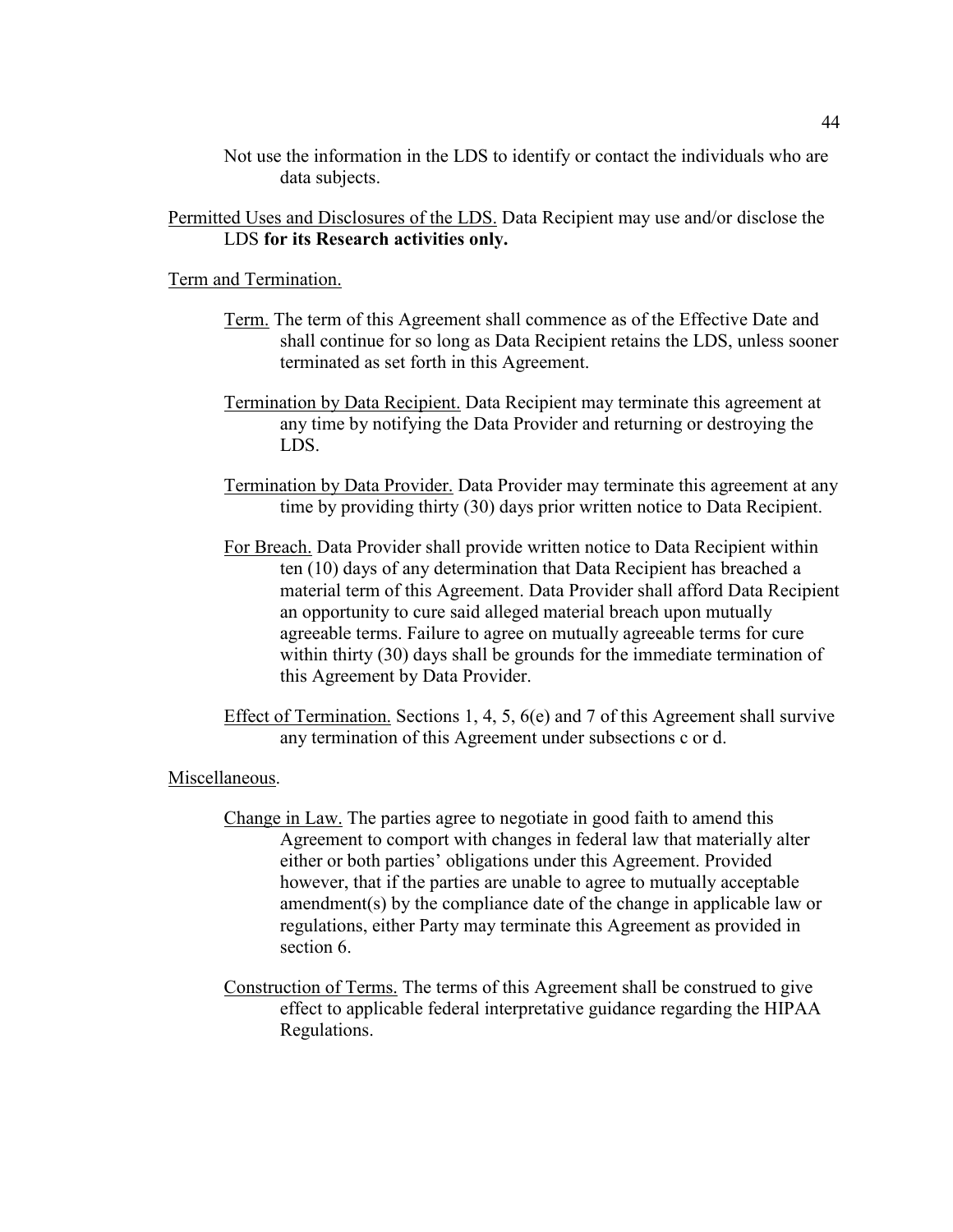- No Third Party Beneficiaries. Nothing in this Agreement shall confer upon any person other than the parties and their respective successors or assigns, any rights, remedies, obligations, or liabilities whatsoever. Counterparts. This Agreement may be executed in one or more counterparts, each of which shall be deemed an original, but all of which together shall constitute one and the same instrument.
- Headings. The headings and other captions in this Agreement are for convenience and reference only and shall not be used in interpreting, construing or enforcing any of the provisions of this Agreement.

IN WITNESS WHEREOF, each of the undersigned has caused this Agreement to be duly executed in its name and on its behalf.

#### **DATA PROVIDER DATA RECIPIENT**